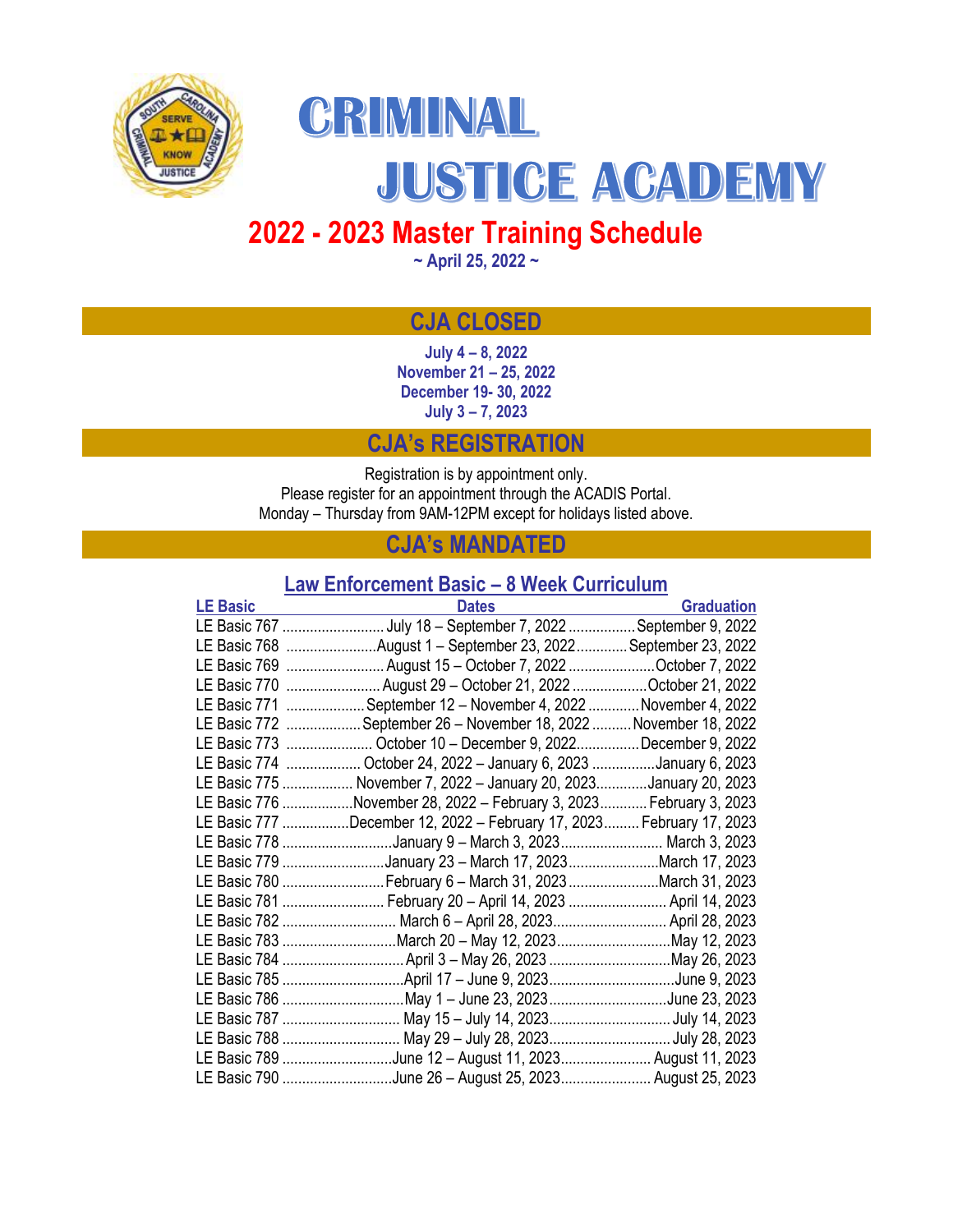| <b>Basic Detention</b> |                                                                           |                   |  |
|------------------------|---------------------------------------------------------------------------|-------------------|--|
| <b>Basic Detention</b> | <b>Dates</b>                                                              | <b>Graduation</b> |  |
|                        | Basic Detention 441  July 18 - August 5, 2022  August 5, 2022             |                   |  |
|                        | Basic Detention 442 August 15 - September 2, 2022  September 2, 2022      |                   |  |
|                        | Basic Detention 443 September 12 - 30, 2022 September 30, 2022            |                   |  |
|                        | Basic Detention 444  October 10 - 28, 2022 October 28, 2022               |                   |  |
|                        | Basic Detention 445 November 7 - December 2, 2022December 2, 2022         |                   |  |
|                        | Basic Detention 446  December 12, 2022 - January 13, 2023January 13, 2023 |                   |  |
|                        | Basic Detention 447  January 23 - February 10, 2023  February 10, 2023    |                   |  |
|                        | Basic Detention 448 February 20 - March 10, 2023 March 10, 2023           |                   |  |
|                        | Basic Detention 449  March 20 - April 7, 2023 April 7, 2023               |                   |  |
|                        |                                                                           |                   |  |
|                        | Basic Detention 451 May 15 - June 2, 2023 June 2, 2023                    |                   |  |
|                        | Basic Detention 452 June 12 - 30, 2023June 30, 2023                       |                   |  |

# **BTOT – Basic Telecommunications Officer Training NOW ONE WEEK BTOT Class Dates Dates Location/Seats**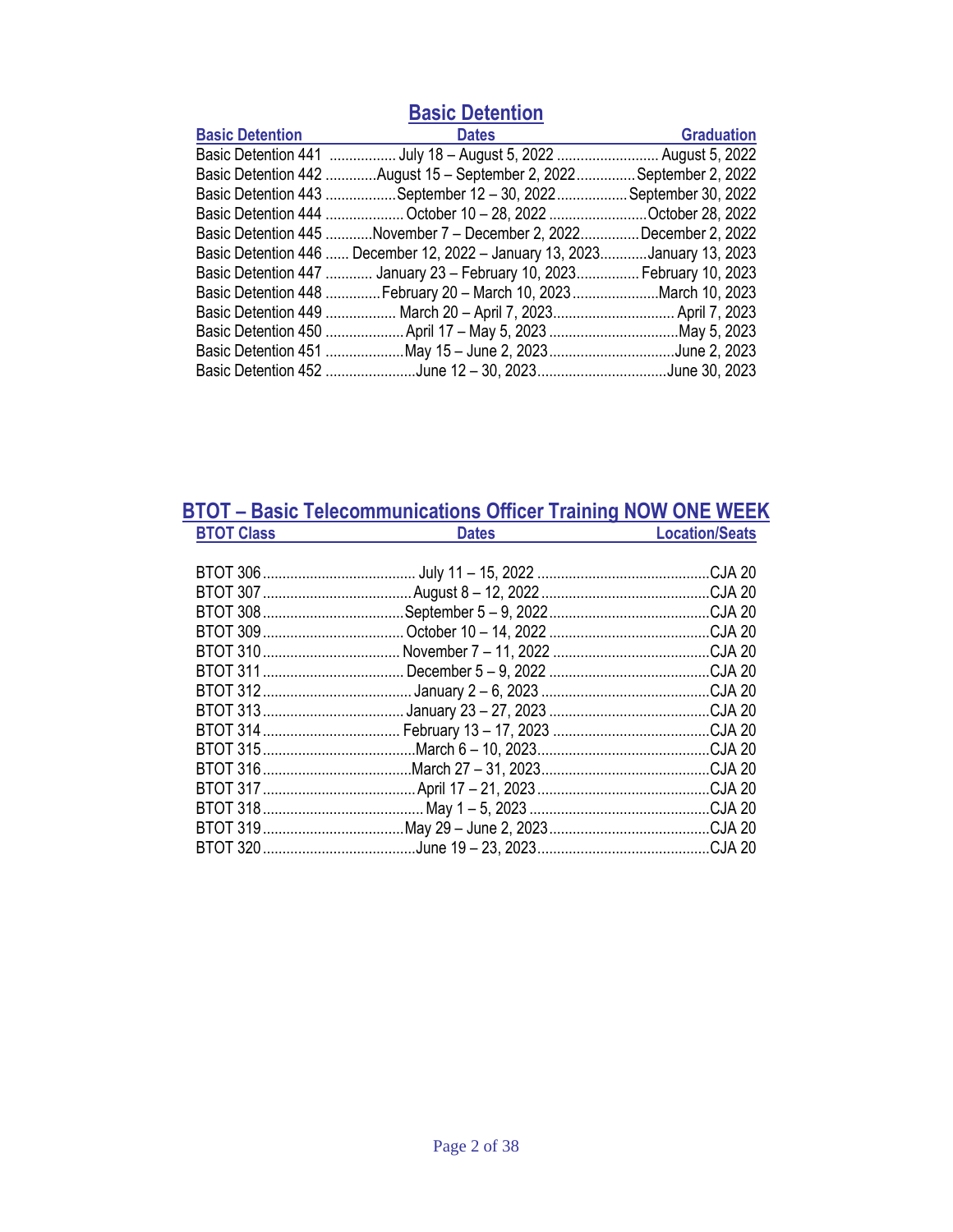# **CLASS 3**

All Class 3 Basic and Advanced training will be offered online through the Acadis portal. No regular classroom attendance at CJA will be required.

# Class 3 Basic (Unarmed)

After the candidate has completed registration at the Academy, (s)he will be given access to the video portion of the training. "Please assign your candidate the "Class 3 Basic online video". The manuals and power points are also in ACADIS. They are called "Manuals-Classic 3 Basic Manual." Upon completion of the online training, the Training Officer will log into Acadis and "Register" the candidate to take the Class 3 Basic cumulative exam. The test will consist of 75 multiple choice questions; the passing score is 70%.

# Class 3 Advanced (Armed)

After the candidate has completed registration at the Academy, (s)he will be given access to the video portion of the training. Please assign your candidate the Class 3 Advanced Training in ACADIS, manuals are also there. Upon completion of the DT/Firearms training, the SCCJA Mobile Training Unit must be contacted to set up a date/time for the DT and Firearms proficiency tests. Upon completion, the Training Officer will log into Acadis and "Register" the candidate to take the Class 3 Advanced cumulative exam. The test will consist of 100 multiple choice questions; the passing score is 70%.

Candidates will be permitted to take the Class 3 Basic or Advanced cumulative test on any Wednesday at 1:00PM. Please register your candidates for the cumulative exam in the ACADIS portal.

# **SPECIAL BASIC**

Special Basic classes are offered online through the Acadis portal.

After the candidate has completed registration at the Academy, (s)he will be given access to the video portion of the training. They will need to complete Special Basic Online. The manuals and power points are also in ACADIS. They are called "Manuals-Special Basic Manual" Upon completion of the online training; the Training Officer will log into Acadis and "Register" the candidate for the cumulative exam and Driving and Firearms Proficiency. The candidate will take the Special Basic cumulative test. Upon passing the cumulative, the officer will have to qualify with Driving and Firearms. That will complete the Special Basic training.<sup>\*</sup>

\*Reserve to Class 1 officers will also have to run the PAT to complete the training.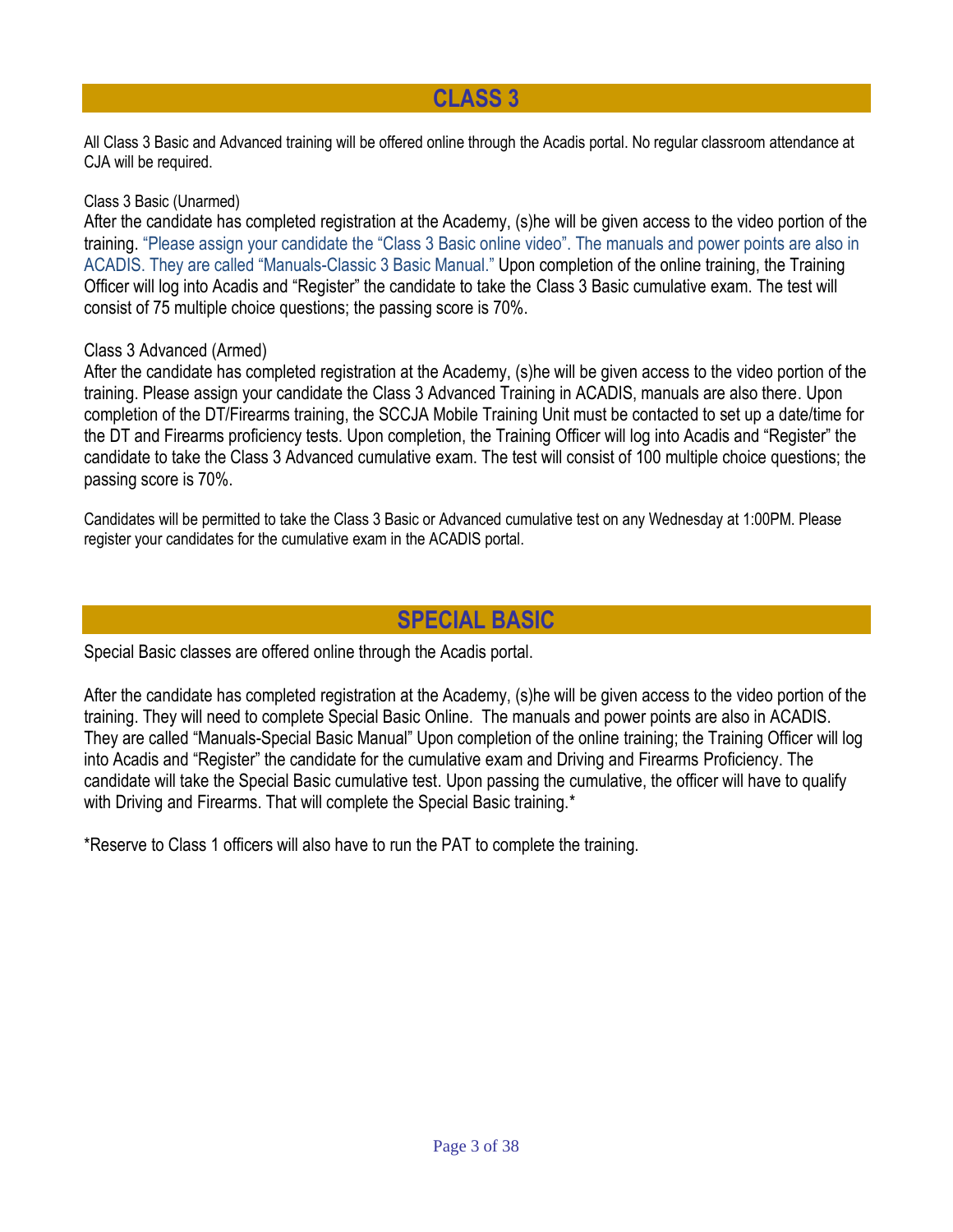# 2022-2023 ALPHABETIZED LIST OF ADVANCED COURSES BY TITLE

# Number following course name is page number where detailed course information located in catalog.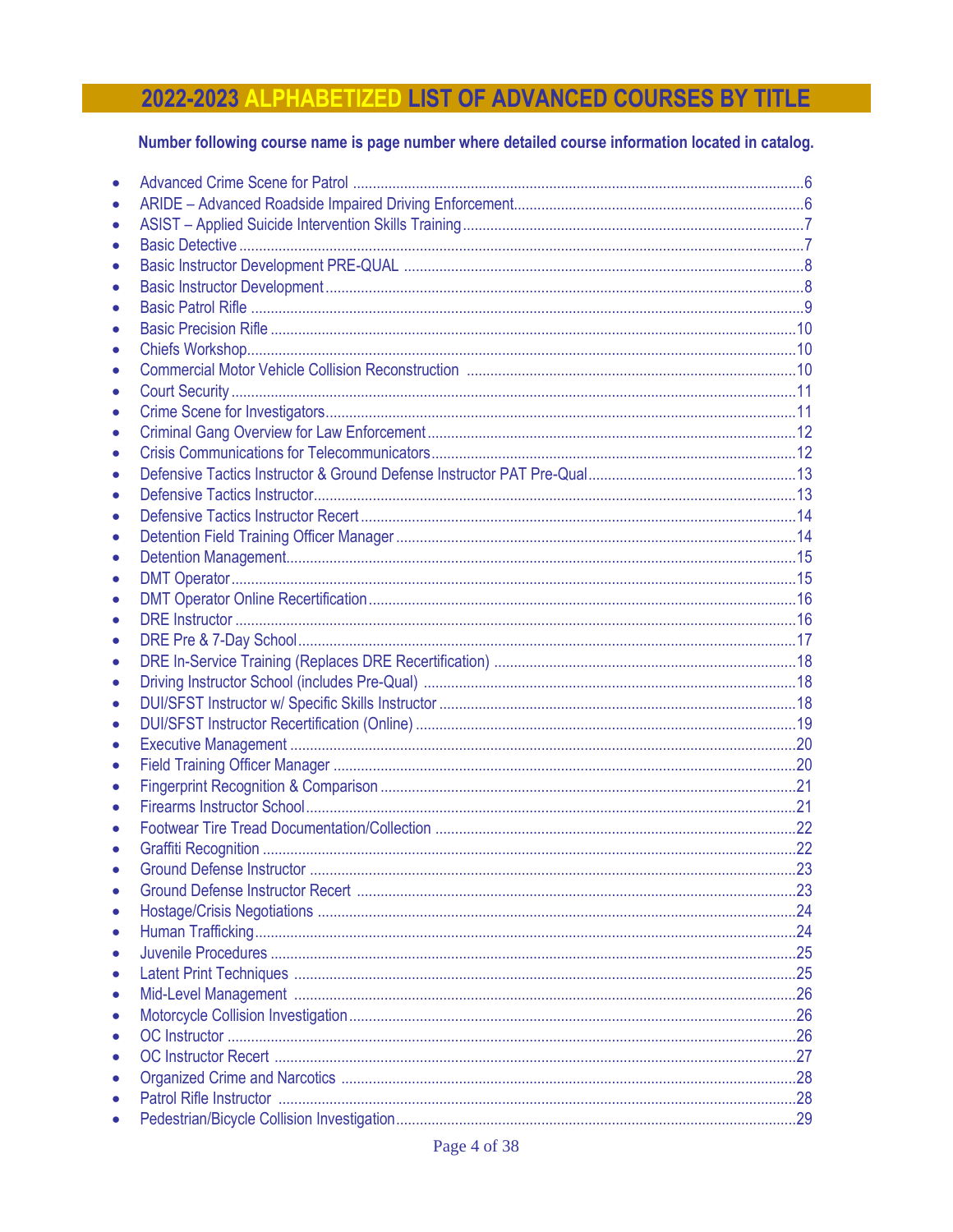|           | .29 |
|-----------|-----|
|           |     |
|           |     |
|           |     |
|           |     |
| $\bullet$ |     |
|           |     |
|           |     |
|           |     |
| $\bullet$ |     |
| $\bullet$ |     |
|           |     |
|           |     |
| $\bullet$ |     |
| $\bullet$ |     |
| $\bullet$ | .37 |
|           |     |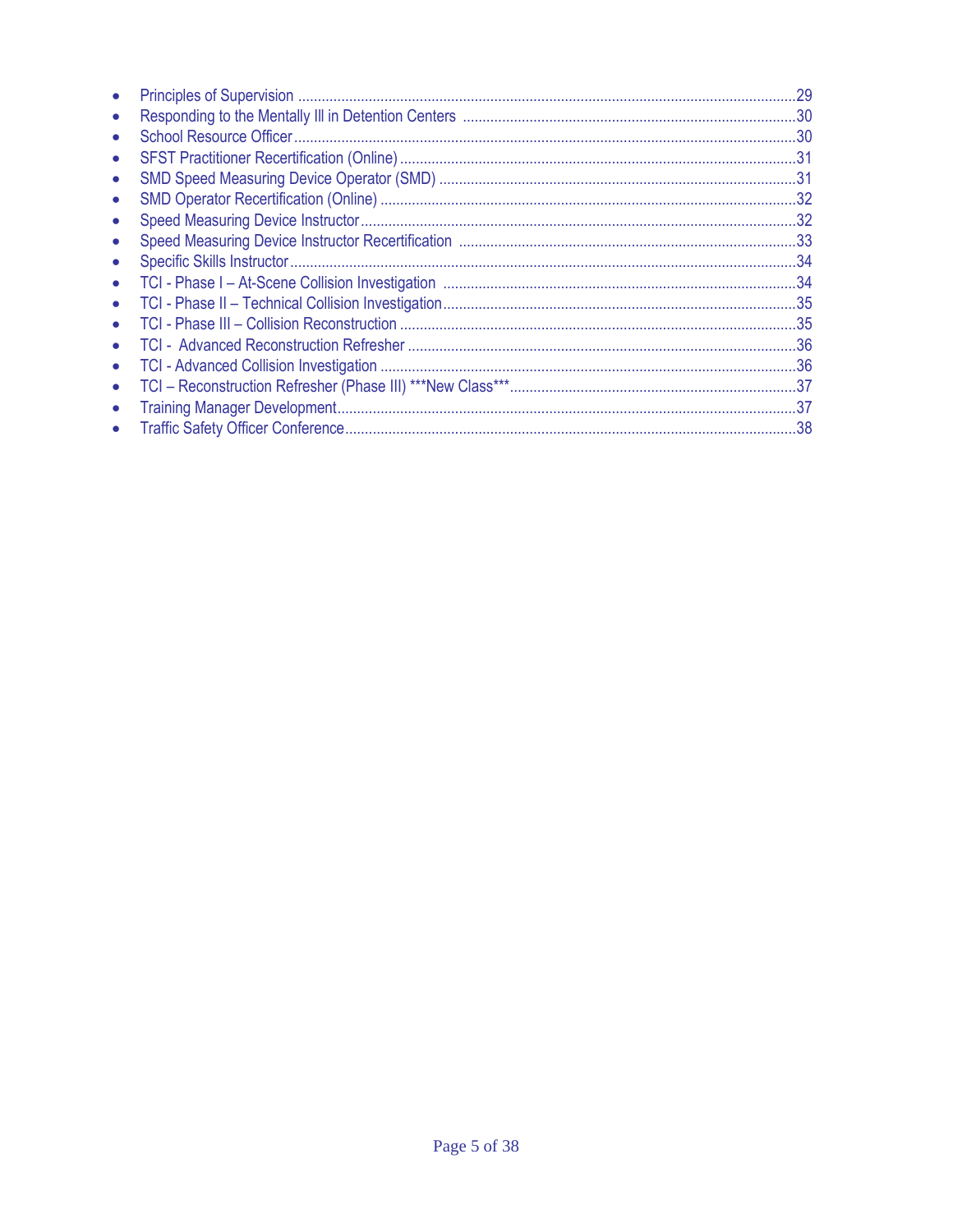# **2022-2023 ALPHABETIZED ADVANCED COURSES BY TITLE**

| <b>COURSE</b>                      | <b>DATES</b>      | <b>LOCATION/SEATS</b> |
|------------------------------------|-------------------|-----------------------|
| <b>Advanced Crime Scene</b>        | July 18, 2022     | <b>CJA 15</b>         |
| for Patrol                         | August 25, 2022   | <b>CJA 15</b>         |
| (7.5 CLEE Credit Hours)            | November 7, 2022  | <b>CJA 15</b>         |
| Class Fee: \$5                     | February 20, 2023 | <b>CJA 15</b>         |
| <b>Held in forensics building.</b> | April 17, 2023    | <b>CJA 15</b>         |
|                                    | June 12, 2023     | <b>CJA 15</b>         |

### **Course Description:**

Under the direction of the instructor, the student will receive training on what constitutes physical evidence, where it originates and how it is deposited; the importance physical evidence plays in a criminal investigation and how it is classified and what constitutes a crime scene; the duties of the first responding officers; typical crime scenes encountered by first responders, and an introduction into the methods of crime scene processing, photographing, sketching, and navigating the sequence of events regarding these crime scenes. The student will be evaluated during the hands-on portion of the class to determine the level of proficiency in completing the given task. The student is encouraged to bring any of their issued equipment for use during the class in order to familiarize themselves with those items, but it is not required.

# **Who Should Attend: (Class Max – 15)**

Class I and Class III certified law enforcement officers who work crime scenes

| <b>COURSE</b>                            | <b>DATES</b>                        | <b>LOCATION/SEATS</b> |
|------------------------------------------|-------------------------------------|-----------------------|
| <b>ARIDE (Advanced Roadside Impaired</b> | July 13-14, 2022                    | <b>CJA 20</b>         |
| <b>Driving Enforcement</b>               | August 17-18, 2022                  | <b>CJA 20</b>         |
| (16 CLEE Credit Hours)                   | September 14-15, 2022               | <b>CJA 20</b>         |
| Class Fee: \$20                          | October 12-13, 2022                 | <b>CJA 20</b>         |
|                                          | January 25-26, 2023                 | <b>CJA 20</b>         |
|                                          | February 8-9, 2023                  | <b>CJA 20</b>         |
|                                          | May 10-11, 2023                     | <b>CJA 20</b>         |
|                                          | June 14-15, 2023                    | <b>CJA 20</b>         |
|                                          | <b>Additional Field Classes TBA</b> |                       |

**--------------------------------------------------------------------------------------------------------------------------------**

#### **Course Description:**

This course is designed for certified DUI/SFST Practitioners who understand the hazards caused by impaired driving and are motivated to arrest and prosecute impaired drivers. It is also intended to introduce the concept of the role of and utilization of the South Carolina Drug Recognition Experts. This course must be completed as a prerequisite for future consideration into the Drug Recognition Expert Program. Students should be experienced in DUI Enforcement and Prosecution, should have a firm handle on the SFST Proficiency, and must be currently DUI/SFST Practitioner certified.

# **LODGING IS AVAILABLE FOR THIS CLASS WHEN HELD AT THE SCCJA. FOR CLASSES HELD IN THE FIELD, THE STUDENT'S DEPARTMENT IS RESPONSIBLE FOR LODGING AND MEALS.**

**Who should attend:** Class 1 Officers involved with DUI/Traffic enforcement and regular patrol duties.

**Prerequisites:** SC Certified Class 1 Law Enforcement Officer. Current DUI/SFST Practitioner.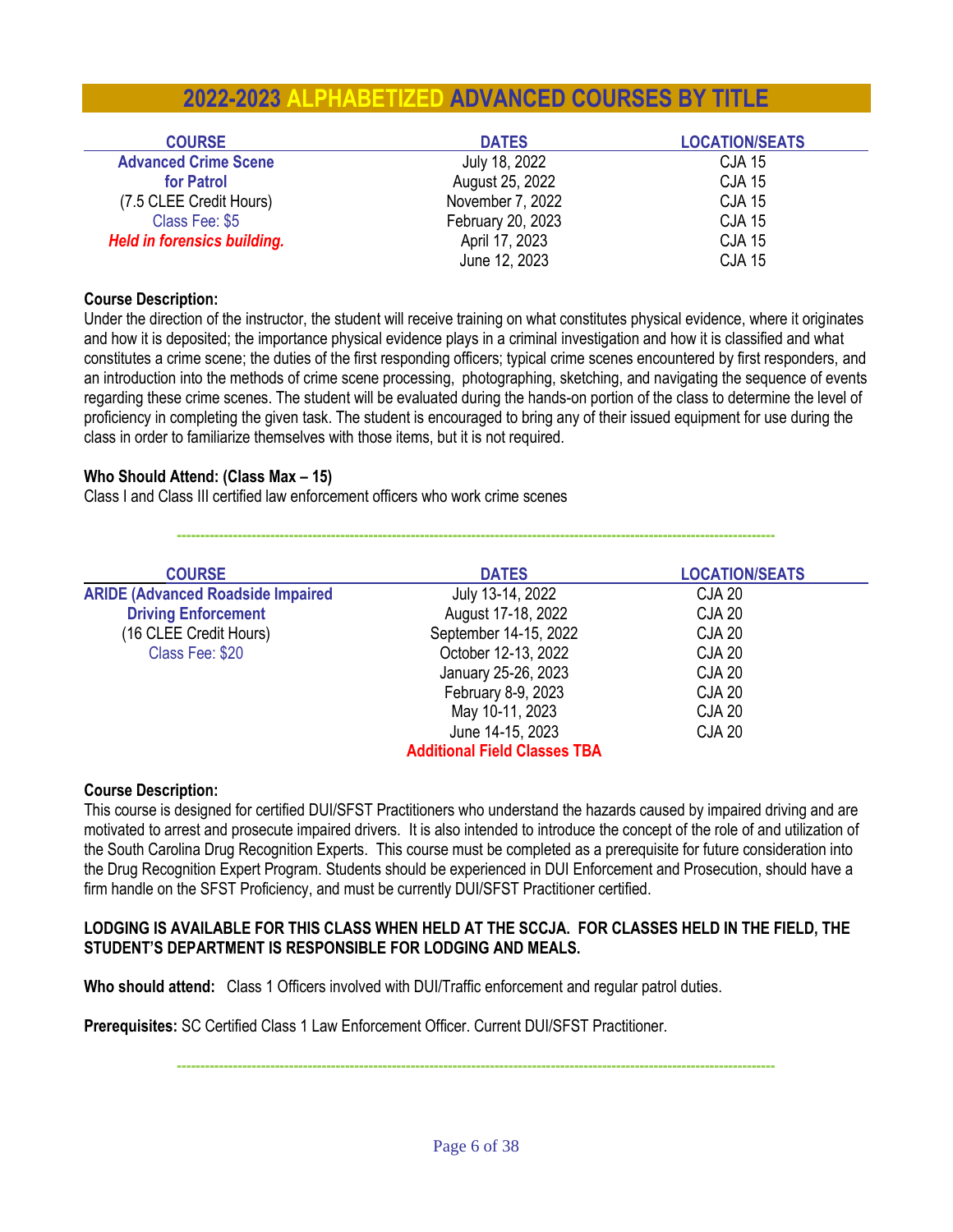| <b>COURSE</b>                | <b>DATES</b>           | <b>LOCATION/SEATS</b> |
|------------------------------|------------------------|-----------------------|
| <b>ASIST</b>                 | August 3 – 4, 2022     | <b>CJA 16</b>         |
| Applied Suicide Intervention | November 29 - 30, 2022 | <b>CJA 16</b>         |
| <b>Skills Training</b>       | March $8 - 9$ , 2023   | <b>CJA 16</b>         |
| (12 CLEE Credit Hours)       |                        |                       |
| Class Fee: \$20              |                        |                       |

Suicide is one of the most significant public health issues facing the world today. It has existed throughout history, across all cultures and time periods. People's reasons for thinking about suicide are as complex and varied as those individuals themselves. With the right knowledge and skills, the vast majority of suicides can be prevented. More than 800,000 people die by suicide worldwide each year. When people are thinking about suicide, they almost always express their pain in ways that invite others to reach out and help. This course is designed for first responders to learn how to prevent suicide by recognizing signs, providing a skilled intervention, and developing a safety plan to keep someone alive. This evidence-based training will improve skills and readiness, increase hope and reduce suicidality, increase general counseling and listening skills, and save lives.

# **Who should attend: (Class Max - 16)**

Class I, Class II, Class III, Detention officers, and telecommunication officers.

| <b>COURSE</b>             | <b>DATES</b>                | <b>LOCATION/SEATS</b> |  |
|---------------------------|-----------------------------|-----------------------|--|
| <b>Basic Detective</b>    | July 18-22, 2022            | <b>CJA 20</b>         |  |
| (40.00 CLEE Credit Hours) | August 29-September 2, 2022 | <b>CJA 20</b>         |  |
| Class Fee: \$70           | September 26-30, 2022       | <b>CJA 20</b>         |  |
|                           | November 7-11, 2022         | <b>CJA 20</b>         |  |
|                           | February 20-24, 2023        | <b>CJA 20</b>         |  |
|                           | April 17-21, 2023           | <b>CJA 20</b>         |  |
|                           | June 12-16, 2023            | <b>CJA 20</b>         |  |

**--------------------------------------------------------------------------------------------------------------------------------**

#### **All classes held at SCCJA.**

#### **Course Description:**

This course is designed for officers assigned to investigative units or who primarily perform investigative functions. Course topics include case management, case prioritizing, information sources, case preparation, courtroom procedure, rules of evidence, open-source investigations, interview and interrogation techniques, property crimes, and crime scene management. Other topics *include proper techniques used to develop probable cause for writing search and arrest warrants using the appropriate language and structure.* 

This course includes practical applications for warrant writing, interviewing, crime scene processing, case preparation and courtroom testimony.

#### **Resources Required:**

Students are strongly encouraged to bring a laptop and thumb drive for the above-mentioned class. It would be helpful since you will be doing a fair amount of writing.

# **Reporting Instructions:**

Please report promptly to SCCJA at 8:30AM.

#### **Who Should Attend: (Class Max - 20)**

Class I certified law enforcement officers and only those officers assigned to investigative units or whose primary duties are investigative functions.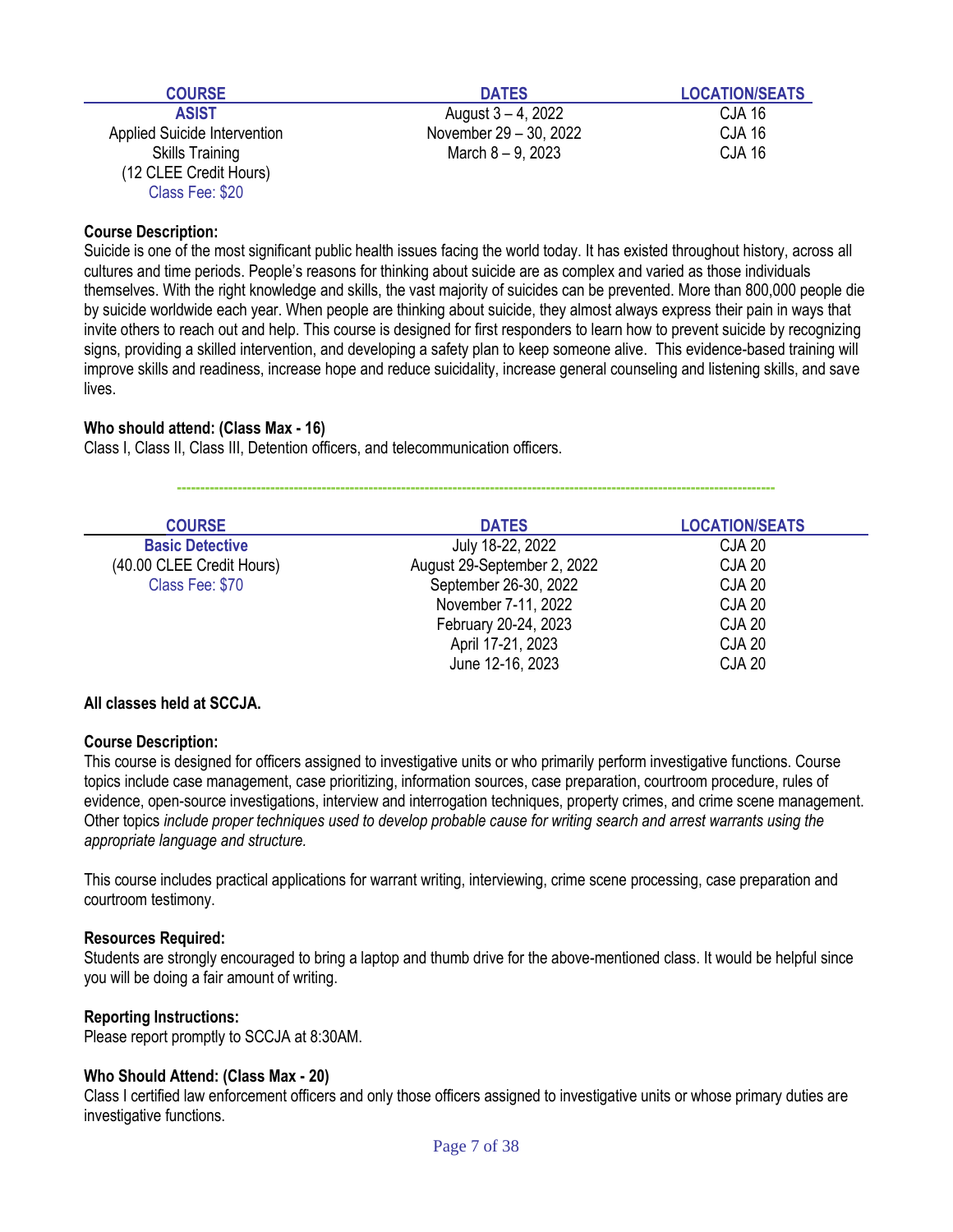**Basic Instructor Development** October 10, 2022 (2 Sessions) CJA 20 **PRE-QUALIFICATION** January 9, 2023 (2 Sessions) CJA 20 (2.5 CLEE Credit Hours) April 3, 2023 (2 sessions) CJA 20

**COURSE DATES LOCATION/SEATS** 

**ALL PRE-QUALS held at SCCJA**

**Morning Sessions are from 8:30 – 11:30AM Afternoon Sessions are from 1:00-4:00PM**

# **\*\*\*\*OFFICERS MUST ARRIVE PROMPTLY, ONCE THE PREQUALIFICATION BEGINS NO ONE WILL BE ALLOWED ENTRY INTO THE CLASSROOM\*\*\*\***

# **Course Description:**

This course is a pre-qualification for officers attending Basic Instructor Development BID). A pre-qualification course must be passed before an officer can be registered for Basic Instructor Development. Students will be provided a laptop, USB, and a binder to utilize during the session that include several hand-outs and reference material. In the included handouts will be a copy of the rubric for grading, the prequalification rules, an APA citation reference handout, and an article. After reading the article, students will type a two-paragraph essay summarizing at least two key points from the article in a Microsoft Word document. This essay must have a word count between 250 – 500 words. The student will save the completed document to the provided USB device and submit to the instructor for evaluation.

**Who Should Attend:** (Class Max – 20 students) Only Class I and Class II certified law enforcement officers who have been registered through ACADIS can attend the prequalification course.

#### **Proficiency:**

The qualifications score is 80% for proficiency. The SC Criminal Justice Academy Registration Unit will then notify the officer's department concerning their eligibility to register the officer for BID. If the officer scores below 80% or 1 of the automatic disqualifiers occur, then the department must wait 1 year before registering the officer to repeat the prequalification for BID. If the score was 80% or higher then the officer has 2 years from date of prequalification for the department to register them for the BID course. After 2 years, if the officer has not been enrolled in a BID course, then the prequalification must be retaken, as the qualification is only good for 2 years.

**--------------------------------------------------------------------------------------------------------------------------------**

| <b>COURSE</b>                       | <b>DATES</b>                   | <b>LOCATION/SEATS</b> |
|-------------------------------------|--------------------------------|-----------------------|
| <b>Basic Instructor Development</b> | August 29 - September 9, 2022  | CJA 16                |
| (80.00 CLEE Credit Hours)           | November 28 - December 9, 2022 | CJA 16                |
| Class Fee: \$140                    | March 6 - 17, 2023             | <b>CJA 16</b>         |
|                                     | May 29 - June 9, 2023          | <b>CJA 16</b>         |

#### **All Classes held at SCCJA**

#### **Course Description:**

This course is designed for the departmental training officer and/or those officers who will be involved in training at their department. Upon completion of this instructor course, officers will be able to write lesson plans and instruct in the areas of basic, advanced, in-service, pre-service, etc… within their agency. This class is a prerequisite for any additional advanced/specialized South Carolina Criminal Justice Academy instructor certifications.

Officers should have above average writing and research abilities as well as familiarity with the use of computers and computer software including Microsoft Word and PowerPoint.

#### **Who Should Attend/Prerequisites: (Class Max - 16)**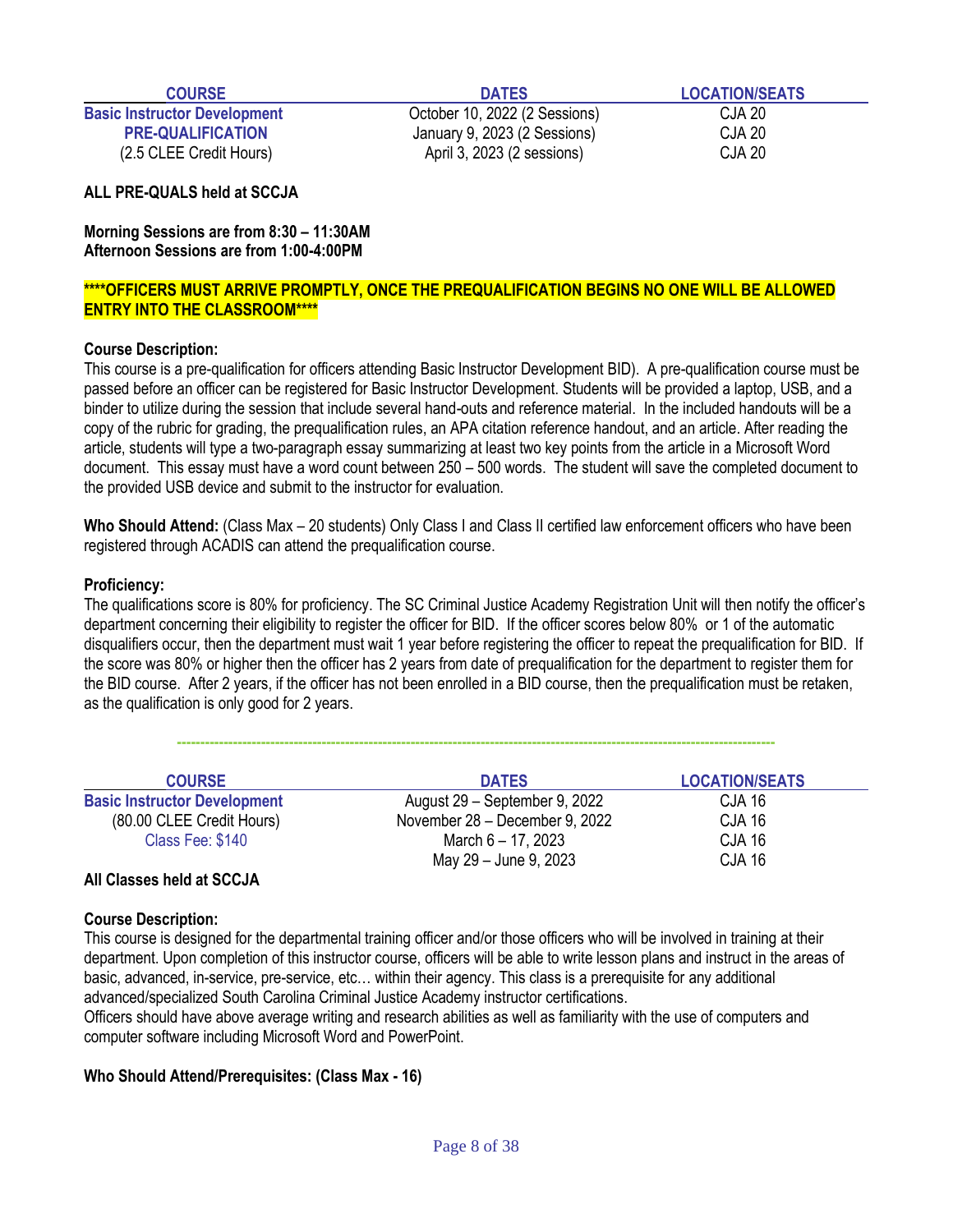Only Class I and Class II law enforcement officers who will be assigned as departmental training officers can register to attend this class. **Only officers who have passed one of the Basic Instructor Development pre-qualifications are allowed to register and attend the course.** 

*\*\*\*\*Officers attending the class are required to bring a flash drive/thumb drive (USB storage device).\*\*\*\**

# **Proficiency/Credits:**

Officers must achieve a minimum of 80% on numerous projects to include: 3 in class presentations with written lesson plans, and a variety of homework exercises and in class exercises. Only officers who have passed one of the Basic Instructor Development pre-qualifications are allowed to register and attend the course.

## **Continuing Certification Requirements:**

Officers who successfully complete this course will be recognized by the South Carolina Criminal Justice Academy as a certified Basic Instructor. Requirements mandate that the officer complete thirty-six (36) hours of instructions every 3 years (3) AND must serve as a guest instructor on the practical problems range at the Academy once every three (3) years. If and officer holds a Firearms or Driving Guest Instructor session and both will renew.

| <b>COURSE</b>                     | <b>DATES</b>          | <b>LOCATION/SEATS</b> |
|-----------------------------------|-----------------------|-----------------------|
| <b>Basic Patrol Rifle – SCCJA</b> | September 20-22, 2022 | CJA 10                |
| (24.00 CLEE Credit Hours)         | October 18-20, 2022   | CJA 10                |
| Class Fee: \$35                   | April 11-13, 2023     | CJA 10                |

## **Course Description:**

This course is designed as A BASIC course for certified law enforcement officers who will be issued a patrol rifle from their agency. The course covers handling, maintenance, and firing and qualifies the officer with his/her patrol rifle.

#### **Report promptly to the Range at 8:00 AM.**

# **Who Should Attend: (Class Max – 10)**

Class I certified law enforcement officers who need basic instruction and skill sets with a patrol rifle.

# **Proficiency:**

Attendees will be required to demonstrate safe and proper handling techniques and score a minimum of 80% on the qualification course.

#### **Special Equipment:**

Attendees are required to have a patrol rifle with suitable sling to orient the weapon in a muzzle down configuration during handgun transition drills; duty pistol & holster, eye & ear protection, knee & elbow pads, and baseball style cap are required. **CJA will offer each attending officer 750 rounds of 5.56 caliber ammunition or they have the option of bringing their own 750 rounds of patrol rifle ammunition (provided that the ammo is available at time of class. Each officer must bring their own 50 rounds of pistol ammunition. No optics, iron sights only.**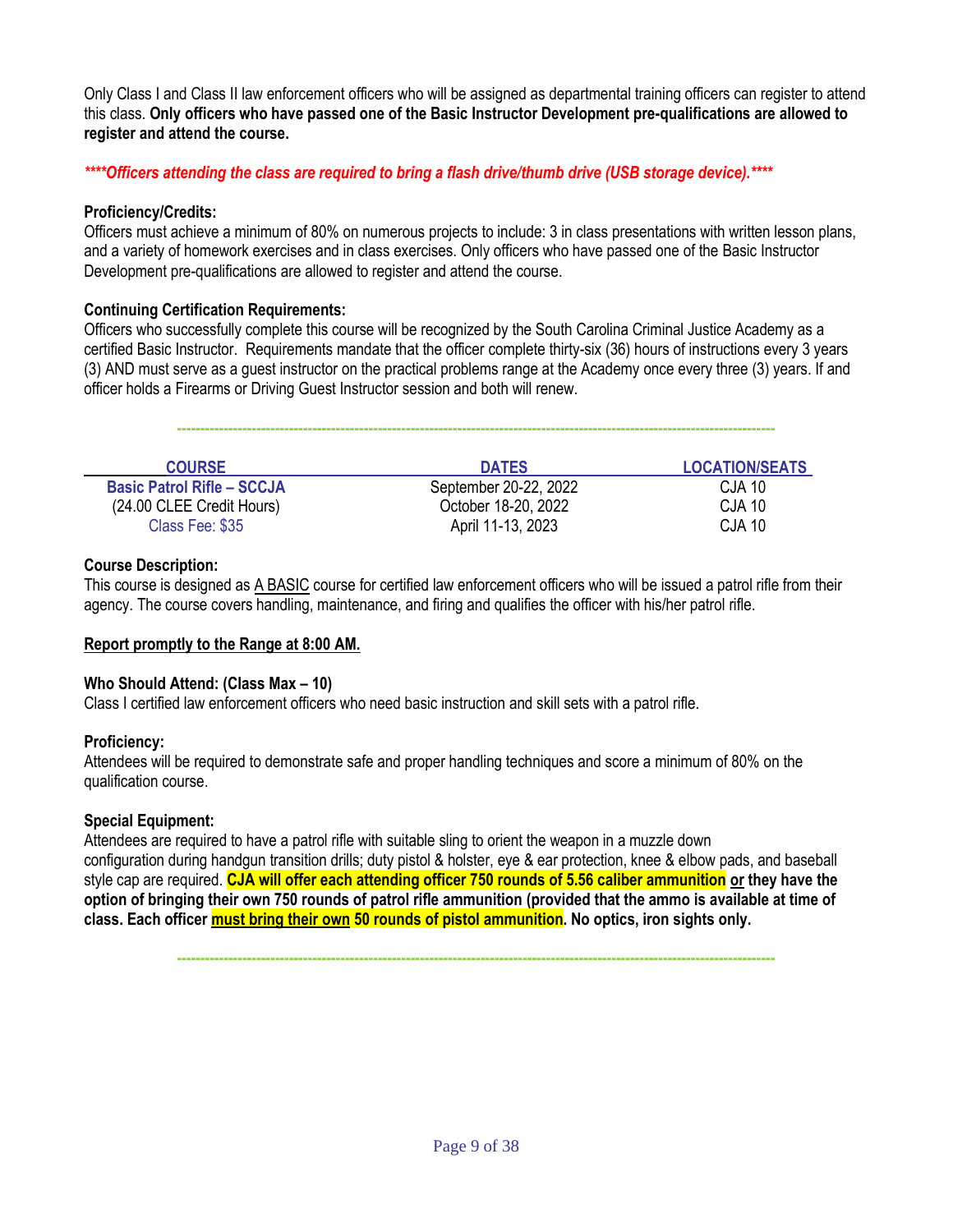(24.00 CLEE Credit Hours) Class Fee: \$35

**Basic Precision Rifle** February 28-March 2, 2023 CJA 10

# **Course Description:**

This course is designed to train officers in the proper marksmanship fundamentals and skill sets needed when employing a precision rifle. The purpose of this course is to qualify law enforcement personnel with the precision rifle.

## **Report promptly to the Range at 8:00 AM.**

## **Who Should Attend: (Class Max – 10)**

Class I certified law enforcement officers who will be assigned a precision rifle by their department.

#### **Proficiency**

This course requires 100% attendance and a 100% passing score on the course of fire.

## **Special Equipment:**

Precision scoped rifle with sling and bipod, service pistol and holster, support gear for the rifle (data book, cleaning supplies, range finder, spotting scope, lens cleaner, etc.). Recommended cleaning supplies: patches, bore brush, appropriate caliber bore brush, solvent (Hoppe's #9 or copper solvent) lubricating oil, all-purpose brush, coated cleaning rod, and bore guide. Suitable range clothing (no shorts), knee and elbow pads are recommended, eye and ear protection**, 300 rounds of match grade ammunition for the rifle, and 50 rounds of ammunition for the service pistol.** Optional equipment: Shooting mat, small sandbag, large sandbag, backpack for gear and anemometer.

Note to all accepted officers: **Prior to the class, please e-mail Range Manager John McMahan, at JPMcMahan @sccja.sc.gov with your rifle make, model and caliber as well as the model and power scope to be used in the class.**

**--------------------------------------------------------------------------------------------------------------------------------**

**Chiefs Workshop – SCCJA** May 2-4, 2023 CJA 40 (17 CLEE Credit Hours) Class Fee: \$35

**COURSE DATES LOCATION/SEATS**

# **Course Description:**

This course is designed for those individuals who have recently been appointed to the position of chief or police deputy chief, or appropriate designee. This course will focus on topics related to the Training Act, mandated requirements placed on the Criminal Justice Academy, budgeting, media relations, leading in times of crisis. The format for the class will consist of guest instructors, class interaction, and informal group work. In addition to classroom discussion, participants will have the opportunity to network with other police chiefs in South Carolina.

# **Who should attend: (Class Max - 40)**

Newly appointed Chiefs of Police, Deputy Chiefs, or designees.

| <b>COURSE</b>                   | <b>DATES</b>                | <b>LOCATION/SEATS</b> |
|---------------------------------|-----------------------------|-----------------------|
| <b>Commercial Motor Vehicle</b> | August 29-September 2, 2022 | CJA 14                |
| <b>Collision Reconstruction</b> | September 26-30, 2022       | <b>CJA 14</b>         |
| (40.00 CLEE Credit Hours)       | November 7-11, 2022         | <b>CJA 14</b>         |
| Class Fee: \$70                 | February 6-10, 2023         | <b>CJA 14</b>         |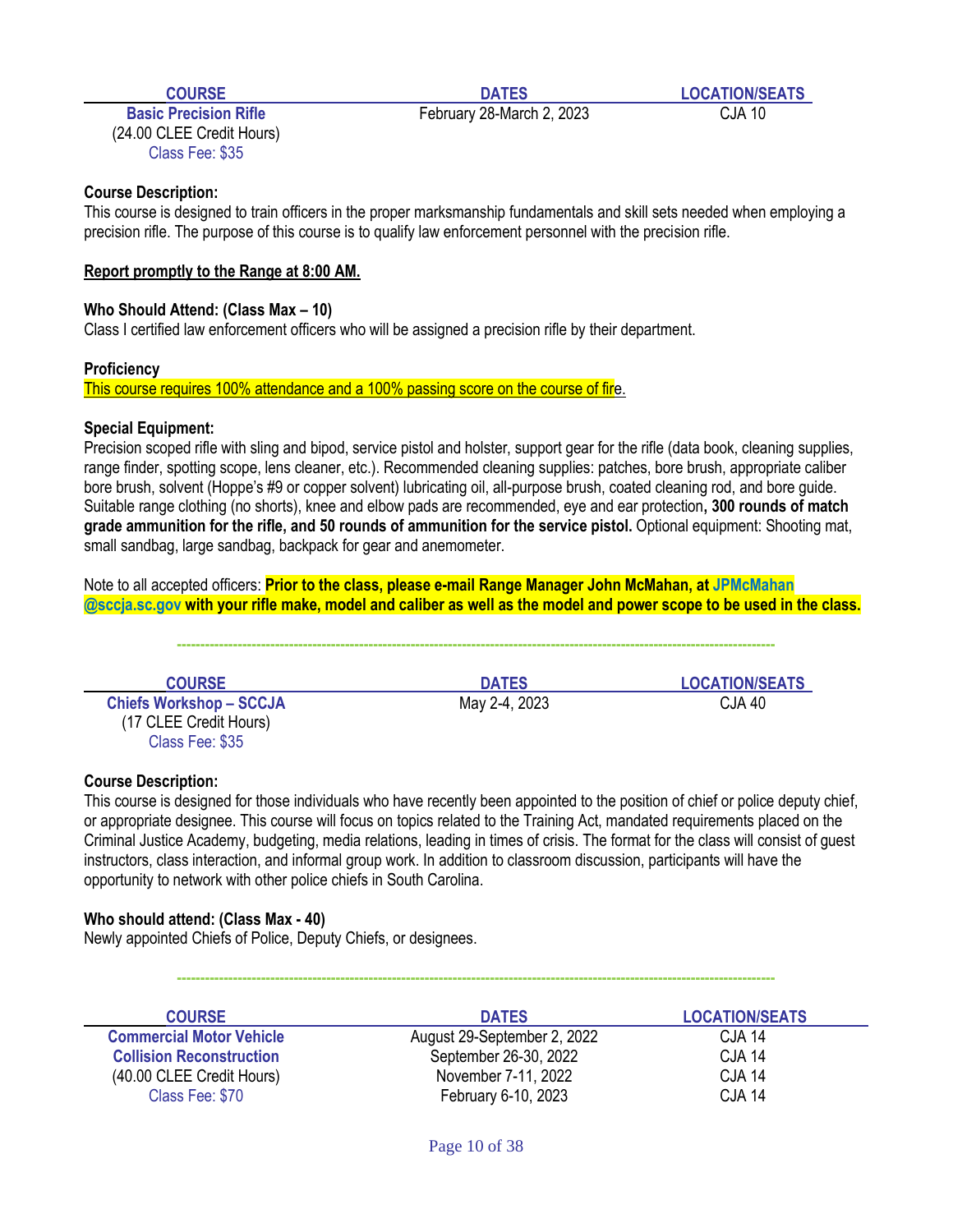This course will teach the student how to take the concepts learned during their three phases of reconstruction training, such as drag factor determination, center of mass calculations, kinetic energy, and more, and successfully apply them to crashes involving commercial motor vehicles. The student will also receive in-depth information on the nomenclature of heavy vehicles, air braking systems, brake force calculations, and speed determination for crashes involving solid and liquid loads.

# **LODGING IS AVAILABLE FOR THIS CLASS WHEN HELD AT THE SCCJA. FOR CLASSES HELD IN THE FIELD, THE STUDENT'S DEPARTMENT IS RESPONSIBLE FOR LODGING AND MEALS.**

**Who Should Attend:** Class 1 Officers involved with traffic enforcement and regular patrol duties

#### **Prerequisites:**

- SC Certified Class 1 Law Enforcement Officer.
- Successfully completed the below TCI Classes:

TCI –Phase 1 At-Scene Collision Investigation.

TCI – Phase 2 Technical Collision Investigation.

TCI – Phase 3 Collision Reconstruction.

**Officer is Responsible for bringing own Special Equipment:** Scientific Calculator, Blue Blitz, Drafting Eraser, 360 Degree Counter-Clockwise Protractor, Colored Pencils, and a laptop computer that is capable of running Adobe Acrobat PDF.

**--------------------------------------------------------------------------------------------------------------------------------**

| <b>COURSE</b>            | <b>DATES</b>      | <b>LOCATION/SEATS</b> |
|--------------------------|-------------------|-----------------------|
| <b>Court Security</b>    | August 11, 2022   | <b>CJA 30</b>         |
| (7.00 CLEE Credit Hours) | October 6, 2022   | <b>CJA 30</b>         |
| Class Fee: \$5           | November 16, 2022 | <b>CJA 30</b>         |
|                          | April 10, 2023    | <b>CJA 30</b>         |

#### **Course Description:**

The course clearly illustrates officers' duties and responsibilities in regard to maintaining security in the courtroom, the security of court officials and the security of non-court tenants. In addition, this course provides an understanding in the importance of preparing for high-risk trials and emergency situations.

#### **Purpose of Course:**

The purpose of this course is to provide the guidance needed to safely and effectively take on the duties of a courtroom officer.

**--------------------------------------------------------------------------------------------------------------------------------**

# **Who Should Attend: (Class Max – 30)**

Certified Class 2 and Class 3 officers responsible for Court Security functions.

| <b>COURSE</b>             | <b>DATES</b>      | <b>LOCATION/SEATS</b> |
|---------------------------|-------------------|-----------------------|
| <b>Crime Scene for</b>    | July 25-28, 2022  | <b>CJA 15</b>         |
| <b>Investigators</b>      | October 3-6, 2022 | <b>CJA 15</b>         |
| (30.00 CLEE Credit Hours) | March 20-23, 2023 | <b>CJA 15</b>         |
| Class Fee: \$50           | April 3-6, 2023   | <b>CJA 15</b>         |
|                           | May 16-19, 2023   | <b>CJA 15</b>         |

# **Course Description:**

The purpose of this course is to instruct the participants in proper crime scene evaluation and processing. Securing, searching, sketching and plotting techniques are discussed and practiced. Concepts of crime scene management, evidence preservation, collection and packaging, as well as the skills needed to process a multitude of specific scenes to include, but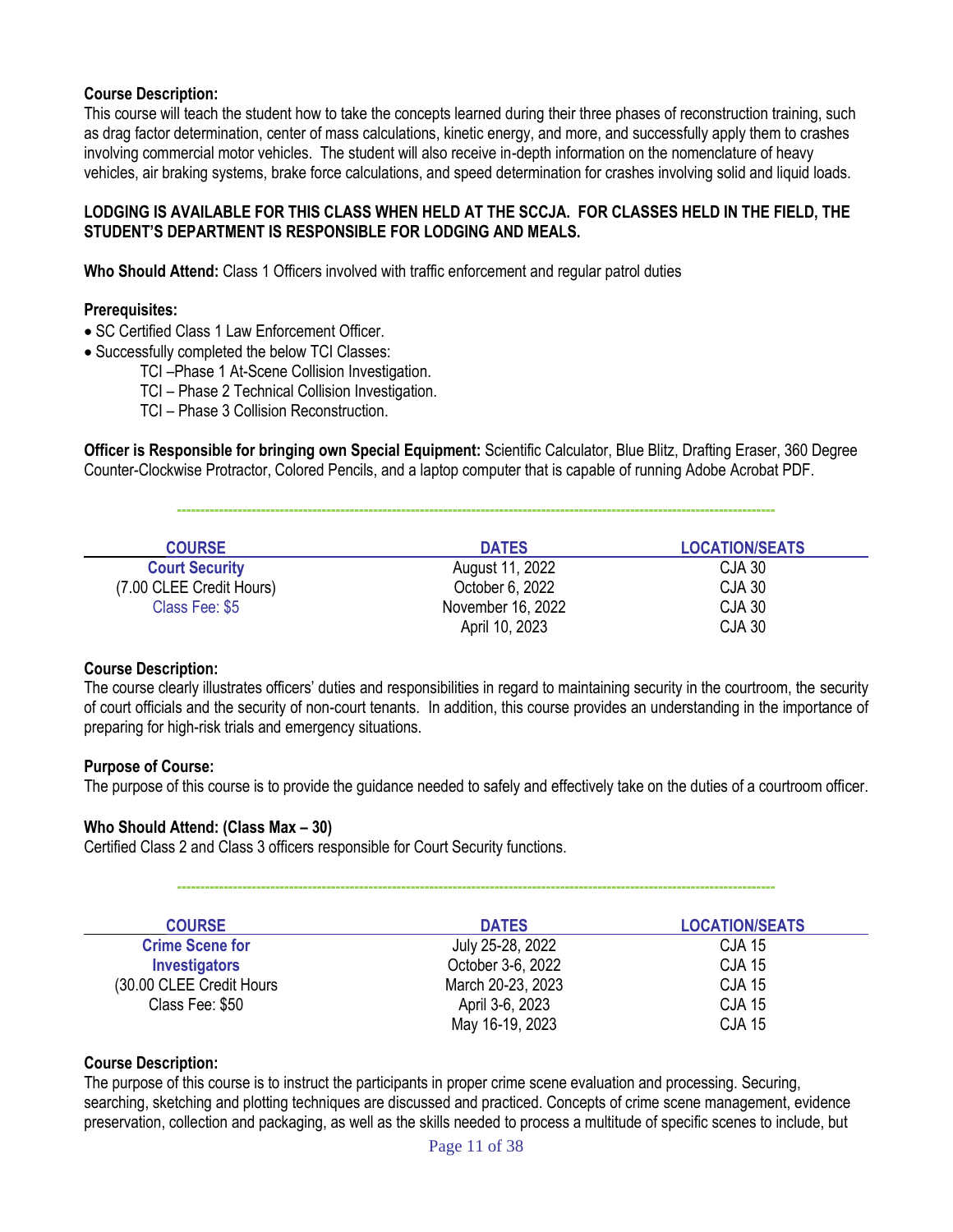not limited to robberies, burglaries, sexual assaults, recovered stolen vehicles, and auto break-ins. Hands on exercises are given to strengthen skills in the previously mentioned areas. Various techniques of lifting and processing latent prints are introduced and an introduction to bloodstain pattern analysis with practice stringing and analyzing blood patterns is covered. A "hands-on" practical portion of the class covers searching, sketching, and plotting a scene, lifting latent prints through the use of various techniques such as camphor smoking, iodine, ninhydrin, cyanoacrylate fuming and others, casting impressions, DNA collections, basic bloodstain pattern analysis, stringing, autopsy reports, implementing tools, and crime scene photography procedures are covered. Evidence collection, preservation and packaging are discussed. The final day includes a complex crime scene to process.

# **Who Should Attend: [Class Max – 15)**

Class I and Class III certified law enforcement officers who are NEW Investigators that work crime scenes

| <b>COURSE</b>                 | <b>DATES</b>     | <b>LOCATION/SEATS</b> |
|-------------------------------|------------------|-----------------------|
| <b>Criminal Gang Overview</b> | October 11, 2022 | CJA 20                |
| <b>For Law Enforcement</b>    | January 10, 2023 | <b>CJA 20</b>         |
| (7.75 CLEE Credit Hours)      | May 16, 2023     | <b>CJA 20</b>         |
| Class Fee: \$5                |                  |                       |

**--------------------------------------------------------------------------------------------------------------------------------**

(*Lodging allowed, but no dinner or breakfast if also attending Graffiti Recognition on following day.)*

#### **Course Description:**

This block of instruction is geared toward giving officers a basic understanding of the criminal gang and how it pertains to South Carolina Law Enforcement. Officers will gain an understanding of the South Carolina Gang Prevention Act, History of Gangs, Gang Typology and Ideology, basic gang indicators, and how to deal with gangs in our state.

## **Who should attend: (Class Max – 20)**

Certified Class I, II, or III officers that may have interactions with suspected gangs or gang members or may be involved in identifying, documenting, or prosecuting gangs, gang members, or graffiti vandals. *This class is Part 1 of a 2-Part series, with Graffiti Recognition being Part 2. Both classes are scheduled one after the other over a two-day period. It is highly recommended that they be taken back-to-back to provide the student with a more well-rounded understanding of the subject.*

**--------------------------------------------------------------------------------------------------------------------------------**

| <b>COURSE</b>                | <b>DATES</b>       | <b>LOCATION/SEATS</b> |
|------------------------------|--------------------|-----------------------|
| <b>Crisis Communications</b> | August 3, 2022     | <b>CJA 20</b>         |
| <b>For Telecommuters</b>     | September 28, 2022 | <b>CJA 20</b>         |
| (3.0 CLEE Credit Hours)      | October 19, 2022   | <b>CJA 20</b>         |
| Class Fee: \$5               | November 30, 2022  | <b>CJA 20</b>         |
|                              | December 14, 2022  | <b>CJA 20</b>         |
|                              | January 25, 2023   | <b>CJA 20</b>         |
|                              | March 1, 2023      | <b>CJA 20</b>         |
|                              | April 26, 2023     | <b>CJA 20</b>         |
|                              | May 10, 2023       | <b>CJA 20</b>         |

**All classes held at SCCJA.** (Courses may be held online if circumstances require it.)

#### **Course Description:**

The purpose of this advanced class is to teach already certified communications officers about the differences between different crises and how to handle them. Students will learn guidelines in regard to negotiating: the goal of crisis communications in law enforcement and dispatch; "verbal containment"; how crisis situations disturb the rational/emotional equilibrium; active listening skills; the difference between "offensive" and "defensive" threats; the concept and uses of "hooks" and "buttons" in crisis communications; rapport building and how it impacts communications; and suicide intervention.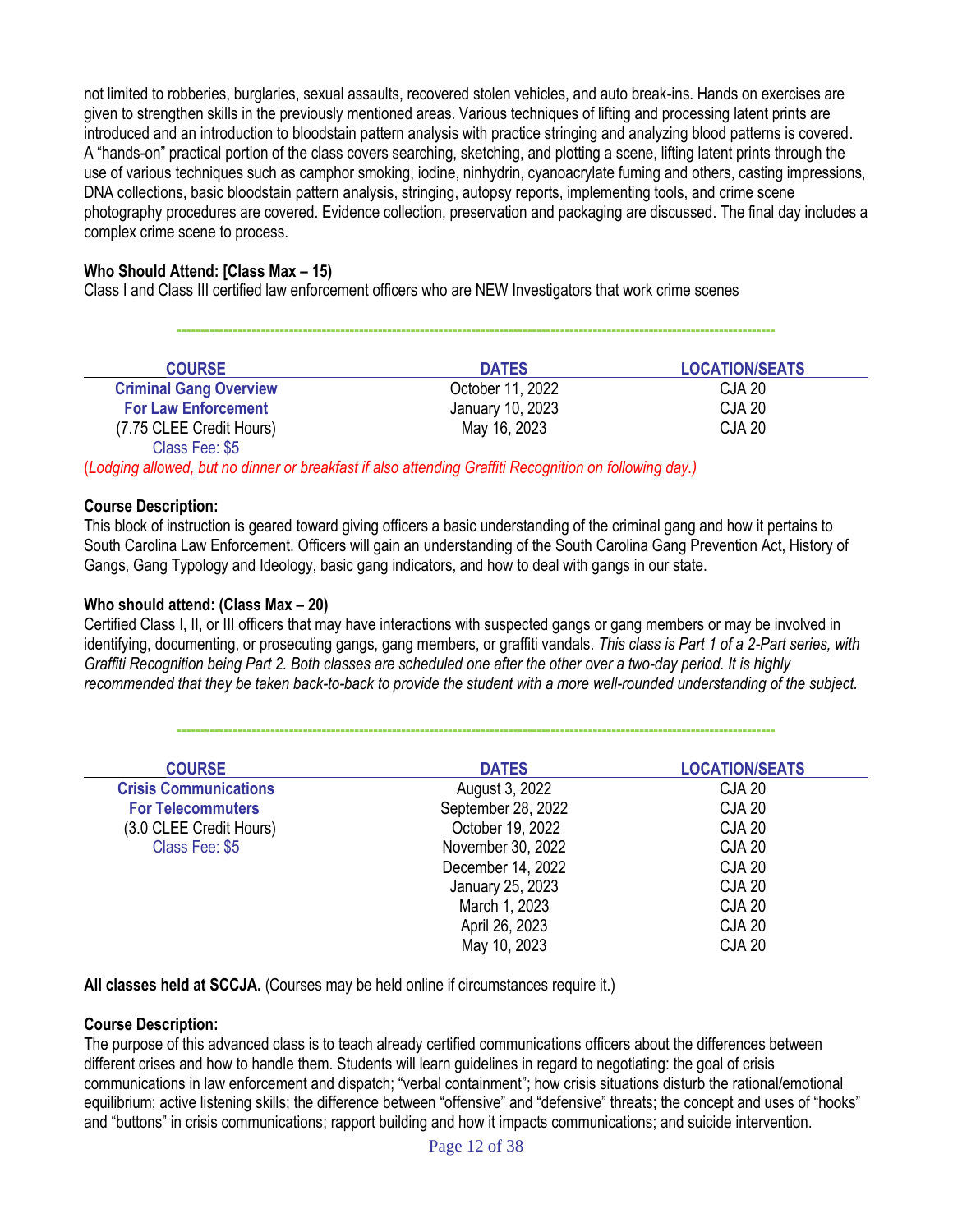#### **Who Should Attend: (Class Max - 20)**

Certified telecommunications personnel who are assigned to dispatch or call taking responsibilities.

**--------------------------------------------------------------------------------------------------------------------------------**

| <b>COURSE</b>                             | <b>DATES</b>             | <b>LOCATION/SEATS</b> |
|-------------------------------------------|--------------------------|-----------------------|
| <b>Defensive Tactics Instructor &amp;</b> | * July 11, 2022 (1PM)    | DTI Instructor - 18   |
| <b>Ground Defense Instructor</b>          |                          | GD Instructor - 12    |
| <b>PAT PRE-QUALIFICATION</b>              | ** January 9, 2023 (1PM) |                       |
| (2.0 CLEE Credit Hours)                   |                          |                       |

*\* The July 2022 Pre-Qual is for the August 2022 Defensive Tactics Instructor class and July 2022 Ground Defense Instructor Class.*

*\*\* The January 2023 Pre-Qual is for the April 2023 Defensive Tactics Instructor class and May 2023 Ground Defense Instructor class.*

#### **Course Description:**

This course is designed as a pre-qualification for officers who want to take Defensive Tactics Instructor or Ground Defense Instructor. A pre-qualification test must be passed in order to register for these Instructor courses.

#### **Report promptly to the Academy Warehouse no later than 1PM.**

#### **Who Should Attend: (Class Max – 18 for DTI and 12 for GDI)**

Class I or Class II certified law enforcement officers who have either Specific Skills or Basic Instructor certifications. The oneevent pre-qualifications must be registered for through ACADIS like any other course.

#### **Proficiency:**

Due to each of these courses being physically demanding, a pre-qualification test to assess the candidates fitness level is required. The potential instructor must complete the Physical Abilities Test (PAT) in less than one minute, 47 seconds in order to be eligible to attend the mentioned instructor classes. Candidate must also sign a waiver prior to attempting the PAT course.

**--------------------------------------------------------------------------------------------------------------------------------**

**Special Equipment:** Physical Training clothing

| <b>COURSE</b>                       | <b>DATES</b>      | <b>LOCATION/SEATS</b> |
|-------------------------------------|-------------------|-----------------------|
| <b>Defensive Tactics Instructor</b> | August 8-19, 2022 | <b>CJA 18</b>         |
| (69 CLEE Credit Hours)              | April 10-21, 2023 | <b>CJA 18</b>         |
| (2 weeks)                           |                   |                       |
| Class Fee: \$140                    |                   |                       |

#### **Course Description:**

This course is designed to certify officers as a Defensive Tactics Instructor. This course is physically demanding and those attending should be in good physical condition.

#### **Who Should Attend: (Class Max - 18)**

Class I or Class II certified law enforcement officers who will be directly responsible for teaching or conducting defensive tactics training for other officers within the law enforcement community. To be eligible to attend, the applicant must be a South Carolina Criminal Justice Certified Instructor having successfully completed either the Specific Skills or Basic Instructor courses. Candidate must also have completed either July 2022 or January 2023 Pre-Qualification Test.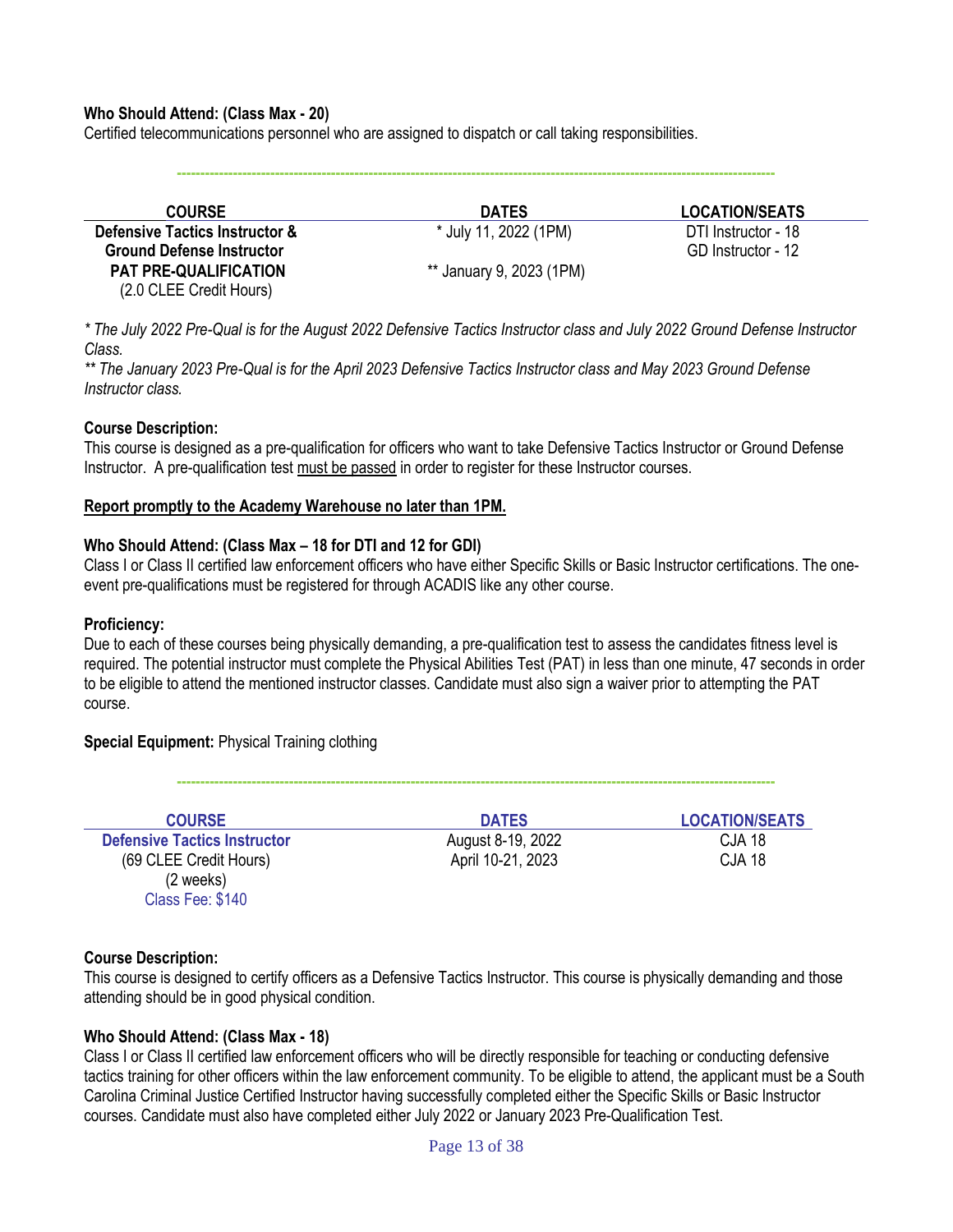### **Proficiency:**

Attendees must make a minimum score of 85% on a written test and successfully achieve a pass rating on all proficiency tests.

| <b>Special Equipment:</b><br>Duty Belt and Gun Holster<br><b>Tactical Pants</b><br>Groin Cup (optional) | Handcuffs w/ Key<br>Mouthpiece (optional)<br>Elbow and Knee Pads (optional) |                       |
|---------------------------------------------------------------------------------------------------------|-----------------------------------------------------------------------------|-----------------------|
| <b>COURSE</b>                                                                                           | <b>DATES</b>                                                                | <b>LOCATION/SEATS</b> |
| <b>Defensive Tactics Instructor Recert</b>                                                              | October 3-7, 2022                                                           | <b>CJA 30</b>         |
| (33.00 CLEE Credit Hours)                                                                               | February 27-March 3, 2023                                                   | CJA 30                |

## **Who Should Attend: (Class Max - 30)**

Class Fee: \$70

Class I or Class II certified law enforcement officers who are *currently certified as a Defensive Tactics Instructor* and will be directly responsible for teaching or conducting defensive tactics training for other officers within the law enforcement community. To be eligible to attend, the applicant must be a South Carolina Criminal Justice Certified Instructor having successfully completed either the Specific Skills or Basic Instructor courses.

(1 week) June 5-9, 2023 CJA 30

#### **Proficiency:**

Attendees must make a minimum score of 85% on a written test and successfully achieve a pass rating on all proficiency tests.

#### **Special Equipment:**

| Duty Belt and Gun Holster | Handcuffs w/ Key               |
|---------------------------|--------------------------------|
| <b>Tactical Pants</b>     | Elbow and Knee Pads (optional) |

| <b>COURSE</b>                         | <b>DATES</b>     | <b>LOCATION/SEATS</b> |
|---------------------------------------|------------------|-----------------------|
| <b>Detention</b>                      | October 31, 2022 | CJA 20                |
| <b>Field Training Officer Manager</b> | January 23, 2023 | <b>CJA 20</b>         |
| (7.00 CLEE Credit Hours)              | March 14, 2023   | <b>CJA 20</b>         |
| <b>Class Fee: \$5</b>                 | June 14, 2023    | <b>CJA 20</b>         |

**--------------------------------------------------------------------------------------------------------------------------------**

#### **Course Description:**

This course will provide the FTO Manager with the guidelines, lesson plans, and forms for training FTO officers. It is encouraged that detention agencies create a training program beneficial to all of their new hires. Departments may choose to either use the entire program, or parts of it that most complement the needs of their agency.

#### **Who Should Attend: (Class Max – 20)**

Certified class 2 officers who are responsible or will become responsible for training Field Training Officers within their agencies should attend. The officer must be certified in either Specific Skills or Basic Instructor Development. *(\*Officers must keep their Specific Skills or Basic Instructor up-to-date in order to maintain Detention FTO Manager Certification.)*

#### **Purpose of Course:**

To provide those officers responsible for the management of the Field Training Officer Program the useful resources to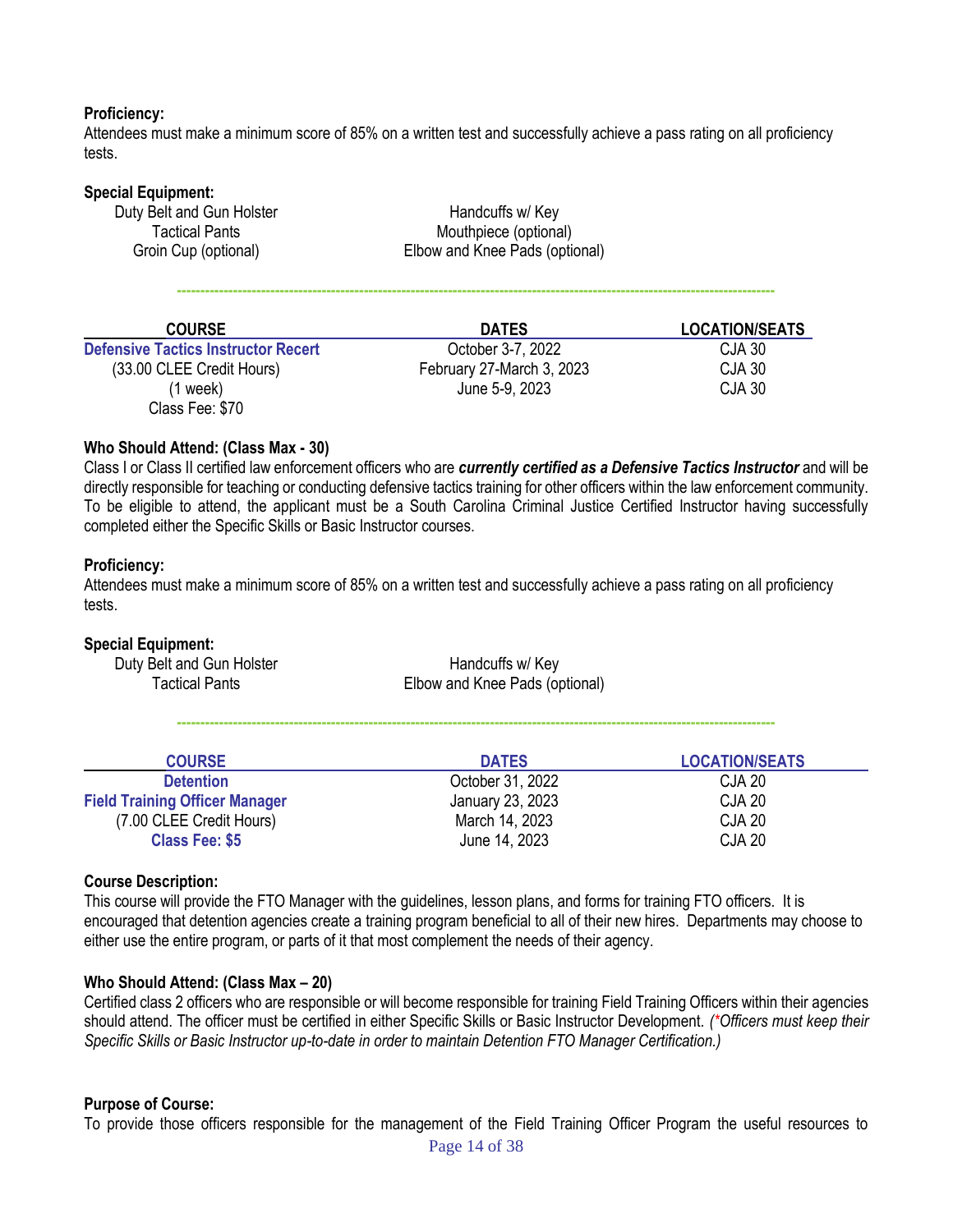effectively train Field Training Officers.

### **Attendance Requirements:**

100% student participation

Students must have a USB Thumb Drive in order to electronically download all forms and manuals.

**--------------------------------------------------------------------------------------------------------------------------------**

| <b>COURSE</b>               | <b>DATES</b>         | <b>LOCATION/SEATS</b> |
|-----------------------------|----------------------|-----------------------|
| <b>Detention Management</b> | August 9-10, 2022    | CJA 30                |
| (13.75 CLEE Credit Hours)   | September 6-7, 2022  | <b>CJA 30</b>         |
| Class Fee: \$20             | October 4-5, 2022    | <b>CJA 30</b>         |
|                             | October 26-27, 2022  | <b>CJA 30</b>         |
|                             | February 14-15, 2023 | <b>CJA 30</b>         |
|                             | April 25-26, 2023    | <b>CJA 30</b>         |
|                             | May 23-24, 2023      | <b>CJA 30</b>         |

#### **Course Description:**

This course is designed to meet the requirements established in the SC Local Detention Minimum Standard 1032. Topics include leadership principles, liability/risk management issues in a detention center and resources available for staff development, Also, a Detention Center Administrators panel discusses current issues facing the detention centers.

## **Who should attend: (Class Max – 30)**

The course is designed for detention corporals, sergeants, lieutenants, captains, majors, and newly appointed administrators.

**--------------------------------------------------------------------------------------------------------------------------------**

| <b>COURSE</b>            | <b>DATES</b>       | <b>DATES</b>        |
|--------------------------|--------------------|---------------------|
| <b>DMT Operator</b>      | <b>Fall Dates</b>  | <b>Spring Dates</b> |
| (8.00 CLEE Credit Hours) | July 12, 2022      | January 19, 2023    |
| <b>ALL CLASSES HELD</b>  | July 28, 2022      | February 2, 2023    |
| IN CJA DMT LAB           | August 11, 2022    | February 16, 2023   |
| Class Fee: \$5           | August 25, 2022    | March 1, 2023       |
|                          | September 8, 2022  | March 29, 2023      |
|                          | September 22, 2022 | April 13, 2023      |
|                          | October 6, 2022    | April 27, 2023      |
|                          | November 17, 2022  | May 24, 2023        |
|                          | December 8, 2022   | June 7, 2022        |
|                          |                    | June 21, 2023       |

#### **Course Description:**

This course is designed to provide the law enforcement officer with a thorough training background in the operation of the DataMaster DMT. The course is divided into two phases: a classroom lecture phase and hands-on training for the operation of the DataMaster DMT. The classroom lecture covers the current laws in South Carolina regarding DUI, Felony DUI, Implied Consent, Videotaping, and other related alcohol offenses. The history of breath testing in South Carolina and across the nation is discussed. The operation of the DataMaster DMT is reviewed and the students are taken, step by step, through the DataMaster DMT operational steps. The hands-on phase of the course consists of students operating the DataMaster DMT in the lab and includes various testing modes, how to handle refusals, the cause and meaning of incomplete tests, the meaning of status codes, and the changing of the DataMaster DMT simulator solution.

#### **Who should attend:**

Officers involved with traffic enforcement and regular patrol duties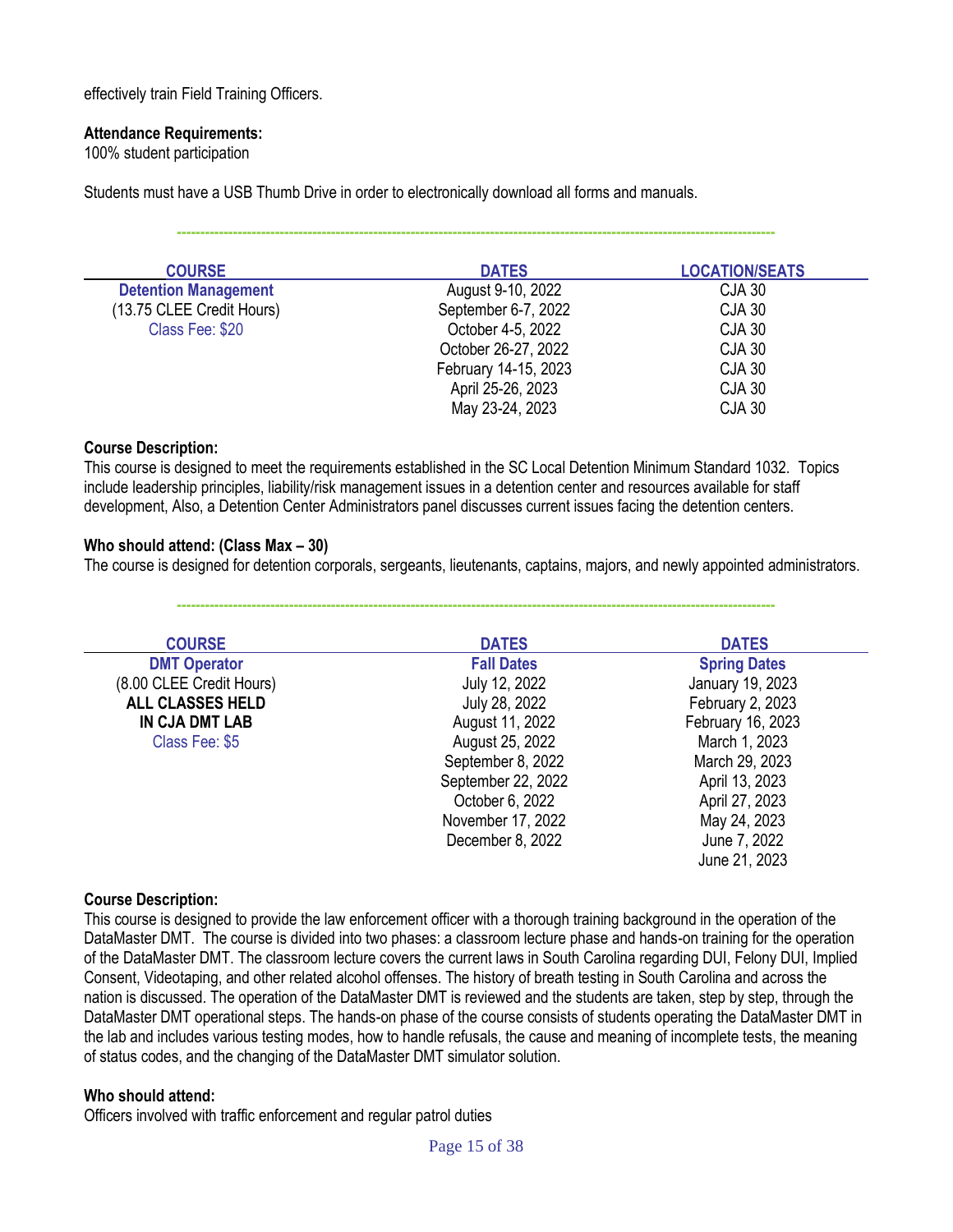# **Proficiency:**

Attendees must successfully pass both the written test with a 70% as well as pass a proficiency test.

### **Prerequisites:**

SC Class I Certified Officers

| <b>COURSE</b>                                              | <b>DATES</b>                 | <b>LOCATION/SEATS</b> |
|------------------------------------------------------------|------------------------------|-----------------------|
| <b>DMT Operator Online Recert</b><br>(2 CLEE Credit Hours) | July 1, 2022 – June 30, 2023 | Online/Unlimited      |

**--------------------------------------------------------------------------------------------------------------------------------**

This course is designed to refresh the currently certified **(not expired)** operator's knowledge and training on the DataMaster DMT as well as the most current implied consent laws and impaired driving laws. Students are required to score 70% or better on the written test in order to pass this course. DMT certification is valid for 24 months from the date of certification. Officers are required to take the online certification within the 24-month window or their certification will expire. There are no exceptions to this policy. If an operator's certification expires, the operator will be required to take the full DMT Operator Certification course. **Only one attempt at the recertification is allowed.**

#### **Who should attend:**

Currently certified DataMaster DMT Operators involved with traffic enforcement and regular patrol duties

**Prerequisites:** SC Class I Certified Officers with current **(Not Expired)** DMT certification.

| <b>COURSE</b>                | <b>DATES</b>        | <b>LOCATION/SEATS</b> |
|------------------------------|---------------------|-----------------------|
| <b>DRE Instructor School</b> | October 20-21, 2022 | <b>CJA 20</b>         |
| (16.00 CLEE Credit Hours)    | March 3-4, 2023     | <b>CJA 20</b>         |
| Class Fee: \$20              |                     |                       |

**--------------------------------------------------------------------------------------------------------------------------------**

#### **Course Description:**

The purpose of the condensed DRE Instructor School is to prepare Drug Recognition Experts (DREs) who have shown great aptitude as a DRE during their tenure and have successfully completed the NHTSA DUI/SFST Instructor course to administer and instruct DRE training effectively. DRE Instructors must apply for the Instructor School and are only accepted after thorough review and approval by the South Carolina DRE State Coordinator or his designee. Simply meeting the prerequisites and proper application does not guarantee the ability to attend this course. DRE Instructor Candidates must uphold the highest professional standards and ethics and must also possess the proper personality and character traits to perform in this role.

DRE Instructor Candidates and their respective agencies should be aware that DRE Instructor School is just step 1 of 3 to complete DRE Instructor Certification. DRE Instructor Candidates must also be available for the immediately following Combined DRE Pre-School & School, as well as the Field Certification Phase of training associated with the school in which they instruct.

#### **LODGING IS AVAILABLE AND REQUIRED FOR ALL ATTENDEES OF THIS CLASS.**

**Who should apply:** Active Class 1 certified officers who are heavily involved in the South Carolina DRE Program and are involved with traffic enforcement and/or regular patrol duties.

**Prerequisites:** SC Certified Class 1 Law Enforcement Officer. Must be employed in a full-time capacity. Must be a certified DRE in good standing for at least two years and have SSI and/or BID Instructor. Must be a current DUI/SFST Instructor.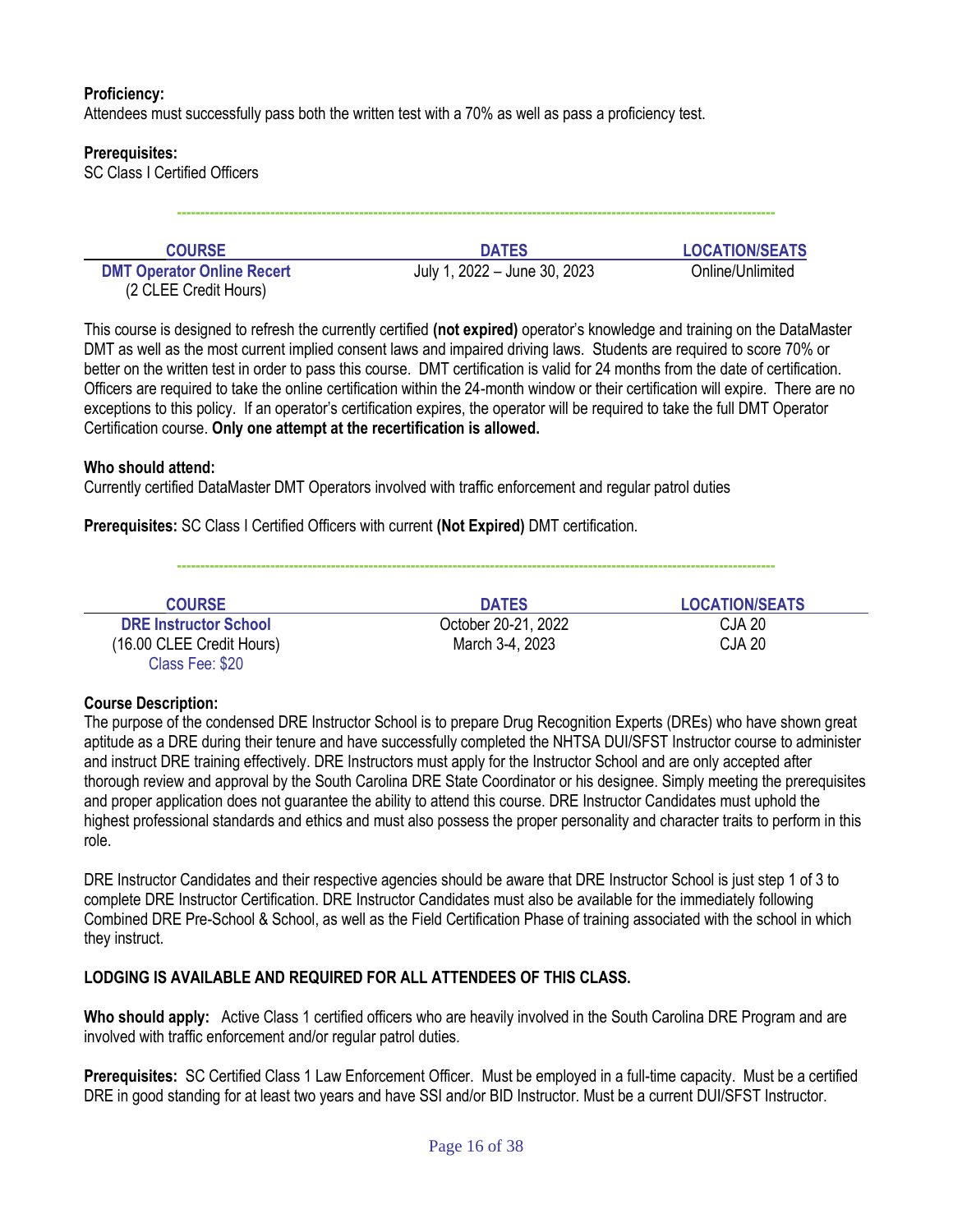| <b>COURSE</b>                                                                                                             | <b>DATES</b>                           | <b>LOCATION/SEATS</b>          |
|---------------------------------------------------------------------------------------------------------------------------|----------------------------------------|--------------------------------|
| <b>DRE Pre &amp; 7-day Schools</b><br>(80 CLEE Credit Hours)<br>(replaces former In-Service Training)<br>Class Fee: \$140 | Oct 24-Nov 4, 2022<br>March 6-17, 2023 | <b>CJA 20</b><br><b>CJA 20</b> |

# **NOTE: Field Certifications: For Oct/Nov class: Field Certification held Dec 5-10, 2022 For March class: Field Certification held April 10-15, 2022**

# **Course Description:**

This course is designed for law enforcement officers who have a strong commitment to DUI and drug impaired driving enforcement and whose agencies are also committed to the cause. This course is available only to those who have successfully completed Advanced Roadside Impaired Driving Enforcement (ARIDE) training and are selected by the DRE State Coordinator after making application.

After successfully completing the classroom portion of this course, the student will be ready to continue to the final phases of the DRE Certification program. The student will be able to name the seven categories of drugs and recognize the effects of each, to describe and proficiently administer the 12-step drug influence evaluation, to document the results of the drug influence evaluation in narrative format, to properly interpret the results of the drug influence evaluation, to testify as an expert witness in drug influence-related cases, and to maintain an updated curriculum vitae. The student must attend all portions of the training, maintain an 80% average or better on the quizzes, pass two examinations with a score of 80% or better; and successfully complete the Field Certification phase of the course.

To be certified as a DRE, the student must also complete the field certification phase of training as well as the Certification Knowledge Examination. The field certification phase of training requires that the student travel with the South Carolina DRE Program, likely out-of-state; and successfully complete 12 hands-on drug influence evaluations and associated narratives.

# **LODGING IS AVAILABLE FOR ALL ATTENDEES OF THIS CLASS.**

**Who should attend:** Class I law enforcement officers with a passion for DUI/traffic enforcement, and whose agencies/prosecuting bodies firmly support the utilization of the DRE Program.

**Prerequisites:** Full-time, active SC Class I law enforcement officers in good standing with their agencies. Attendees must be currently certified as NHTSA DUI/SFST Practitioners or equivalent for at least 2 years. Attendees must attend and complete ARIDE prior to being considered for enrollment in this course. For consideration for enrollment, the prospective attendee must have completed a DRE School Application and be approved directly by the DRE State Coordinator. Attendees must have the blessing of their employing agency and must also be available to attend the field certification training phase associated with the DRE School.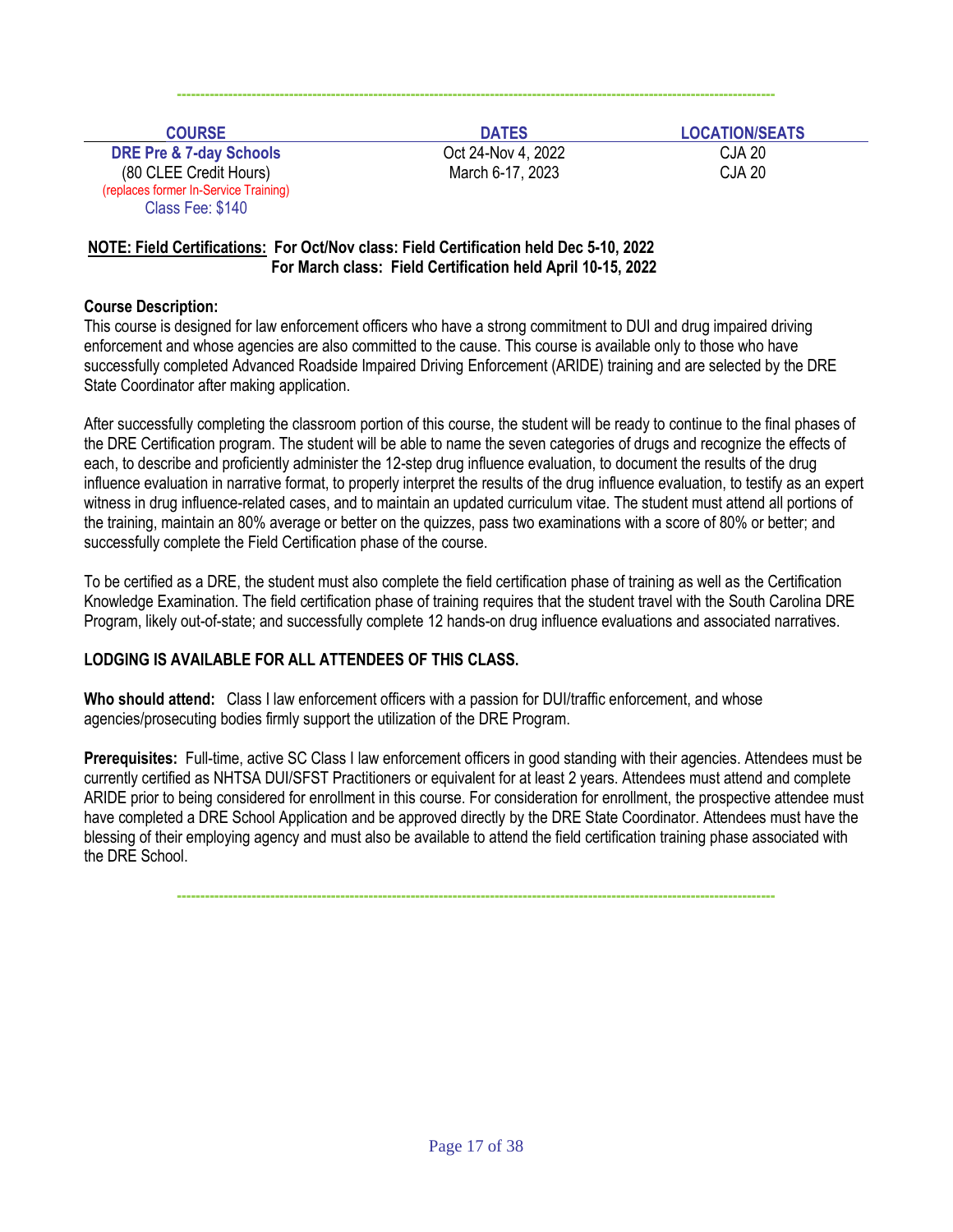| <b>COURSE</b>                  | <b>DATES</b>     | <b>LOCATION/SEATS</b> |
|--------------------------------|------------------|-----------------------|
| <b>DRE In-service Training</b> | July 21, 2022    | <b>CJA 20</b>         |
| (8 CLEE Credit Hours)          | August 16, 2022  | <b>CJA 20</b>         |
| l dav                          | October 14, 2022 | <b>CJA 20</b>         |
|                                | April 14, 2023   | <b>CJA 20</b>         |

The DRE Recertification Training course is designed to update current DREs and DRE Instructors with the latest information regarding the state and national DEC Program as well as to ensure that additional considerations are being taken when conducting drug influence evaluations in the field.

# **Who Should Attend: (Class Max – 18)**

Any currently certified DRE and /or DRE Instructor, who is up for recertification within the 12 months after the course.

#### **Prerequisites:**

The attendee must be a currently certified DRE and/or DRE Instructor

**--------------------------------------------------------------------------------------------------------------------------------**

| <b>COURSE</b>                          | <b>DATES</b>                         | <b>LOCATION/SEATS</b>          |
|----------------------------------------|--------------------------------------|--------------------------------|
| <b>Driving Instructor School-SCCJA</b> | September 12-15, 2022 (Inc Pre-Qual) | CJA 18 & 5 Guest Instructors   |
| (37.0 CLEE Credit Hours)               | October 24-27, 2022 (Inc Pre-Qual)   | CJA 18 & & 5 Guest Instructors |
| 4 days                                 | March 6-9, 2023 (Inc Pre-Qual)       | CJA 18 & & 5 Guest Instructors |
| Class Fee: \$50                        | May 1-4, 2023 (Inc Pre-Qual)         | CJA 18 & & 5 Guest Instructors |

#### **Course Description:**

This course is designed for officers who will serve as Driving Instructors for their agency. Attendees will be taught proper vehicle driving techniques and how to develop a driving course for his/her department. This course is a combination of classroom and practical application. There is also an emphasis on how to appropriately address student driving fundamentals through adult learning concepts.

#### **Report promptly to the Driving Range at 8:00 AM.**

#### **Who Should Attend: (Class Max – 18)**

Class I, 2 and 3 certified law enforcement officers who have either Specific Skills or Basic Instructor certifications. .

#### **Proficiency:**

Students must pass a series of post-training tests throughout the course and score 90% or higher on a written post-test to receive their certification.

| <b>COURSE</b>                     | <b>DATES</b>             | <b>LOCATION/SEATS</b> |
|-----------------------------------|--------------------------|-----------------------|
| <b>DUI/SFST Instructor w/</b>     | October 3-7, 2022        | CJA 20                |
| <b>Specific Skills Instructor</b> | April 3-7, 2023          | <b>CJA 20</b>         |
| (40.00 CLEE Credit Hours)         | <b>Field Classes TBA</b> |                       |
| Class Fee: \$70                   |                          |                       |

#### **Course Description:**

This course is designed to take well-experienced Standardized Field Sobriety Test (SFST) practitioners and develop them into DUI/SFST Instructors by building upon the information presented to them in the SFST Practitioner course, as well as by teaching them the basics of Adult Learning Principles and instruction. This course will teach the officer how to accurately and effectively present the DUI/SFST Practitioner course as approved by NHTSA and the SCCJA. Upon successful completion of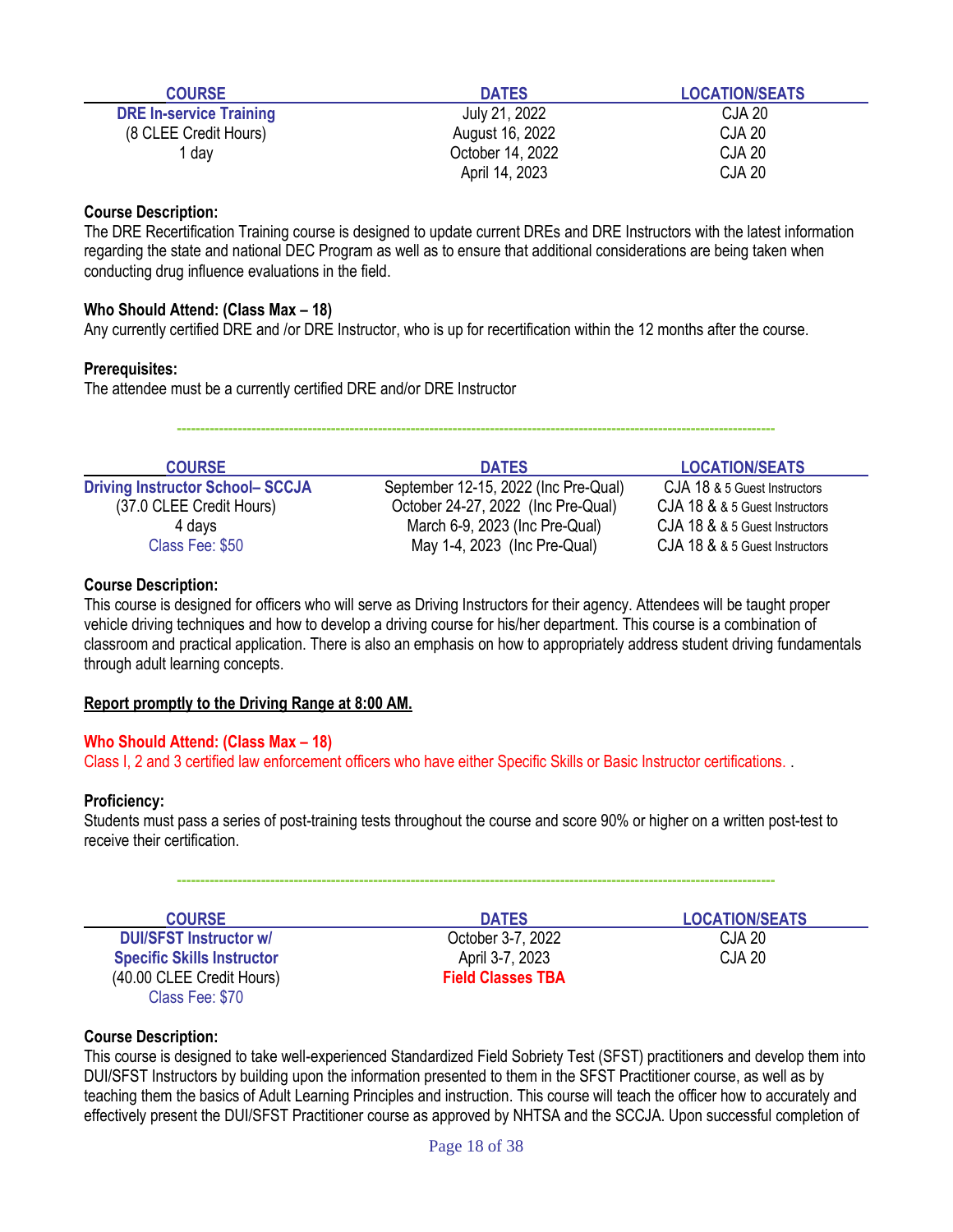the course, the student will be issued the DUI/SFST Practitioner lesson plan and manuals and accompanying visual aids (PowerPoint slides and videos). This course also meets the requirements for receiving Specific Skills Instructor certification; however, the primary focus of the course pertains to instructing the DUI/SFST Practitioner Program and attendees should be prepared as such. Each student must successfully perform an SFST Proficiency on Day One of the course prior to being officially seated in the course. Student is required to have a laptop computer with PDF and PowerPoint capabilities.

After completing this course, the attendee must maintain the DUI/SFST Instructor portion of the class in order to maintain their SSI certification.

**NOTE: YOU MAY NOT OBTAIN OR HOLD AN SFST INSTRUCTOR CERTIFICATION UNLESS YOU ARE A CURRENTLY EMPLOYED CLASS 1 LAW ENFORCEMENT OFFICER. RESERVE OFFICERS, CLASS 2 AND CLASS 3 OFFICERS ARE NOT PERMITTED TO HOLD THIS CERTIFICATION.**

#### **LODGING IS AVAILABLE FOR THIS CLASS WHEN HELD AT THE SCCJA. FOR CLASSES HELD IN THE FIELD, THE STUDENT'S DEPARTMENT IS RESPONSIBLE FOR LODGING AND MEALS.**

**Who should attend:** Active and experienced DUI/SFST Practitioners with exceptionally high aptitude for DUI enforcement and in conducting the SFSTs.

**Proficiency:** Attendees must successfully pass the SFST Proficiency on Day One of the course prior to being officially seated in the course. The attendee must also complete all assigned presentations while showing aptitude as an instructor. The attendee must also pass the written examination with an 80% or better.

**Prerequisites:** SC Certified Class 1 Law Enforcement Officer. Must be employed in a full-time capacity DUI/SFST Practitioner Certified for at least on (2) years prior to enrollment

**--------------------------------------------------------------------------------------------------------------------------------**

| <b>COURSE</b>                                               | <b>DATES</b>                                                                                           | <b>LOCATION/SEATS</b> |
|-------------------------------------------------------------|--------------------------------------------------------------------------------------------------------|-----------------------|
| <b>DUI/SFST Instructor</b><br><b>Recertification Online</b> | May 1-October 31, 2022 (10/31/2022 Expiration)<br>May 1, 2023-October 31, 2023 (10/31/2023 Expiration) | Online                |
| (3.00 CLEE Credit Hours)                                    |                                                                                                        |                       |

The DUI/SFST Instructor must successfully observe and sign off on two (2) DUI/SFST Practitioner proficiencies in the twoyear period. You will also need to log back into Acadis and complete the renewal process. In the renewal process you will have to upload the two (2) proficiencies that were observed and signed off on, along with selecting that you have a current SSI or BID certification.

# **Course Description:**

The DUI/SFST Instructor Recertification Course is intended for officers who are currently DUI/SFST Instructor certified and whose certification expires October 31 of the current year. In order for an officer to recertify as a DUI/SFST Instructor they must successfully observe and sign off on TWO (2) DUI/SFST Practitioner proficiencies in the two-year period of their certification. DUI/SFST Instructors are NOT required to take the online DUI/SFST Recertification course. If a DUI/SFST Instructor takes the online SFST Recertification course, then they must perform a SFST proficiency and properly submit it to the Traffic Safety Unit. If a DUI/SFST Instructor takes the online SFST Recertification course and fails to acquire a passing grade of 80% or higher the officer loses both the DUI/SFST Practitioner certification as well as the DUI/SFST Instructor certification. SFST Instructors must complete a renewal process containing both proficiencies that were observed and signed by the instructor.

**Who should attend:** Officers who hold an active and current DUI/SFST Instructor certification which expires on October 31st of the current year.

**Prerequisites:** SC Certified Class 1 Law Enforcement Officer. Must be employed in a full-time capacity. Current DUI/SFST Instructor certified. Current SSI or BID certification.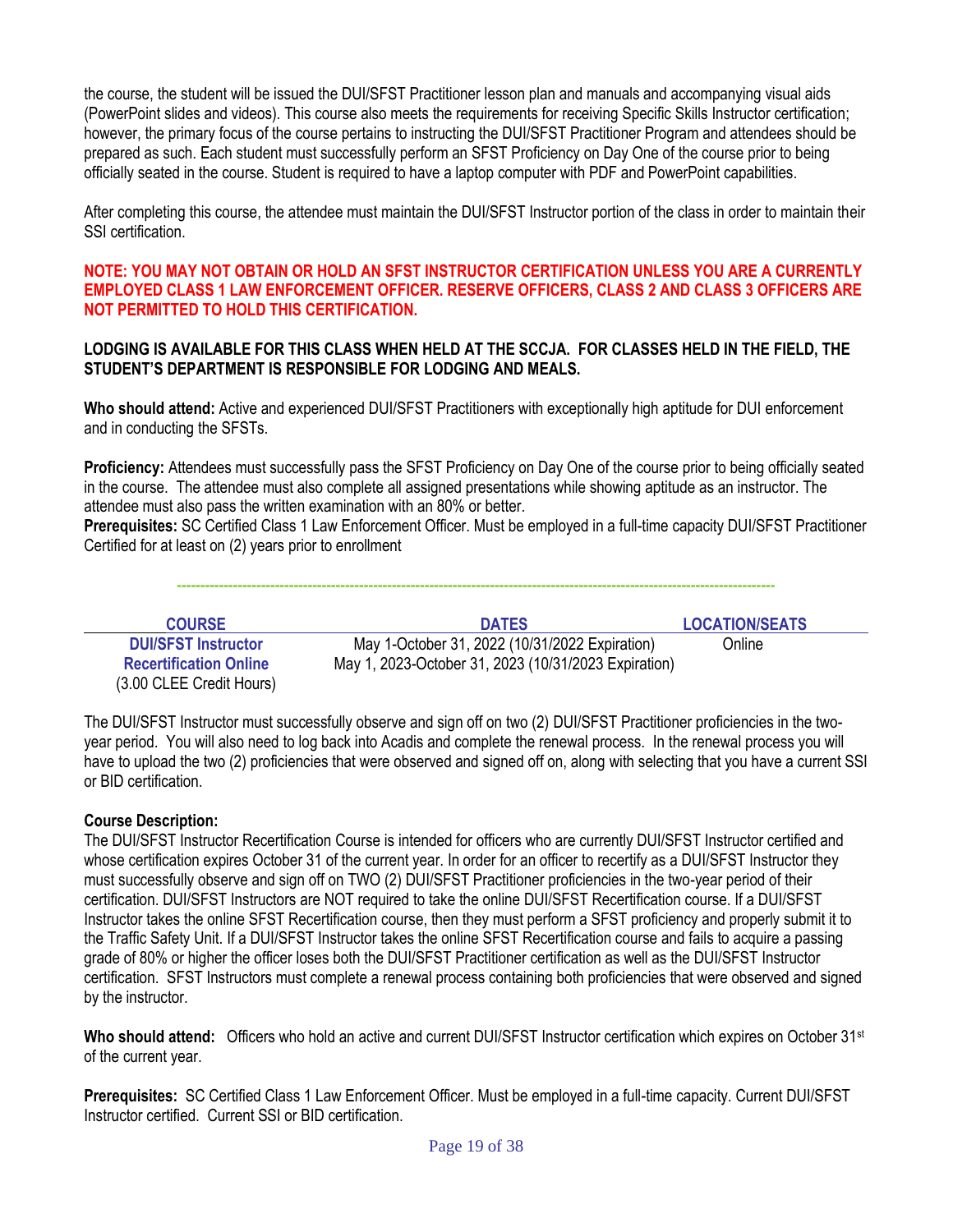**Executive Management – SCCJA** April 18-20, 2023 CJA 40 (15.5) CLEE Credit Hours) Class Fee: \$35

**COURSE DATES LOCATION/SEATS**

**Course Description:**

This course is designed for the newly promoted officer to the command staff or the officer who exhibits the qualities required of a member of the command staff. The suggested rank requirement for attendance is lieutenant or above. The forum for the class consists of lecture, guest speakers, and small group problem solving. Topics include media relations, departmental staffing and specialization, recruiting and retention, obtaining feedback, leadership at senior levels, and the challenges of command staff.

# **Who should attend: (Class Max - 40)**

Recently selected law enforcement or detention officer to the command staff of an agency or those identified as possessing the qualifications for assignment to the command staff. The suggested rank requirement for attendance is lieutenant or above. Class I or Class II certified officers only.

**--------------------------------------------------------------------------------------------------------------------------------**

| <b>COURSE</b>                         | <b>DATES</b>       | <b>LOCATION/SEATS</b> |
|---------------------------------------|--------------------|-----------------------|
| <b>Field Training Officer Manager</b> | September 19, 2022 | <b>CJA 25</b>         |
| <b>SCCJA</b>                          | October 24, 2022   | <b>CJA 25</b>         |
| (7.00 CLEE Credit Hours)              | January 23, 2023   | <b>CJA 25</b>         |
| Class Fee: \$5                        | April 3, 2023      | <b>CJA 25</b>         |

# **Course Description:**

The Field Training Officer Management program is designed for departments interested in teaching the SCCJA Field Training Officer curriculum to Field Training Officers who will ultimately train new recruits in a field training program. Topics addressed will include objectives of an FTO program, selection of a Field Training Officer, evaluation of officer recruits, and teaching and managing the SCCJA Field Training Officer program.

Officers who complete the course will be certified by the SCCJA as a Field Training Officer Manager.

# **Who Should Attend/Prerequisites: (Class Max – 25)**

Class 1 Law Enforcement certification is required. The officer must be certified in either Specific Skills or Basic Instructor Development. The officer should also be responsible for managing the department's FTO program and should have either attended the SCCJA Field Training Officer program or have a general familiarity with FTO programs.

# **Proficiency/Credits:**

100% class participation is required. Officers must keep their Specific Skills or Basic Instructor up-to-date in order to maintain FTO Manager Certification.

*Students must have a USB Thumb Drive in order to electronically download all forms and manuals.*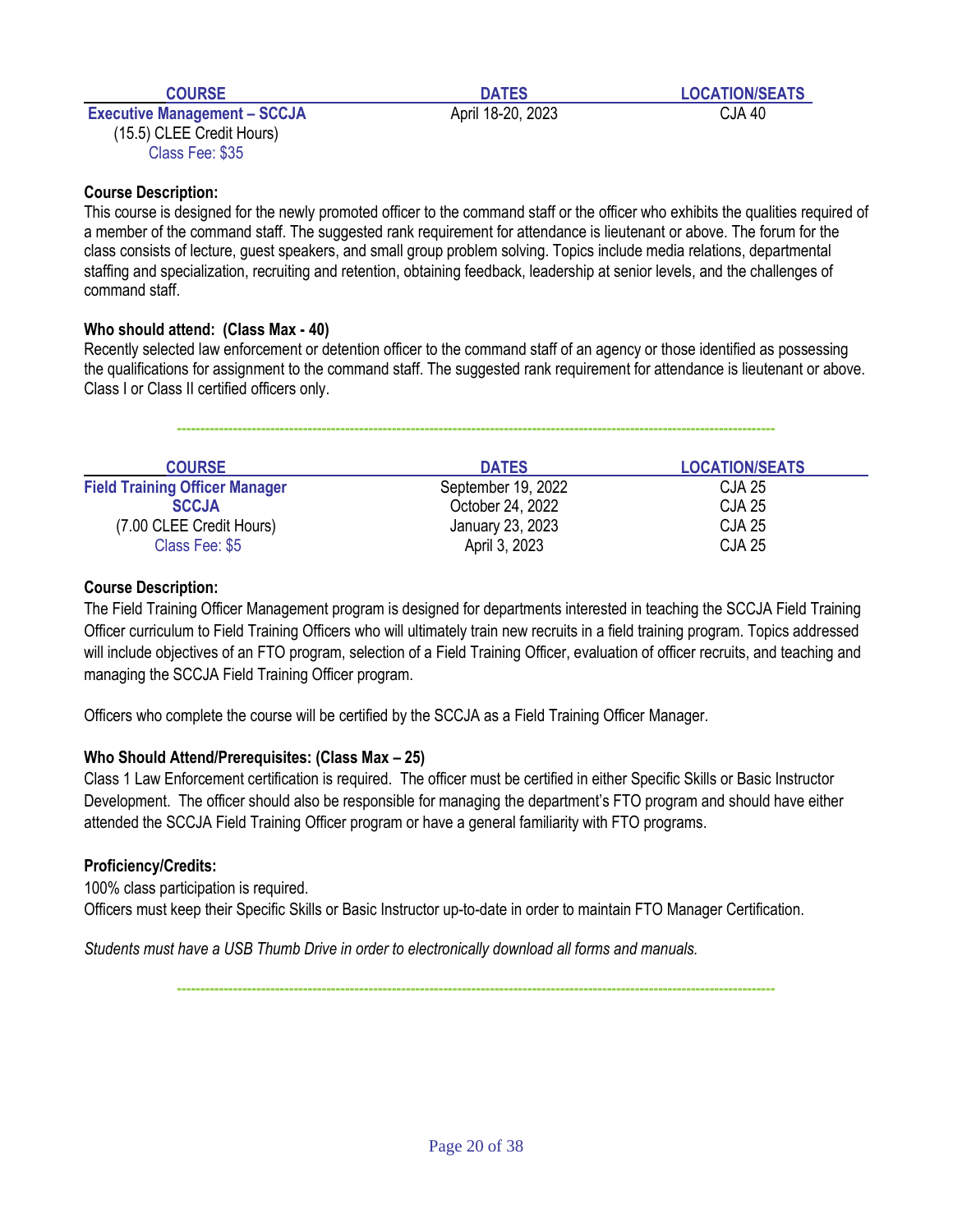| <b>COURSE</b>                  | <b>DATES</b>        | <b>LOCATION/SEATS</b> |
|--------------------------------|---------------------|-----------------------|
| <b>Fingerprint Recognition</b> | August 1-4, 2022    | <b>CJA 15</b>         |
| & Comparison                   | October 24-27, 2022 | <b>CJA 15</b>         |
| (32.00 CLEE Credit Hours)      | May 1-4, 2023       | <b>CJA 15</b>         |
| Class Fee: \$50                | June 26-29, 2023    | <b>CJA 15</b>         |

This course is designed for Class I, II, or III, certified law enforcement officers who have the responsibilities of analyzing, comparing, and evaluating latent fingerprints for identification or comparison purposes. Topics included are fingerprint pattern recognition and identification, and limited latent fingerprint comparison. This is a very demanding course and deals with the rules governing fingerprint patterns and provides the student with the basic skills to advance to latent print comparisons coding for AFIS.

#### *This course does not provide training on techniques of rolling fingerprints in detention or booking type settings, nor does it address processing crime scenes for latent prints. It does not cover coding ten print cards into AFIS.*

# **Who Should Attend: [Class Max – 15]**

Students must be Class I, II, or III, certified law enforcement officers assigned as fingerprint technicians with a law enforcement agency.

| <b>COURSE</b>                     | <b>DATES</b>          | <b>LOCATION/SEATS</b> |
|-----------------------------------|-----------------------|-----------------------|
| <b>Firearms Instructor School</b> | September 12-16, 2022 | CJA 20                |
| (42.5 CLEE Credit Hours)          | October 24-28, 2022   | <b>CJA 20</b>         |
| 5 days                            | March 6-10, 2023      | <b>CJA 20</b>         |
| Class Fee: \$70                   | May 1-5, 2023         | <b>CJA 20</b>         |

**--------------------------------------------------------------------------------------------------------------------------------**

#### **Course Description:**

This course is designed for officers who will serve as Firearms Instructors for their respective agency and will cover such topics as the mechanics and techniques of practical firearms training to include running the range and classroom presentation) for auto-pistols and shotguns. There is also an emphasis how to appropriately address student shooting fundamentals through adult learning concepts. Each department is limited to one officer per class.

#### **Report promptly to the Firearms Range at 8:00 AM.**

#### **Who Should Attend: (Class Max – 24)**

Class I and Class 2 certified law enforcement officers who have current Specific Skills or Basic Instructor certifications. Only officers who pass the firearms qualification course on their first attempt (90% shot the Monday morning of the class) are allowed to participate in the Firearms Instructor Course.

# **Proficiency:**

In order for an officer to attend the SCCJA Firearms Instructor Class, they must first pass the qualification course on their first attempt which measures the officer's marksmanship skills and ability to safely handle a firearm. The officer must demonstrate the skill and ability to fire a minimum score of 90% on pre-determined qualification courses and written exam.

(Continued on next page)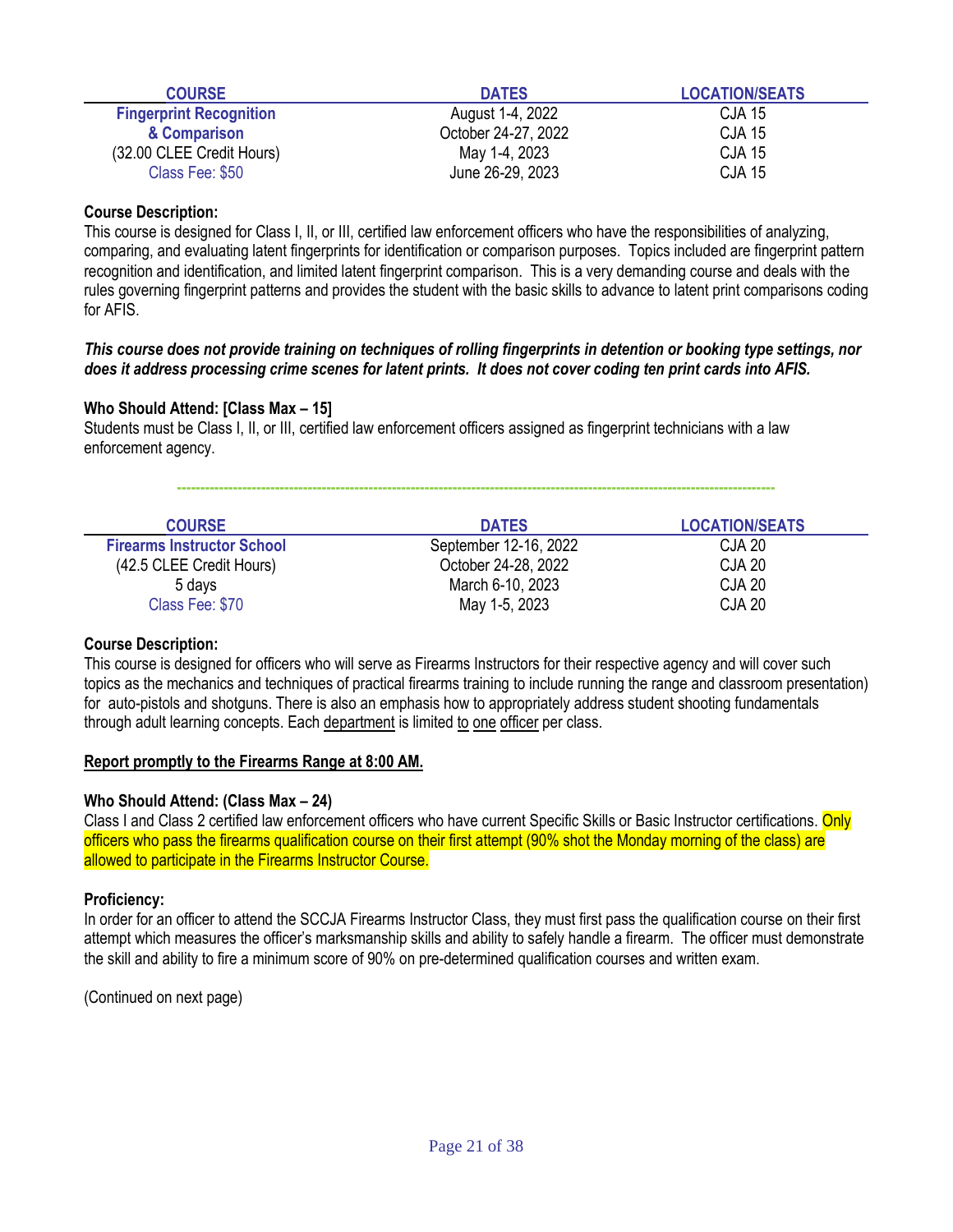# **Officer is Responsible for bringing own Special Equipment:**

- Duty Gear & Handgun
- Ammunition (**800 rounds**) with minimum of 3 magazines
- Shotgun (Academy will provide shotgun ammo)
- Safety equipment (hearing & eye protection, baseball style hat and vest)
- Cleaning Equipment/supplies
- Flashlight/weapon mounted light for night fire
- Material to do classroom presentation

| <b>COURSE</b>                     | <b>DATES</b>     | <b>LOCATION/SEATS</b> |
|-----------------------------------|------------------|-----------------------|
| <b>Footwear Tire Tread</b>        | July 11, 2022    | <b>CJA 15</b>         |
| <b>Documentation/ Collection</b>  | August 23, 2022  | <b>CJA 15</b>         |
| (7.5 CLEE Credit Hours)           | January 10, 2023 | <b>CJA 15</b>         |
| Class Fee: \$5                    | February 6, 2023 | <b>CJA 15</b>         |
| <b>Held in forensics building</b> | March 7, 2023    | <b>CJA 15</b>         |
|                                   | May 15, 2023     | <b>CJA 15</b>         |

**--------------------------------------------------------------------------------------------------------------------------------**

# **Course Description:**

Under the direction of the instructor, the student will participate in a "hands on" approach to recognizing, documenting, collecting, and preserving footwear / tire tread evidence. The class will involve classroom instruction as well as active participation using multiple techniques while collecting evidence for future examination and comparison. The student is encouraged to bring any of their issued equipment for use during the class in order to familiarize themselves with those items, but it is not required.

# **Who Should Attend: (Class Max – 15)**

Class I and Class III certified law enforcement officers who are assigned as Investigators that work crime scenes

| <b>COURSE</b>               | <b>DATES</b>     | <b>LOCATION/SEATS</b> |
|-----------------------------|------------------|-----------------------|
| <b>Graffiti Recognition</b> | October 12, 2022 | CJA 20                |
| (7.75 CLEE Credit HOURS)    | January 11, 2023 | <b>CJA 20</b>         |
| Class Fee: \$5              | May 17, 2023     | <b>CJA 20</b>         |

**--------------------------------------------------------------------------------------------------------------------------------**

# **Course Description:**

This block of instruction is designed to teach law enforcement officers how to recognize, categorize, decipher, and prosecute graffiti within their jurisdiction. Officers will gain an understanding of the South Carolina Graffiti Law, the four types of graffiti, graffiti styles, graffiti tools, how to decipher graffiti, and graffiti investigation and prosecution. Students are encouraged to bring Graffiti examples to class for evaluation.

# **Who Should Attend: (Classes will be limited to 20 students)**

Class I, II, or III officers that may have interactions with suspected gangs or gang members or may be involved in identifying, documenting, or prosecuting gangs, gang members, or graffiti vandals. *This class is Part 2 of a 2-Part series, with Criminal Gang Overview for Law Enforcement being Part 1. Both classes are scheduled one after the other over a two-day period. It is highly recommended that they be taken back-to-back to provide the student with a more well-rounded understanding of the subject.*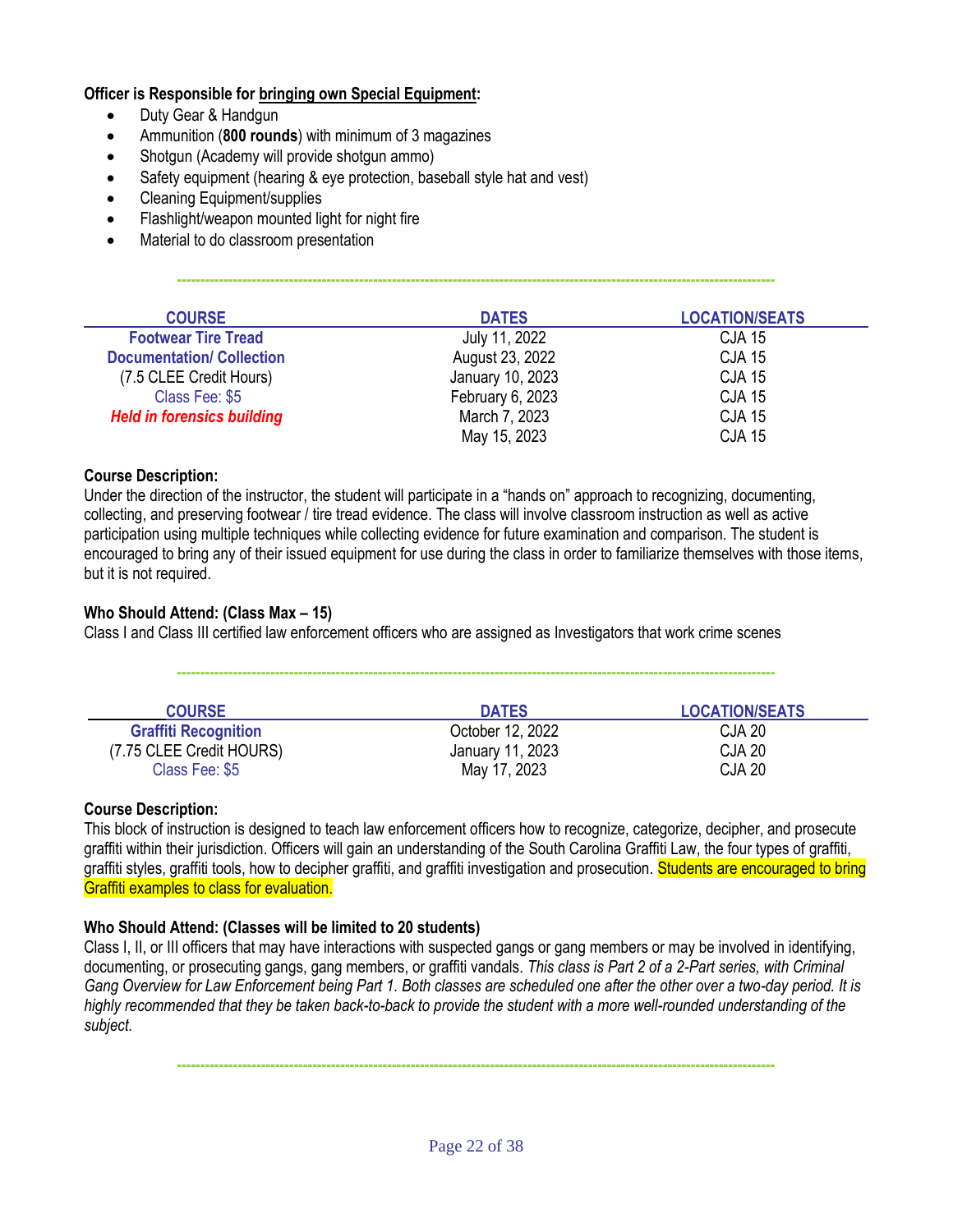| <b>COURSE</b>                                                   | <b>DATES</b>     | <b>LOCATION/SEATS</b> |
|-----------------------------------------------------------------|------------------|-----------------------|
| <b>Ground Defense Instructor</b>                                | July 25-29, 2022 | <b>CJA 12</b>         |
| $(5 \text{ days})$<br>(33 CLEE Credit Hours)<br>Class Fee: \$70 | May 8-12, 2023   | <b>CJA 12</b>         |

This course is designed to certify the attendee as a Ground Defense Instructor. This course is physically demanding and those attending should be in good physical condition.

#### **Who Should Attend: (Class Max - 12)**

Class I or Class II certified law enforcement officers who will be directly responsible for teaching or conducting ground defense training for other officers within the law enforcement community. To be eligible to attend, the applicant must be a South Carolina Criminal Justice Academy Certified Instructor having successfully completed either the Specific Skills or Basic Instructor courses and have completed either the July 2022 or January 2023 Pre-Qualification test.

#### **Proficiency:**

Attendees must make a minimum score of 85% on a written test and successfully achieve a pass rating on the proficiency test.

### **Special Equipment:**

| Duty Belt and Gun Holster | Handcuffs w/ Key                      |
|---------------------------|---------------------------------------|
| Tactical Pants            | Groin Cup (optional)                  |
| Rash Guard (optional)     | Elbow and Knee Pads (optional)        |
| <b>Ballistic Vest</b>     | Mouthpiece (optional but recommended) |
|                           |                                       |

| <b>COURSE</b>                           | <b>DATES</b>    | <b>LOCATION/SEATS</b> |
|-----------------------------------------|-----------------|-----------------------|
| <b>Ground Defense Instructor Recert</b> | Nov 14-16, 2022 | CJA 30                |
| (18 CLEE Credit Hours)                  | May 22-24, 2023 | CJA 30                |
| $(3 \text{ days})$                      |                 |                       |
| Class Fee: \$35                         |                 |                       |

**--------------------------------------------------------------------------------------------------------------------------------**

#### **Course Description:**

This course is designed to recertify the attendee as a Ground Defense Instructor. This course is physically demanding and those attending should be in good physical condition.

#### **Who Should Attend: (Class Max - 30)**

Class I or Class II certified law enforcement officers who are *currently certified as a Ground Defense Instructor* and will be directly responsible for teaching or conducting ground defense training for other officers within the law enforcement community. To be eligible to attend, the applicant must be a South Carolina Criminal Justice Academy Certified Instructor having successfully completed either the Specific Skills or Basic Instructor courses.

#### **Proficiency:**

Attendees must make a minimum score of 85% on a written test and successfully achieve a pass rating on the proficiency test.

#### **Special Equipment:**

Duty Belt and Gun Holster **Handcuffs** w/ Key

Tactical Pants Groin Cup (optional) Rash Guard (optional) Elbow and Knee Pads (optional) Ballistic Vest Mouthpiece (optional)

Page 23 of 38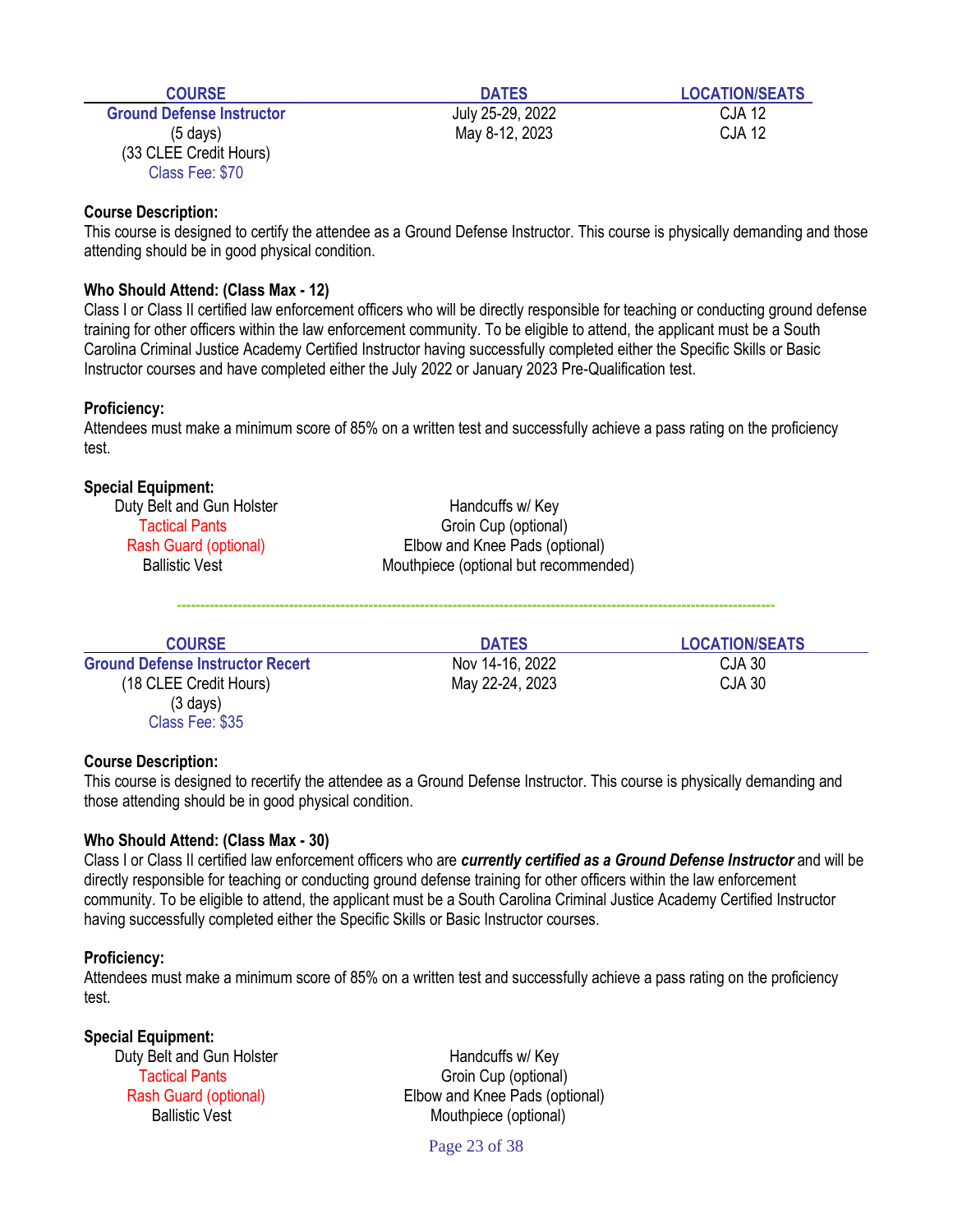| <b>COURSE</b>                        | <b>DATES</b>          | <b>LOCATION/SEATS</b> |
|--------------------------------------|-----------------------|-----------------------|
| <b>Hostage / Crisis Negotiations</b> | August 15-19, 2022    | <b>CJA 15</b>         |
| (40 CLEE Credit Hours)               | September 12-16, 2022 | <b>CJA 15</b>         |
| Class Fee: \$70                      | December 12-16, 2022  | <b>CJA 15</b>         |
|                                      | March 20-24, 2023     | <b>CJA 15</b>         |
|                                      | May 29-June 2, 2023   | <b>CJA 15</b>         |

# **All classes held at SCCJA.**

# **Course Description:**

Subjects who are threatening to commit suicide or subjects actively involved in the hostage-taking of an innocent victim(s) present a very challenging, highly emotional, and life-threatening dilemma to law enforcement entities. Law enforcement hostage/crisis negotiations are based on a set of fundamentals, concepts, and skills that are designed to address and communicate with individuals in crisis. The most important goal in all law enforcement hostage/crisis negotiations is to save lives. This is done by working to achieve a non-violent resolution through communication. The skills utilized in this endeavor are designed to enhance active listening, express empathy, build rapport, and then influence the actions and behaviors of the individual in crisis. The purpose of this class is to provide agencies with officers that are taught the advanced skills needed to address subjects involved in a suicidal crisis situation or subjects(s) involved in the hostage-taking of innocent victims. Students will learn how to manage these highly emotional and dangerous situations. Students will learn how to assess all factors relating to the logistics of these situations as well as the subject(s) motivation and behavior. Students will learn the skills necessary to communicate with the subject(s) involved in these situations. The skills utilized in this endeavor are designed to enhance active listening, express empathy, build rapport, and then to influence the actions and behaviors of the individual in crisis.

#### **Resources Required:**

This course includes practical applications for various types of crisis situations and is designed to provide a realistic practical experience for the student. As such, it may require participation in extended training hours and will necessitate involvement in highly charged and potentially stressful scenarios.

#### **Proficiency/Credits:**

Students will be administered a Final Examination consisting of 25 questions. Students must show proficiency by obtaining a score of at least 80%.

#### **Reporting Instructions:**

Please report promptly to SCCJA at 8:00AM.

#### **Who Should Attend: (Class Max - 15)**

Class I and II officers and those officers assigned to positions where they may be tasked with response to a crisis incident and engage in an ongoing negotiation. Preferential consideration for attendance may be granted if the prospective student is assigned to a specialized negotiations/crisis response Unit.

**--------------------------------------------------------------------------------------------------------------------------------**

| <b>COURSE</b>                    | <b>DATES</b>     | <b>LOCATION/SEATS</b> |
|----------------------------------|------------------|-----------------------|
| <b>Human Trafficking - SCCJA</b> | October 11, 2022 | <b>CJA 20</b>         |
| (6.5 CLEE Credit Hours)          | April 4, 2023    | <b>CJA 20</b>         |
| Class Fee: \$5                   |                  |                       |

## **Course Description:**

This block of instruction is designed to bring awareness of Human Trafficking to the Law Enforcement Officer. Human Trafficking is prevalent in South Carolina and this course is to better understand Human Trafficking and what Human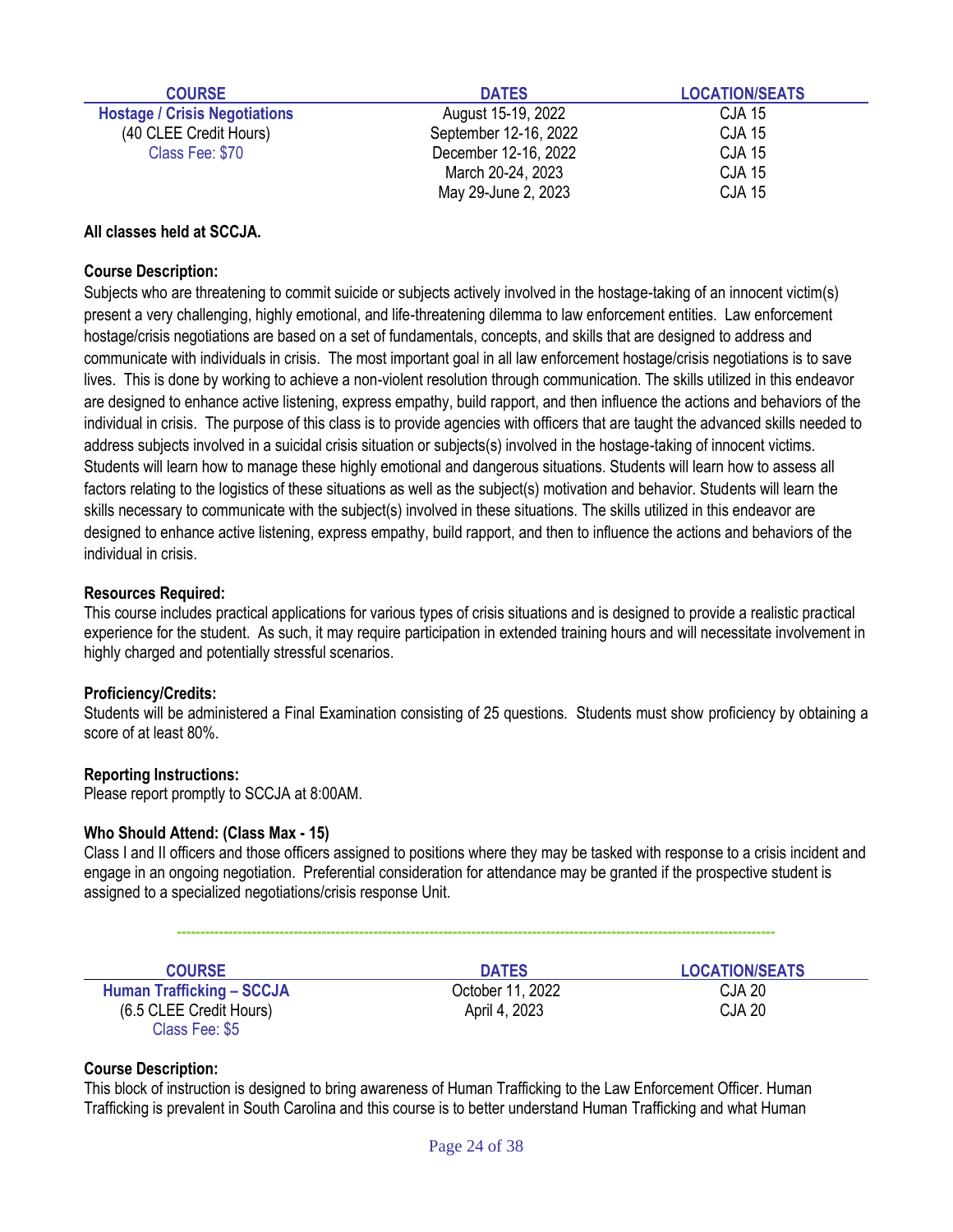Trafficking is. This course will look at the dynamics of Human Trafficking, characteristics of traffickers, and victims. The Law Enforcement Officer will also better understand the difference between Human Trafficking and Smuggling. The course will also discuss the State and Federal laws of Human Trafficking and the Victims of Violence and Protection Act. Resources will be discussed for the victims of Human Trafficking.

# **Who Should Attend: (Class Max - 20)**

First responding officers, investigators and law enforcement victim advocates.

| <b>COURSE</b>            | <b>DATES</b>      | <b>LOCATION/SEATS</b> |
|--------------------------|-------------------|-----------------------|
| Juvenile Procedures      | July 18, 2022     | CJA 30                |
| (6.50 CLEE Credit Hours) | September 6, 2022 | CJA 30                |
| <b>Class Fee: \$5</b>    |                   |                       |

**--------------------------------------------------------------------------------------------------------------------------------**

# **Course Description:**

This course will take the detention officer through all the necessary statutes and information surrounding a juvenile offender. From "Pick-Up Order" to release; what is the detention centers' responsibility to the juvenile?

# **Who Should Attend: (Class Max – 30)**

Class 2 officers; specifically, any detention officers who have the responsibility of working with juvenile offenders; training officers, supervisors and management personnel are encouraged to attend.

## **Purpose of Course:**

The purpose of this class is to create a better understanding of the role that detention agencies play in processing a juvenile into the Criminal Justice System. This training will take the detention officer through all the necessary statutes and information surrounding a juvenile offender as well as providing a detailed analysis into proper pick up, holding, housing, and management of a juvenile offender that has been taken into custody.

**--------------------------------------------------------------------------------------------------------------------------------**

| <b>COURSE</b>           | <b>DATES</b>     | <b>LOCATION/SEATS</b> |
|-------------------------|------------------|-----------------------|
| <b>Latent Print</b>     | July 12, 2022    | <b>CJA 15</b>         |
| <b>Techniques</b>       | August 22, 2022  | <b>CJA 15</b>         |
| (7.5 CLEE Credit Hours) | January 11, 2023 | <b>CJA 15</b>         |
| Class Fee: \$5          | March 6, 2023    | <b>CJA 15</b>         |
|                         | May 16, 2023     | <b>CJA 15</b>         |

# **Course Description:**

Under the direction of the instructor, the student will participate in a "hands on" approach to recognizing, documenting, collecting, and preserving Latent and Patent print evidence. The class will involve classroom instruction as well as active participation using multiple techniques while collecting evidence for future examination and comparison. The student is encouraged to bring any of their issued equipment for use during the class in order to familiarize themselves with those items, but it is not required.

# **Who Should Attend: [Class Max –15)]**

Class I, II and Class III certified officers who work crime scenes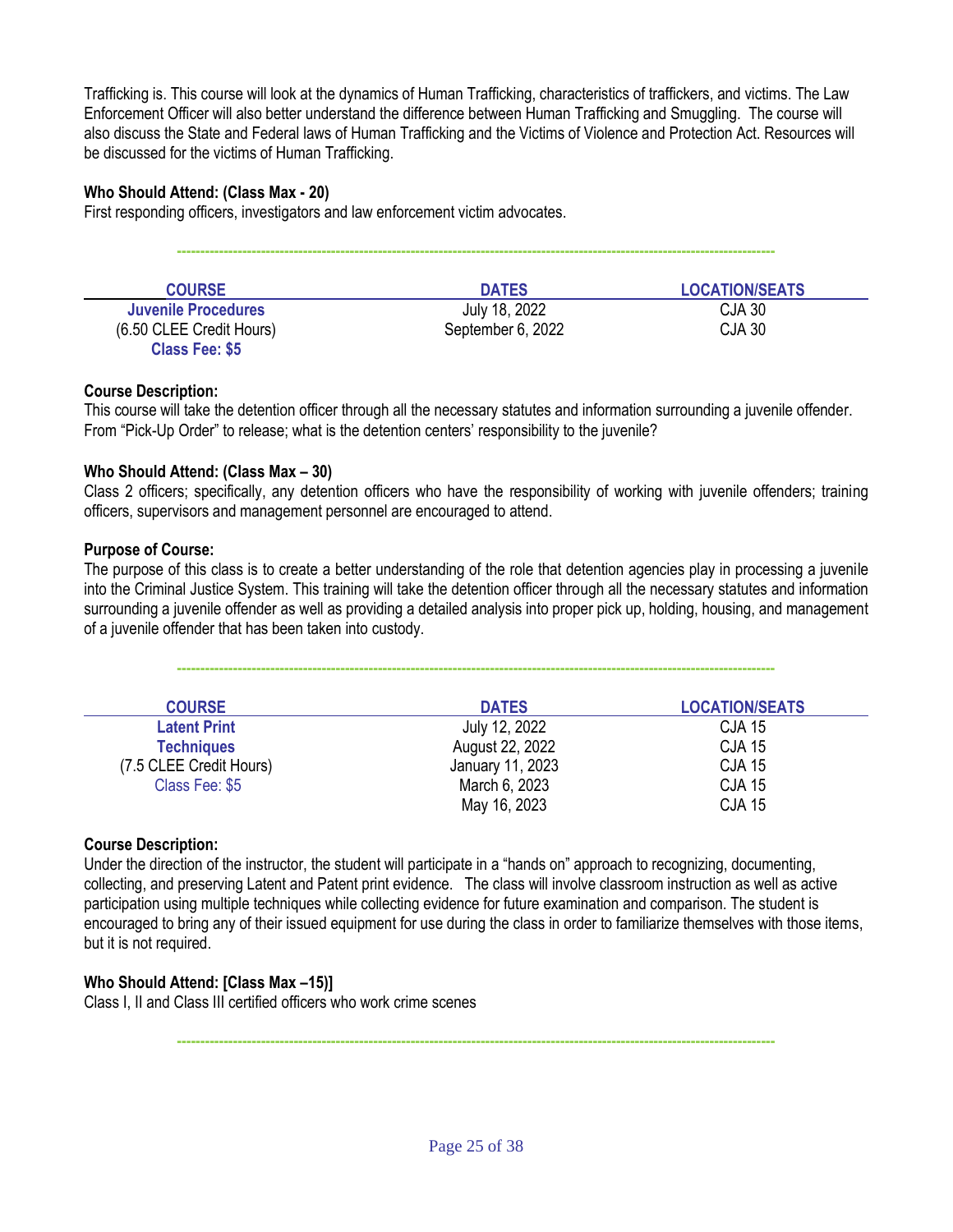| <b>COURSE</b>                       | <b>DATES</b>          | <b>LOCATION/SEATS</b> |
|-------------------------------------|-----------------------|-----------------------|
| <b>Mid-Level Management - SCCJA</b> | August 17-18, 2022    | <b>CJA 20</b>         |
| (13.00 CLEE Credit Hours)           | September 14-15, 2022 | <b>CJA 20</b>         |
| Class Fee: \$20                     | October 11-12, 2022   | <b>CJA 20</b>         |
|                                     | December 14-15, 2022  | <b>CJA 20</b>         |
|                                     | January 25-26, 2023   | <b>CJA 20</b>         |
|                                     | February 22-23, 2023  | <b>CJA 20</b>         |
|                                     | May 30-31, 2023       | <b>CJA 20</b>         |
|                                     | June 28-29, 2023      | <b>CJA 20</b>         |

This course is designed for the newly promoted mid-level supervisor of a law enforcement agency or detention facility to better acquaint the officer with principles and styles of leadership while also focusing on the importance of emotional intelligence. Topics covered include ethics, core values and beliefs, communications skills, performance appraisals, suicide intervention and prevention.

## **Who Should Attend: (Class Max - 20)**

Division commanders and other mid-level officers (sergeants and lieutenants) or those with a minimum rank of sergeant who require professional development for potential assignment as mid-level managers. These must be Class I or Class II certified law enforcement officers.

**--------------------------------------------------------------------------------------------------------------------------------**

| <b>COURSE</b>               | <b>DATES</b>       | <b>LOCATION/SEATS</b> |  |
|-----------------------------|--------------------|-----------------------|--|
| <b>Motorcycle Collision</b> | August 22-26, 2022 | <b>CJA 14</b>         |  |
| Investigation               | March 27-31, 2023  | <b>CJA 14</b>         |  |
| (40.00 CLEE Credit Hours)   |                    |                       |  |
| Class Fee: \$70             |                    |                       |  |

#### **Course Description:**

This course is designed to train collision reconstructionist to reconstruct motorcycle collisions. In this course the student will learn how to calculate speeds of motorcycles involved in collisions using airborne, motorcycle, kinetic energy, and time and distance equations. The student must have successfully completed all three (3) collision reconstruction investigation courses as a pre-requisite.

# **LODGING IS AVAILABLE FOR THIS CLASS WHEN HELD AT THE SCCJA. FOR CLASSES HELD IN THE FIELD, THE STUDENT'S DEPARTMENT IS RESPONSIBLE FOR LODGING AND MEALS.**

**Who should attend:** Class 1 Officers who have successfully completed all three (3) phases of collision investigation classes.

**Prerequisites:** SC Certified Class 1 Law Enforcement Officer. Successfully completed: TCI –Phase 1 At-Scene Collision Investigation, TCI – Phase 2 Technical Collision Investigation, and TCI - Phase 3 Reconstruction.

**Officer is Responsible for bringing own Special Equipment:** Scientific Calculator, Blue Blitz, and a laptop that is capable of running Adobe Acrobat PDF.

**--------------------------------------------------------------------------------------------------------------------------------**

**COURSE DATES LOCATION/SEATS**<br> **DATES LOCATION/SEATS**<br> **DATES LOCATION/SEATS** (11.00 CLEE Credit Hours) March 20-21, 2023 CJA 16 (2 days) Class Fee: \$35

**CJA 16** CJA 16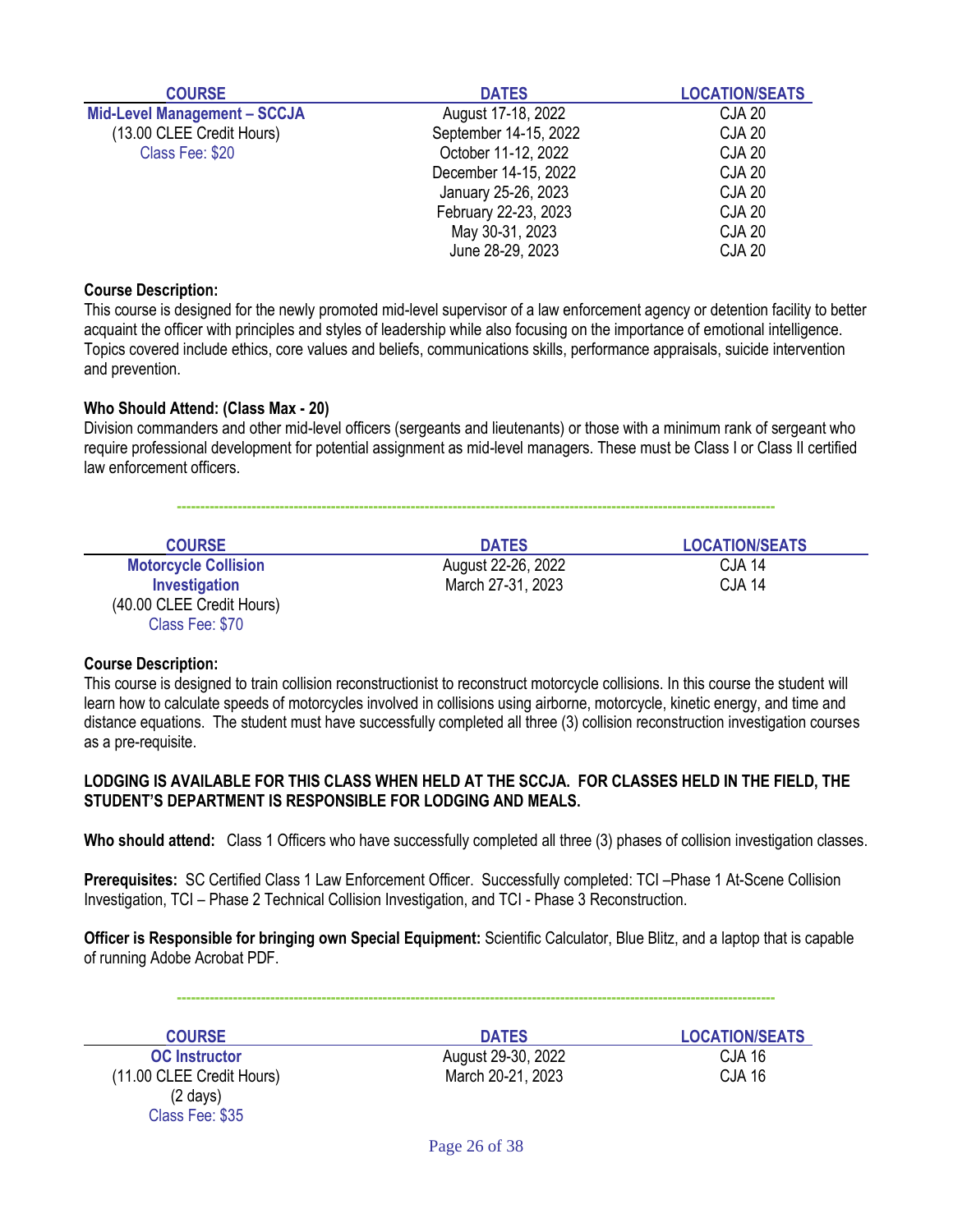This course is designed to certify an officer as an Oleoresin Capsicum Instructor.

# **Who Should Attend: (Class Max - 16)**

Class I or Class II certified law enforcement officers who will be responsible for directly conducting OC training within their agency. To be eligible to attend, the applicant must be a South Carolina Criminal Justice Academy Certified Instructor having successfully completed either the Specific Skills or Basic Instructor courses.

# **Proficiency:**

Attendees must make a minimum score of 85% on a written test and successfully achieve a pass rating on the proficiency test. Students will also be required to receive a live exposure of OC spray. \*\*\*Live exposure is first day of class and officers attending are expected to be prepared with a change of clothing, towel and soap for shower.\*\*\*

#### **Special Equipment:**

Duty Belt and Gun Holster **Handcuffs** w/ Key O.C. Holster

Tactical Pants **Knee Pads** (optional)

\*\*\* For live exposure – clothes may be athletic attire

**--------------------------------------------------------------------------------------------------------------------------------**

| <b>COURSE</b>               | <b>DATES</b>      | <b>LOCATION/SEATS</b> |
|-----------------------------|-------------------|-----------------------|
| <b>OC Instructor Recert</b> | December 12, 2022 | CJA 30                |
| (5.50 CLEE Credit Hours)    | February 6, 2023  | <b>CJA 30</b>         |
| (1 day)<br>Class Fee: \$5   | June 13, 2023     | <b>CJA 30</b>         |

#### **Course Description:**

This course is designed to recertify an officer as an Oleoresin Capsicum Instructor.

# **Who Should Attend: (Class Max - 30)**

Class I or Class II certified law enforcement officers who are *currently certified as an Oleoresin Capsicum Instructor* and will be responsible for directly conducting OC training within their agency. To be eligible to attend, the applicant must be a South Carolina Criminal Justice Academy Certified Instructor having successfully completed either the Specific Skills or Basic Instructor courses.

#### **Proficiency:**

Attendees must make a minimum score of 85% on a written test and successfully achieve a pass rating on the proficiency test.

# **Special Equipment:**

Duty Belt and Gun Holster **Handcuffs w/ Key** Tactical Pants **Knee Pads** (optional) O.C. Holster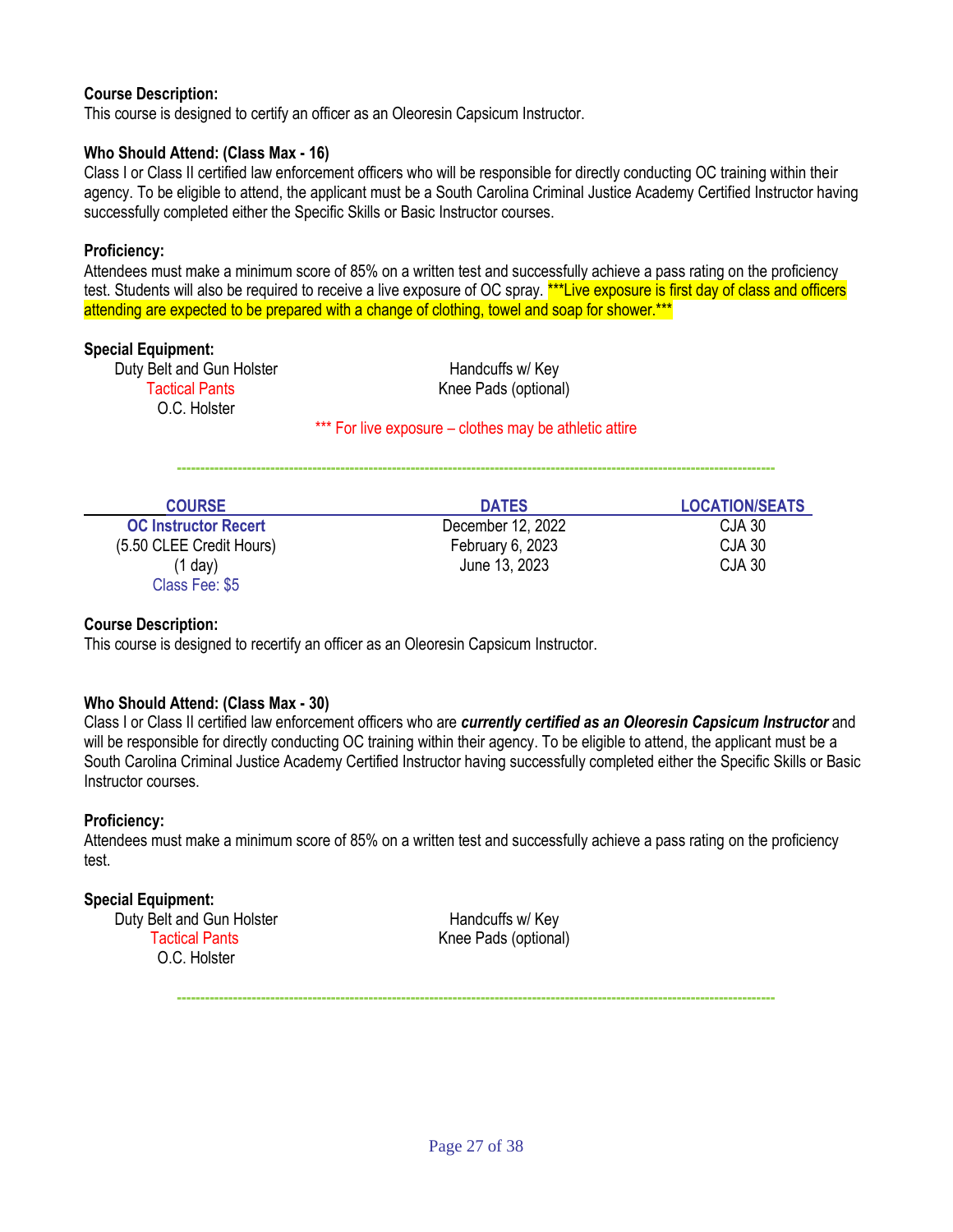| <b>COURSE</b>                        | <b>DATES</b>          | <b>LOCATION/SEATS</b> |
|--------------------------------------|-----------------------|-----------------------|
| <b>Organized Crime and Narcotics</b> | September 26-30, 2022 | CJA 20                |
| (40 CLEE Credit Hours)               | November 7-11, 2022   | CJA 20                |
| Class Fee: \$70                      | February 20-24, 2023  | CJA 20                |
|                                      | May 1-5, 2023         | CJA 20                |

This five-day course will properly prepare officers with the tools they need to successfully recognize organized crime and investigations. Officers will receive in-depth training on known organized crime groups, case management, **CIO/UC** operations and surveillance, and liasoning.

## **Who should attend/prerequisites: (Class Max – 20)**

**Only Class I officers** interested in and/or currently assigned to: narcotics, vice, human trafficking or other long-term investigations. Attendees should have basic investigative skills prior to attending.

## **Proficiency/Credits:** None

## **Continuing Certification Requirements:** None

| <b>COURSE</b>                          | <b>DATES</b>      | <b>LOCATION/SEATS</b> |
|----------------------------------------|-------------------|-----------------------|
| <b>Patrol Rifle Instructor - SCCJA</b> | October 4-7, 2022 | CJA 10                |
| (30.00 CLEE Credit Hours)              | April 25-28, 2023 | <b>CJA 10</b>         |
| Class Fee: \$50                        |                   |                       |

**--------------------------------------------------------------------------------------------------------------------------------**

## **Course Description:**

This course is designed for the officer who will serve as the department's instructor to teach their personnel in the proper handling and use of patrol rifles. Each department is limited to one slot per class.

#### **Report promptly to the Range at 8:00 AM.**

#### **Who Should Attend: (Class Max – 10)**

Certified Class I officers who have completed Specific Skill/Basic Instructor Development and have successfully passed the South Carolina Criminal Justice Academy Basic Patrol Rifle Course and Firearms Instructor Course or a law enforcement equivalent.

#### **Proficiency:**

Officers must score 90% on qualification course and pass all daily proficiency exercises during the week to receive certification credit

# **Special Equipment:**

Officers will need to bring a patrol rifle, sling, appropriate range clothing and protection, and cleaning equipment. **CJA will offer each attending officer 1000 rounds of 5.56 caliber ammunition (if it is available at time of class) or they have the option of bringing their own 1000 rounds of patrol rifle ammunition. Each officer must also bring their own 100 rounds of duty pistol ammunition.**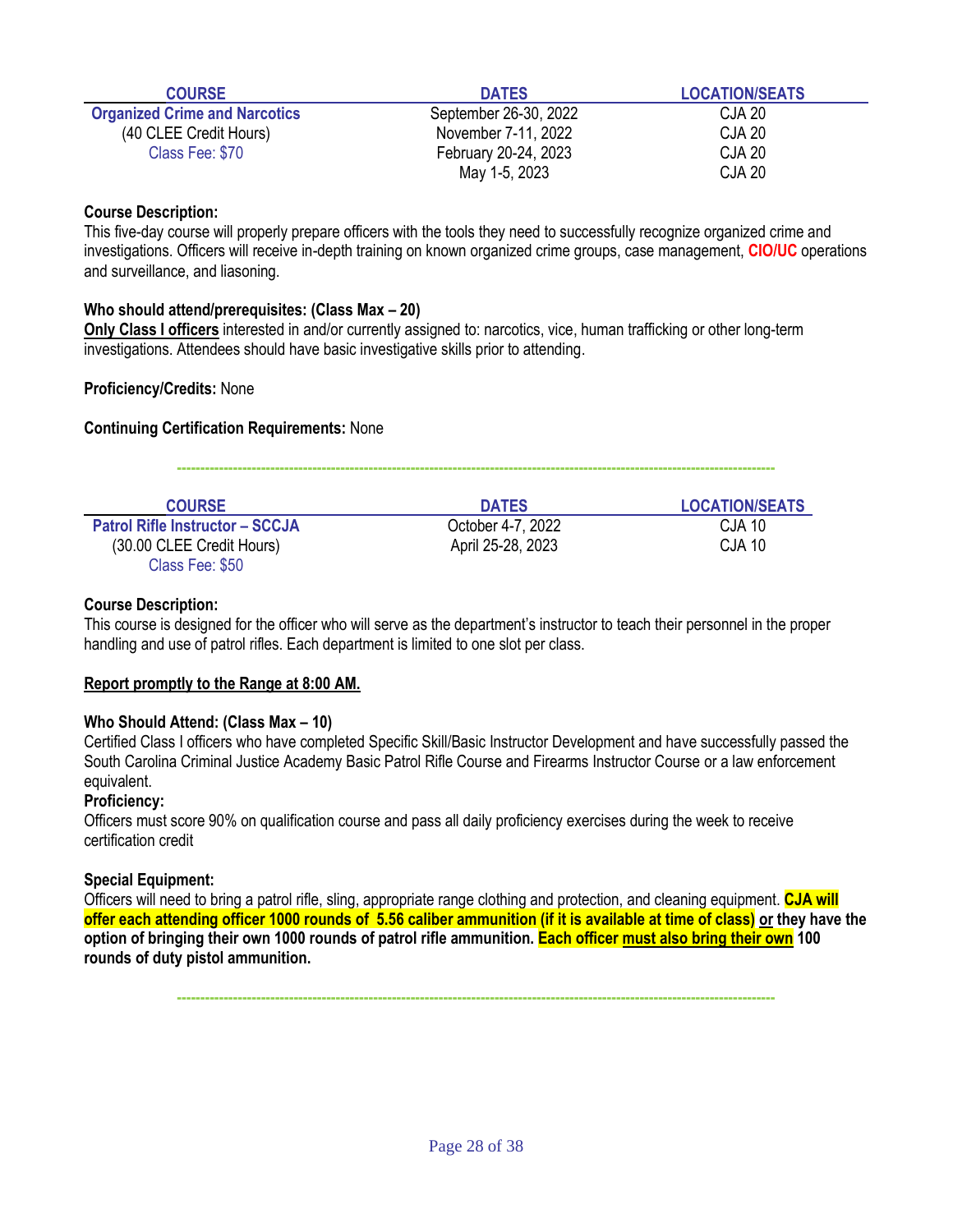| <b>COURSE</b>                                                 | <b>DATES</b>     | <b>LOCATION/SEATS</b> |
|---------------------------------------------------------------|------------------|-----------------------|
| <b>Pedestrian/Bicycle Collision</b>                           | July 11-15, 2022 | CJA 12                |
| Investigation<br>(40.00 CLEE Credit Hours)<br>Class Fee: \$70 | May 22-26, 2023  | CJA 12                |

This course is designed to train collision Reconstructionist to reconstruct pedestrian and bicycle collisions. In this course the student will learn how to calculate speeds in pedestrian and bicycle collisions using a multi-disciplinary approach. This course includes airborne, Searle, Eubanks, kinetic energy, and time and distance equations to name a few of the many involved in solving these cases. The student must have successfully completed all three (3) collision reconstruction investigation courses as a pre-requisite.

#### **LODGING IS AVAILABLE FOR THIS CLASS WHEN HELD AT THE SCCJA. FOR CLASSES HELD IN THE FIELD, THE STUDENT'S DEPARTMENT IS RESPONSIBLE FOR LODGING AND MEALS.**

**Who should attend:** Officers who have successfully completed all three (3) phases of collision investigation classes.

**Prerequisites:** SC Certified Class 1 Law Enforcement Officer. Successfully completed: TCI –Phase 1 At-Scene Collision Investigation, TCI – Phase 2 Technical Collision Investigation, and TCI - Phase 3 Reconstruction

**Officer is Responsible for bringing own Special Equipment:** Scientific Calculator, Blue Blitz, and a computer that is capable of running Adobe Acrobat PDF.

| <b>COURSE</b>                            | <b>DATES</b>                | <b>LOCATION/SEATS</b> |
|------------------------------------------|-----------------------------|-----------------------|
| <b>Principles of Supervision - SCCJA</b> | July 19-21, 2022            | <b>CJA 20</b>         |
| (22.50 CLEE Credit Hours)                | August 30-September 1, 2022 | <b>CJA 20</b>         |
| Class Fee: \$35                          | October 25-27, 2022         | <b>CJA 20</b>         |
|                                          | November 8-10, 2022         | <b>CJA 20</b>         |
|                                          | January 10-12, 2023         | <b>CJA 20</b>         |
|                                          | February 7-9, 2023          | <b>CJA 20</b>         |
|                                          | March 21-23, 2023           | <b>CJA 20</b>         |
|                                          | April 4-6, 2023             | <b>CJA 20</b>         |
|                                          | June 13-15, 2023            | <b>CJA 20</b>         |

**--------------------------------------------------------------------------------------------------------------------------------**

#### **Course Description:**

.

This course is designed for the law enforcement or detention officer recently selected for a supervisory position for the first time. Candidates include corporals, field training officers, shift leaders, or anyone else who is selected for a position which includes supervision of others as a position requirement. Topics include the role of a supervisor, leadership, problem solving and decision making, communication skills, ethics, generational differences, and resiliency. Both lecture and problem solving in small groups will be used.

# **Who Should Attend: (Class Max – 20)**

Recently selected law enforcement, detention officers or BTOT operators in any supervisory position. Class I or Class II officers only.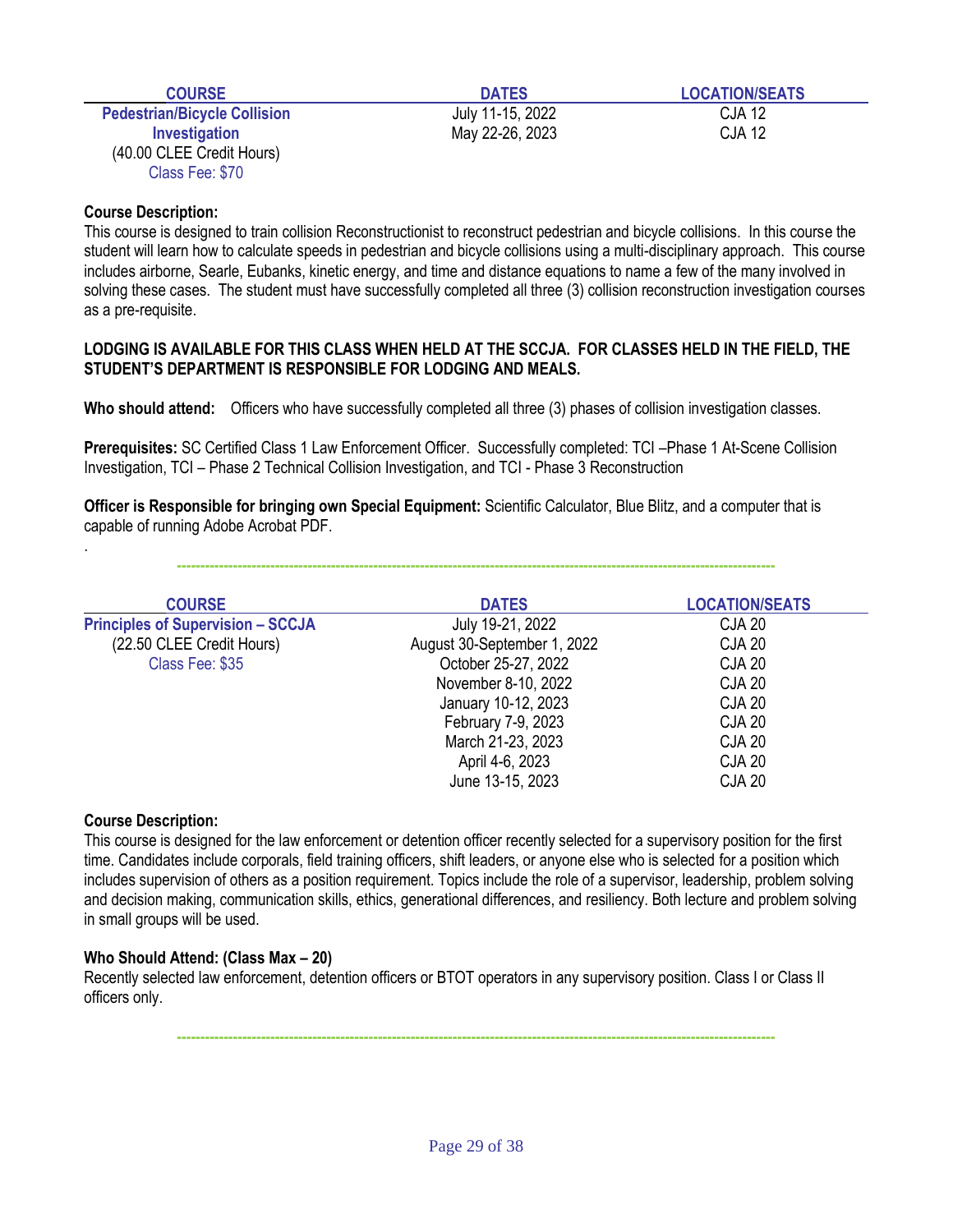| <b>COURSE</b>                         | <b>DATES</b>      | <b>LOCATION/SEATS</b> |
|---------------------------------------|-------------------|-----------------------|
| <b>Responding to the Mentally III</b> | August 3, 2022    | CJA 20                |
| <b>In Detention Centers</b>           | August 10, 2022   | <b>CJA 20</b>         |
| (7.50 CLEE Credit Hours)              | October 5, 2022   | <b>CJA 20</b>         |
| Class Fee: \$5                        | November 28, 2022 | <b>CJA 20</b>         |
|                                       | March 14, 2023    | <b>CJA 20</b>         |

This course will give the officer an in-depth look at some of the common types of mental illnesses that they face in the detention setting. There will be great emphasis placed on the recognition of signs and symptoms with proper notification to appropriate personnel as well as proven examples of de-escalation techniques.

## **Who Should Attend: (Class Max – 20)**

This course would benefit anyone working in a detention environment with the likelihood of long-term housing. Officer should be Class 2 certified.

## **Purpose of Course:**

The purpose of this course is to assist detention officers as well as the law enforcement officers in dealing with and understanding some of the most common types of mental illnesses they may encounter as they deal with detainees.

**--------------------------------------------------------------------------------------------------------------------------------**

| <b>COURSE</b>                  | <b>DATES</b>        | <b>LOCATION/SEATS</b> |
|--------------------------------|---------------------|-----------------------|
| <b>School Resource Officer</b> | July 11-22, 2022    | CJA 30                |
| (72.00 CLEE Credit Hours)      | August 1-12, 2022   | CJA 30                |
| Class Fee: \$140               | February 6-17, 2023 | CJA 30                |
|                                | June 19-30, 2023    | <b>CJA 30</b>         |

# **All classes held at SCCJA**

#### **Course Description:**

This is a two-week course designed primarily for law enforcement officers who are assigned to K-12 schools working in an educational environment and with school administrators. This course covers areas specific to the roles, responsibilities, and job duties to provide skills for officers to build positive relationships with both students and staff.

#### **Who Should Attend: (Class Max - 30)**

Only Class I certified law enforcement officers who will be assigned to work in a school setting either full-time or part-time and/or those officers who supervise School Resource Officers should register to attend this class.

#### **Resources Required:**

Students should bring a floor plan of their school, their Crisis Response manual and CPTED manual (if they have it).

#### **Proficiency**:

Officers must achieve a minimum of 70% on a multiple-choice written test in order to pass the course.

Students must successfully participate in all group/individual activities such as performing a school security assessment of school floor plans, and any other activities that occur during class time.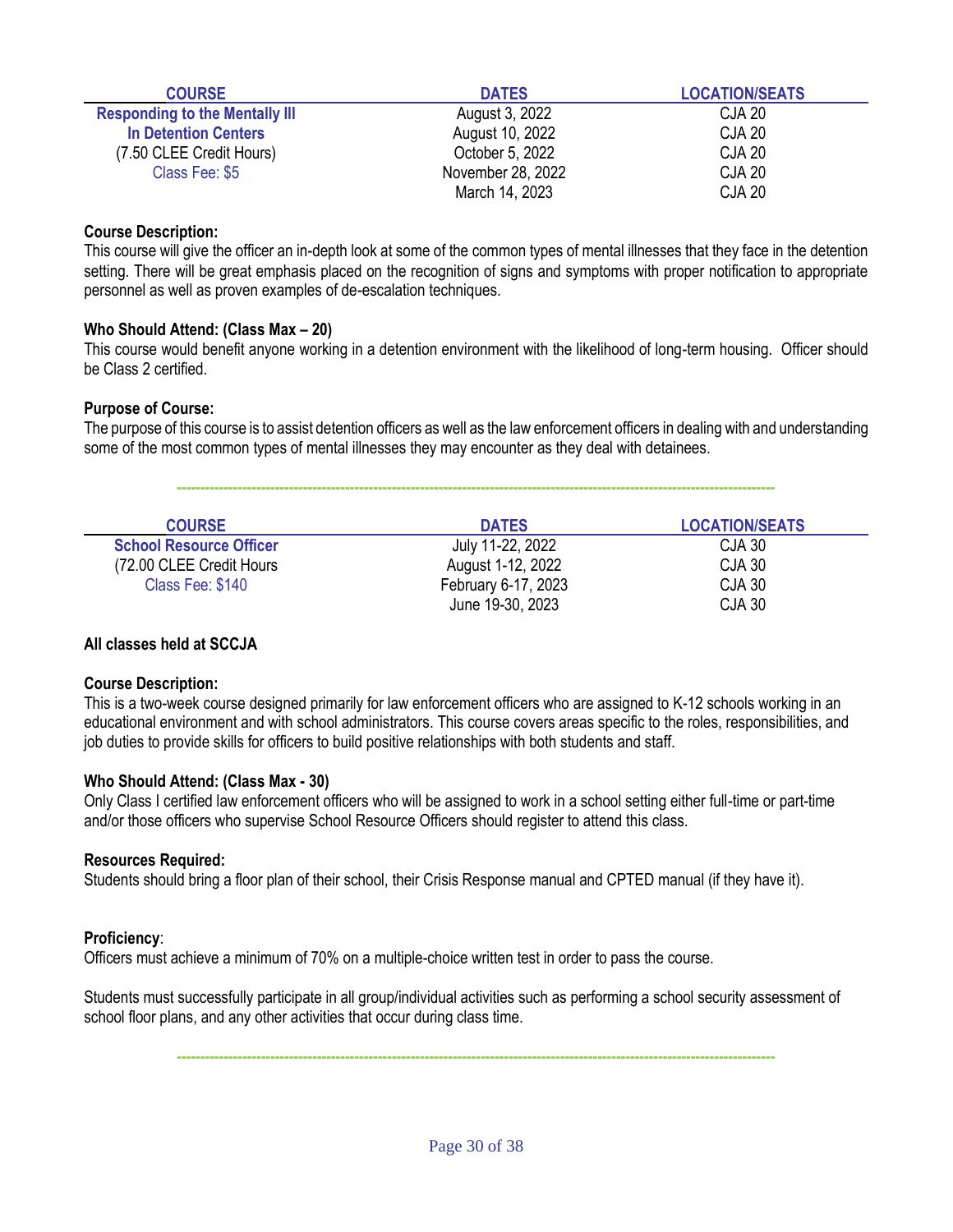| <b>COURSE</b>                   | <b>DATES</b>                                         | <b>LOCATION/SEATS</b> |
|---------------------------------|------------------------------------------------------|-----------------------|
| <b>SFST Practitioner Online</b> | May 1, 2022 October 31, 2022 (10/31/2022 Expiration) | Online                |
| (3 CLEE Credit Hours)           | May 1, 2023 October 31, 2023 (10/31/2023 Expiration) | Online                |
| Class Fee: \$35                 |                                                      |                       |

Online courses will open after May 1<sup>st</sup>. The SFST Practitioner Recertification Course is intended for officers who are currently SFST Practitioner certified **(not expired)** and whose certification expires October 31 of the current year. The course content is designed to refresh the practitioner's knowledge, skills, and SFST proficiency. Upon successful completion of the video instructional portion and written test, the student will be required to complete and submit a SFST proficiency test, administered by a current certified DUI/SFST instructor, within two weeks **(14 Calendar Days)** of their written test date. Successful completion and submission of the proficiency test within the two-week deadline is required in order to maintain SFST Practitioner certification. Failure to properly recertify will result in revocation of your practitioner certification, and you will need to retake the SFST Practitioner certification course. **Officers are allowed one attempt at the recertification. A failure of the first attempt written test or failure to pass or submit the proficiency test within 14 calendar days will require the officer to attend the SMD Operator course to regain certification.**

**Who should attend:** Officers in their second year of certification and in possession of an active and current SFST Practitioner certification that will be expiring.

**Prerequisites:** SC Certified Class 1 Law Enforcement Officer

**--------------------------------------------------------------------------------------------------------------------------------**

| <b>COURSE</b>                       | <b>DATES</b>                                  | <b>LOCATION/SEATS</b> |
|-------------------------------------|-----------------------------------------------|-----------------------|
| <b>Speed Measuring Device (SMD)</b> | July 19-21, 2022                              | <b>CJA 12</b>         |
| <b>Operator</b>                     | August 2-4, 2022 hosted by Clinton            | <b>CJA 12</b>         |
| (24.00 CLEE Credit Hours)           | November 1-3, 2022 hosted by Dorchester Co SO | <b>CJA 12</b>         |
| Class Fee: \$35                     | November 15-17, 2022                          | <b>CJA 12</b>         |
|                                     | December 13-15, 2022                          | <b>CJA 12</b>         |
|                                     | February 14-16, 2023                          | <b>CJA 12</b>         |
|                                     | April 11-13, 2023                             | <b>CJA 12</b>         |
|                                     | May 16-18, 2023                               | <b>CJA 12</b>         |
|                                     | <b>Field Classes TBA</b>                      |                       |

#### **Course Description:**

The Speed Measuring Device Operator Training Program is designed to improve speed enforcement programs and enable agencies to better allocate their resources. This course is specifically designed to provide officers with the knowledge and skills necessary to properly operate speed measuring devices. Upon successful completion of the written test (80% Passing Score). The student will then be required to submit to a SMD road proficiency test, which **must** be completed and submitted by the last day of the fourth week (28 Calendar Days) after the written test. The student will be required all planned modes of enforcement operation on the submitted proficiency. If Radar is utilized the minimum requirement is forward stationary and moving modes. The student must be accurate within and average of +/- 3 MPH in all attempted modes of SMD Operation. Upon successful completion of all course requirements, the student will be certified to operate Police Traffic Speed Measuring **Devices** 

**Students are required to bring a laptop computer to view the course documents during the class.** 

# **LODGING IS AVAILABLE FOR THIS CLASS WHEN HELD AT THE SCCJA. FOR CLASSES HELD IN THE FIELD, THE STUDENT'S DEPARTMENT IS RESPONSIBLE FOR LODGING AND MEALS.**

#### **Who should attend:**

Officers involved with traffic enforcement and regular patrol duties.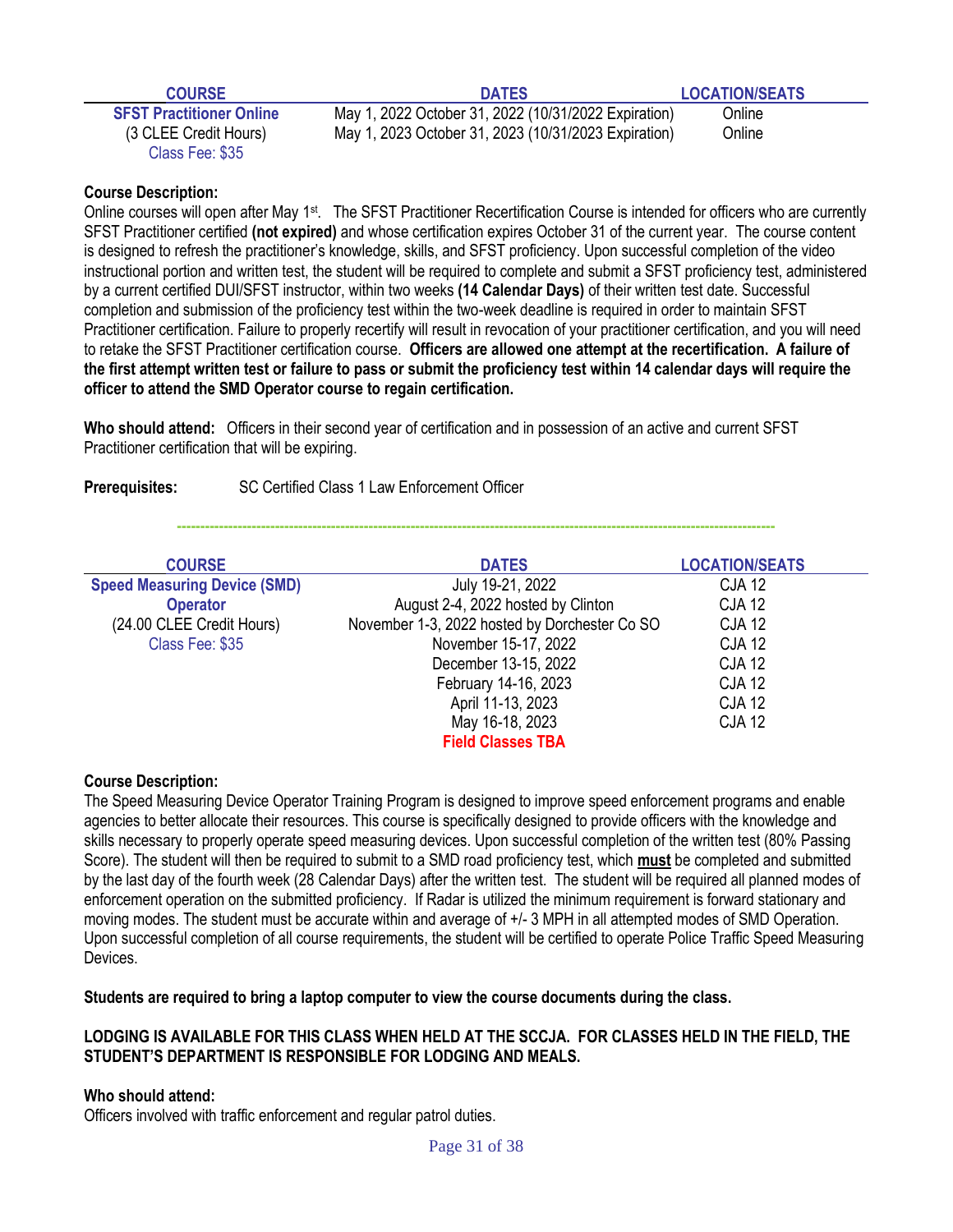## **Prerequisites:**

• SC Certified Class 1 Law Enforcement Officer or Active SC Reserve Law Enforcement Officer

**--------------------------------------------------------------------------------------------------------------------------------**

| <b>COURSE</b>                       | <b>DATES</b>                                         | <b>LOCATION/SEATS</b> |
|-------------------------------------|------------------------------------------------------|-----------------------|
| <b>SMD Operator Recertification</b> | May 21-October 31, 2022 (10/31/2022 Expiration)      | Online/Unlimited      |
| (5.00 CLEE Credit Hours)            | May 1, 2023-October 31, 2022 (10/31/2023 Expiration) | Online/Unlimited      |

### **Online Courses will open after May 1st .**

## **Course Description:**

Online courses will open after May 1<sup>st</sup>. The SMD Operator Recertification Course is intended for officers who are currently (not expired) SMD Operator certified and whose operator certification expires October 31st of the current year. The course content is designed to refresh the operator's knowledge and skills learned during the operator course. Upon successful completion of the instructional portion and written test (80% Passing Score), the student will be required to complete and submit a SMD road proficiency test within two weeks (14 Calendar Days) of their written test date. The SMD Road Proficiency test submitted must contain all modes utilized by the Operator in enforcement, at a minimum the Operator must complete sections for forward stationary and moving modes. Successful completion and submission of the road proficiency test within the two-week deadline is required in order to maintain SMD Operator certification. Failure to properly recertify will result in immediate revocation of your operator certification, and you will need to retake the operator certification course. Officers are allowed one attempt at the recertification. A failure of the first attempt written test or failure to pass or submit the proficiency test within 14 calendar days will require the officer to attend the SMD Operator course to regain certification.

## **Who should attend:**

Officers in possession of an active and current SMD Operator certification or Radar Operator certification whose Certification is expiring.

#### **Prerequisites:**

• SC Certified Class 1 Law Enforcement Officer or Active SC Reserve Law Enforcement Officer with Current (Not Expired) SMD Operator certificate

**--------------------------------------------------------------------------------------------------------------------------------**

| <b>COURSE</b>                 | <b>DATES</b>             | <b>LOCATION/SEATS</b> |
|-------------------------------|--------------------------|-----------------------|
| <b>Speed Measuring Device</b> | September 5-9, 2022      | <b>CJA 12</b>         |
| <b>Instructor</b>             | January 9-13, 2023       | <b>CJA 12</b>         |
| (40.00 CLEE Credit Hours)     | April 24-28, 2023        | <b>CJA 12</b>         |
| Class Fee: \$70               | <b>Field Classes TBA</b> |                       |

# **Course Description:**

The Speed Measuring Device Instructor training program will provide the knowledge and skills necessary to train other law enforcement officers to detect and apprehend speeding vehicles by utilizing current speed measurement devices as well provide a better foundation for speed enforcement for court purposes. This is a 40-hour course. To be eligible to attend, the officer must be a Class 1 certified law enforcement officer who holds a current Radar or SMD operator certification. The officer must also be currently certified as a Specific Skills Instructor or Basic Instructor Development certification. The Speed Measuring Device Instructor candidate will be required to complete a SMD proficiency on the first day of class and is required to pass on the first attempt in order to continue training. The requirements for the Instructor SMD Proficiency include Radar front/rear both moving and stationary, a Lidar proficiency, a Stopwatch/ASC proficiency and a 30-minute presentation at various points during the course period. The candidate will be **required** to have available to them the vehicle mounted radar unit which they plan to utilize for instruction in the field, this as a minimum must include both working forward and rear facing radar antennae. The candidate is also **required** to bring a laptop computer to view course documents during the duration of this class.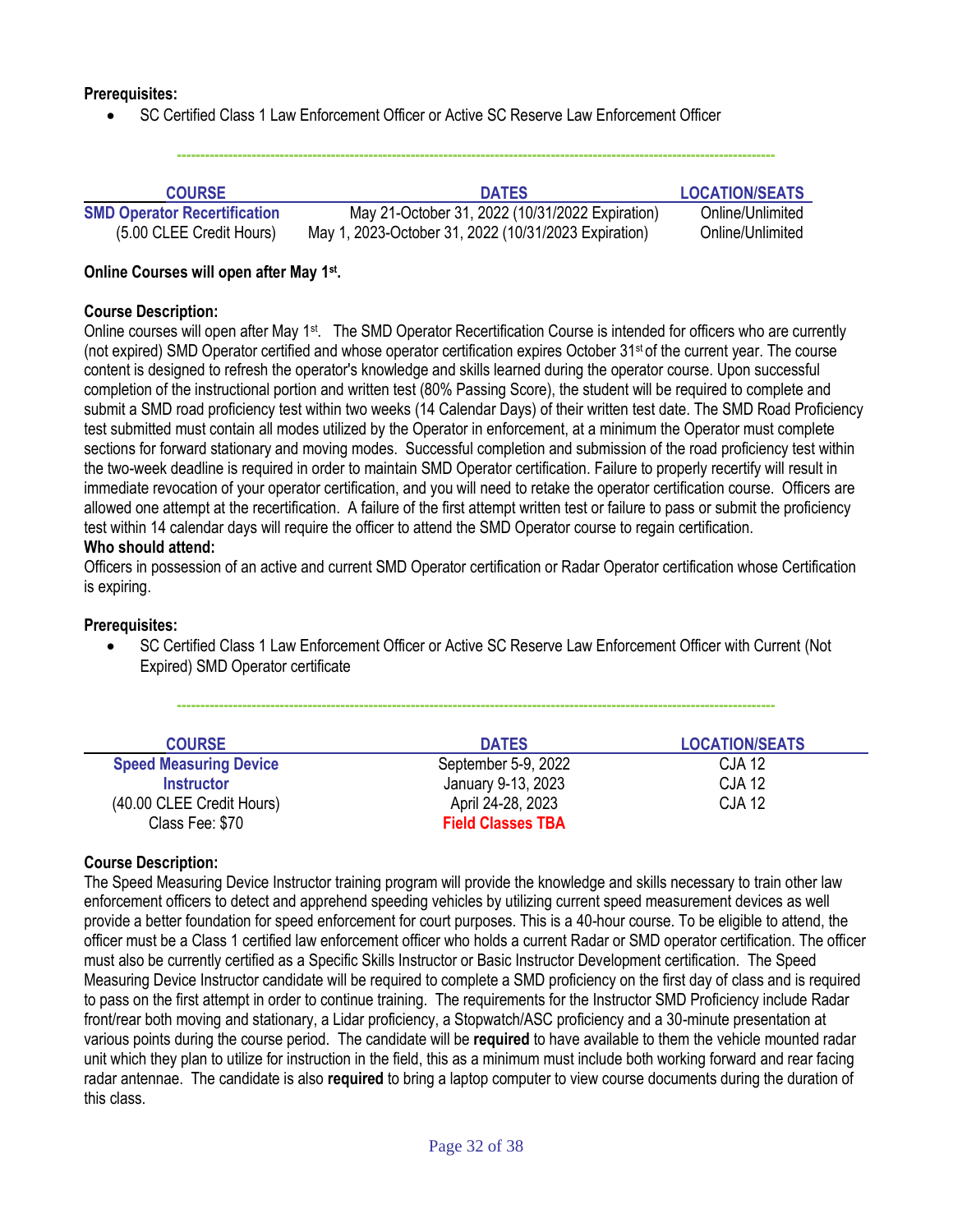## **LODGING IS AVAILABLE FOR THIS CLASS WHEN HELD AT THE SCCJA. FOR CLASSES HELD IN THE FIELD, THE STUDENT'S DEPARTMENT IS RESPONSIBLE FOR LODGING AND MEALS.**

# **Who should attend:**

Officers involved with traffic enforcement and who have been approved as instructors within their departments.

#### **Prerequisites:**

• SC Certified Class 1 Law Enforcement Officer with a current SMD operator certification and holds an active Specific Skills Instructor or Basic Instructor Development certificate.

**Officer is Responsible for bringing own Special Equipment: Laptop Computer, Scientific Calculator, Pencil, Scratch Paper, and a RADAR unit (Patrol Vehicle Mounted) and LIDAR unit.**

**--------------------------------------------------------------------------------------------------------------------------------**

| <b>COURSE</b>                     | <b>DATES</b>             | <b>LOCATION/SEATS</b> |
|-----------------------------------|--------------------------|-----------------------|
| <b>Speed Measuring Device</b>     | July 14, 2022            | <b>CJA 14</b>         |
| <b>Instructor Recertification</b> | August 17, 2022          | <b>CJA 14</b>         |
| (4.00 CLEE Credit Hours)          | September 21, 2022       | <b>CJA 14</b>         |
|                                   | October 4, 2022          | <b>CJA 14</b>         |
|                                   | October 11, 2022         | <b>CJA 14</b>         |
|                                   | October 20, 2022         | <b>CJA 14</b>         |
|                                   | May 3, 2023              | <b>CJA 14</b>         |
|                                   | June 8, 2023             | <b>CJA 14</b>         |
|                                   | <b>Field Classes TBA</b> |                       |

#### **Course Description:**

The Speed-Measuring Device Instructor Recertification Training program will reinforce the knowledge and skills taught during the speed measuring device instructor initial training. SMD Instructors are NOT required to take the online SMD/Radar Recertification course. If a SMD Instructor takes the online SMD/Radar Recertification course, then they must perform a SMD/Radar proficiency and properly submit it to the Traffic Safety Unit or this could also result in a failure resulting in loss of SMD Operator and SMD Instructor Certification. If a SMD Instructor takes the online SMD/Radar Recertification course and fails to acquire a passing grade of 80% or higher the officer loses both the SMD/Radar Operator certification as well as the SMD Instructor certification.

This is a 4-hour course. To be eligible to attend, the officer must be a Class 1 certified law enforcement officer which holds a current (not expired) SMD instructor certification.

## **LODGING IS AVAILABLE FOR THIS CLASS WHEN HELD AT THE SCCJA. FOR CLASSES HELD IN THE FIELD, THE STUDENT'S DEPARTMENT IS RESPONSIBLE FOR LODGING AND MEALS.**

# **Who should attend:**

All SMD Instructors currently in need of recertification on their third year of certification.

#### **Prerequisites:**

• SC Certified Class 1 Law Enforcement Officer who is currently certified SMD Instructor and who holds a current Specific Skills Instructor or Basic Instructor Development certification

#### **Online Courses will open after May 1st .**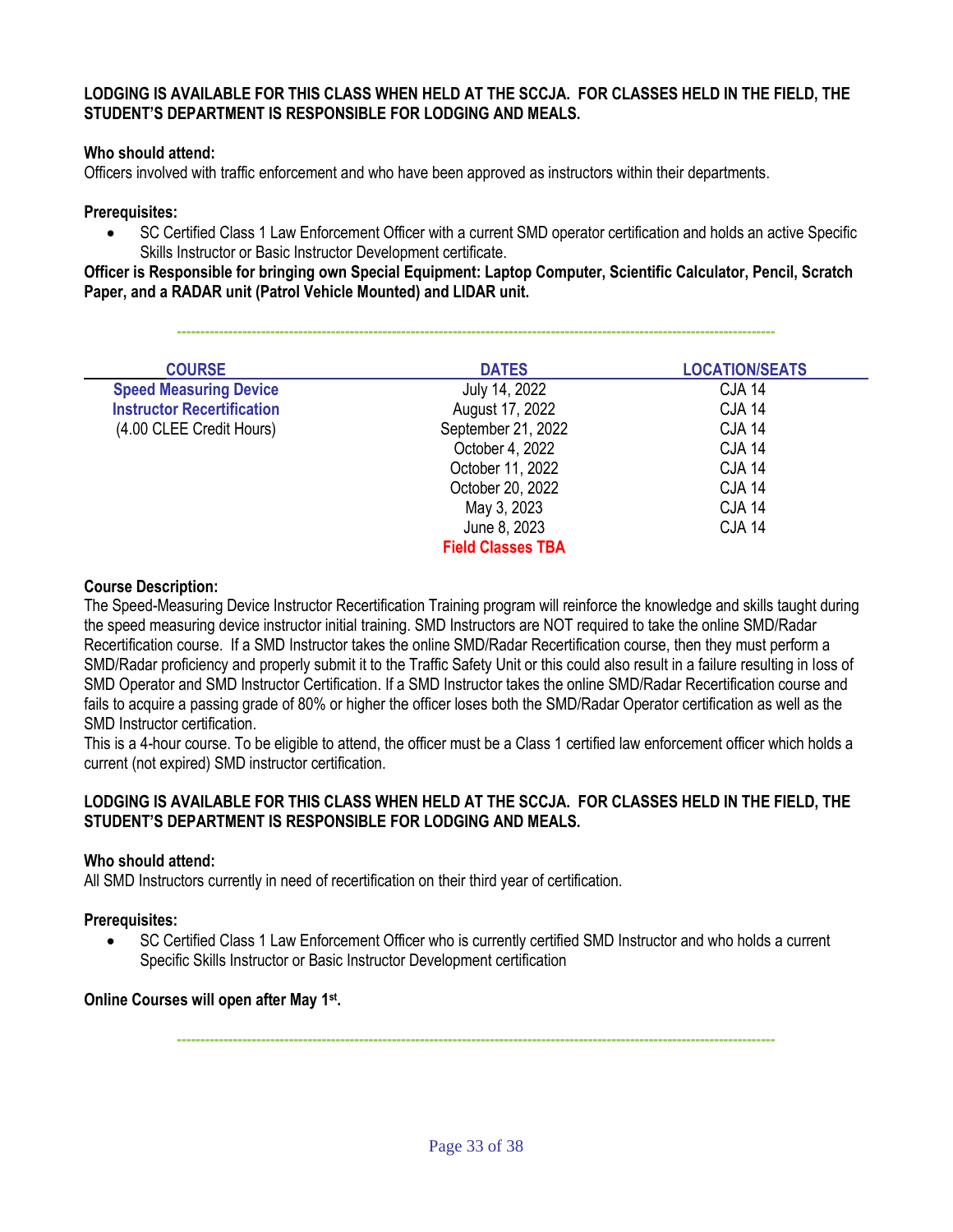| <b>COURSE</b>                     | <b>DATES</b>        | <b>LOCATION/SEATS</b> |
|-----------------------------------|---------------------|-----------------------|
| <b>Specific Skills Instructor</b> | August 16-18, 2022  | CJA 18                |
| (24.00 CLEE Credit Hours)         | October 25-27, 2022 | <b>CJA 18</b>         |
| Class Fee: \$35                   | January 24-26, 2023 | <b>CJA 18</b>         |
|                                   | April 18-20, 2023   | <b>CJA 18</b>         |

This course was designed for officers who have been selected by their department to instruct approved lesson plans in a specialized area within their department. Upon completion of this course, officers will **ONLY** be able to instruct already approved lesson plans in the areas of basic, advanced, in-service, pre-service, etc… within their agency. This class is a prerequisite for instructing Firearms, Driving, Radar, Ground Defense, Defensive Tactics, and other instructor related courses at the academy. This course covers areas such as: instructor ethics, adult learning, positive instructor techniques, and instruction from a lesson plan. Officers who complete the course will be accredited by the South Carolina Criminal Justice Academy as a Specific Skills Instructor. *Class starts at 8:30 AM.*

## **Who should attend/prerequisites: (Class Max – 18)**

**Only Class I and Class II officers** who have been selected by their department/agency to be an instructor in a specific skills area can register to attend this class.

**\*\*\*\*Officers attending the class are required to bring an already approved lesson plan with visual aids from their department. Officers must have the lesson plan and visual aids upon arrival for the class or they will not be allowed to proceed with the class\*\*\*\***

## **Proficiency/Credits:**

Officers must achieve a minimum of 80% on a 15-minute instructional presentation in order to pass the course.

## **Continuing Certification Requirements:**

In order for an officer to maintain Specific Skills Certification, he/she must teach a minimum of 40 hours over a three (3) period. If an officer is unable to teach a full 40 hours during the **three (3) year** certification period he/she will be required to attend one (1) week of Practical Problems as a guest instructor for the Basic Law Enforcement class, prior to the certification expiring.

**--------------------------------------------------------------------------------------------------------------------------------**

| <b>COURSE</b>                      | <b>DATES</b>          | <b>LOCATION/SEATS</b> |
|------------------------------------|-----------------------|-----------------------|
| <b>TCI - Phase I</b>               | September 12-23, 2022 | CJA 12                |
| At Scene Collision Investigation - | January 16-27, 2023   | <b>CJA 12</b>         |
| (80.00 CLEE Credit Hours)          | June 5-16, 2023       | <b>CJA 12</b>         |
| Class Fee: \$140                   |                       |                       |

#### **Course Description:**

This is the first course in the collision investigation series. This course is designed for police officers who collect and record data at the scenes of motor vehicle collisions. In this course the student will learn how to identify and preserve physical evidence from the traffic way and evidence from the vehicle, how to properly measure and complete a scale diagram, and how to calculate speed estimates from evidence located at the collision scene.

# **LODGING IS AVAILABLE FOR THIS CLASS WHEN HELD AT THE SCCJA. FOR CLASSES HELD IN THE FIELD, THE STUDENT'S DEPARTMENT IS RESPONSIBLE FOR LODGING AND MEALS.**

**Who should attend:** Class 1 Officers involved with traffic enforcement and regular patrol duties

**Prerequisites:** SC Certified Class 1 Law Enforcement Officer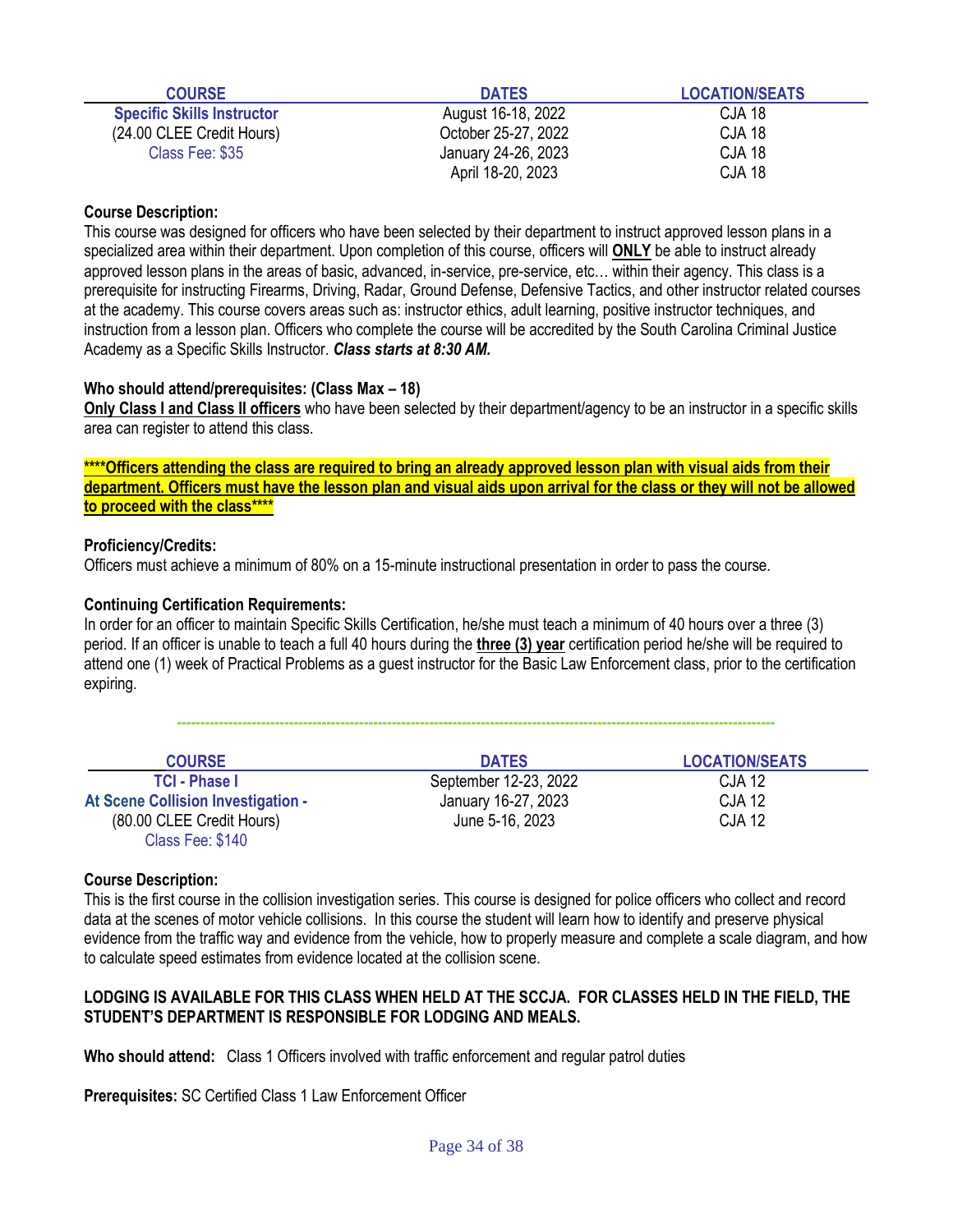**Officer is Responsible for bringing own Special Equipment:** Drafting Eraser, Colored Pencils and a computer that is capable of running Adobe Acrobat PDF.

| <b>COURSE</b>                            | <b>DATES</b>              | <b>LOCATION/SEATS</b> |
|------------------------------------------|---------------------------|-----------------------|
| <b>TCI - Phase II</b>                    | February 20-March 3, 2023 | <b>CJA 14</b>         |
| <b>Technical Collision Investigation</b> | April 10-21, 2023         | <b>CJA 14</b>         |
| (80.00 CLEE Credit Hours)                | June 19-30, 2023          | <b>CJA 14</b>         |
| Class Fee: \$140                         |                           |                       |

**--------------------------------------------------------------------------------------------------------------------------------**

#### **Course Description:**

This is the second course in the collision investigation series. In this course the student will learn how to calculate speeds of vehicles involved in collisions using airborne, linear momentum, kinetic energy, and time and distance equations. The student will also learn to use vector diagramming in their investigations. The student must have successfully completed the At Scene Collision Investigation course as a pre-requisite.

**LODGING IS AVAILABLE FOR THIS CLASS WHEN HELD AT THE SCCJA. FOR CLASSES HELD IN THE FIELD, THE STUDENT'S DEPARTMENT IS RESPONSIBLE FOR LODGING AND MEALS.** 

**Who should attend:** Class 1 Officers involved with traffic enforcement and regular patrol duties

**Prerequisites:** SC Certified Class 1 Law Enforcement Officer. Successfully completed: TCI –Phase 1 At-Scene Collision Investigation

**Officer is Responsible for bringing own Special Equipment:** Scientific Calculator, Blue Blitz, Drafting Eraser, 360 Degree Counter-Clockwise Protractor, Colored Pencils, and a laptop computer that is capable of running Adobe Acrobat PDF.

**--------------------------------------------------------------------------------------------------------------------------------**

| <b>COURSE</b>                   | <b>DATES</b>           | <b>LOCATION/SEATS</b> |
|---------------------------------|------------------------|-----------------------|
| <b>TCI - Phase III</b>          | July 25-August 5, 2022 | CJA 12                |
| <b>Collision Reconstruction</b> | May 1-12, 2023         | <b>CJA 12</b>         |
| (80.00 CLEE Credit Hours)       |                        |                       |
| Class Fee: \$140                |                        |                       |

#### **Course Description:**

This is the third course in the collision investigation series. This course expands upon knowledge learned in Technical Collision Investigation. Through the use of projects, case studies, and live testing the student will learn more in depth methods to calculate speeds of vehicles involved in collisions using airborne, linear momentum, kinetic energy, and time and distance equations. The student will also learn how to write a collision reconstruction report and prepare for trial as a collision reconstructionist. The student must have successfully completed the Technical Collision Investigation course as a prerequisite.

#### **LODGING IS AVAILABLE FOR THIS CLASS WHEN HELD AT THE SCCJA. FOR CLASSES HELD IN THE FIELD, THE STUDENT'S DEPARTMENT IS RESPONSIBLE FOR LODGING AND MEALS.**

**Who should attend:** Class 1 Officers involved with traffic enforcement and regular patrol duties

**Prerequisites:** SC Certified Class 1 Law Enforcement Officer. Successfully completed: TCI –Phase 1 At-Scene Collision Investigation and TCI – Phase 2 Technical Collision Investigation.

**Officer is Responsible for bringing own Special Equipment:** Scientific Calculator, Blue Blitz, Drafting Eraser, 360 Degree Counter-Clockwise Protractor, Colored Pencils, and a laptop computer that is capable of running Adobe Acrobat PDF.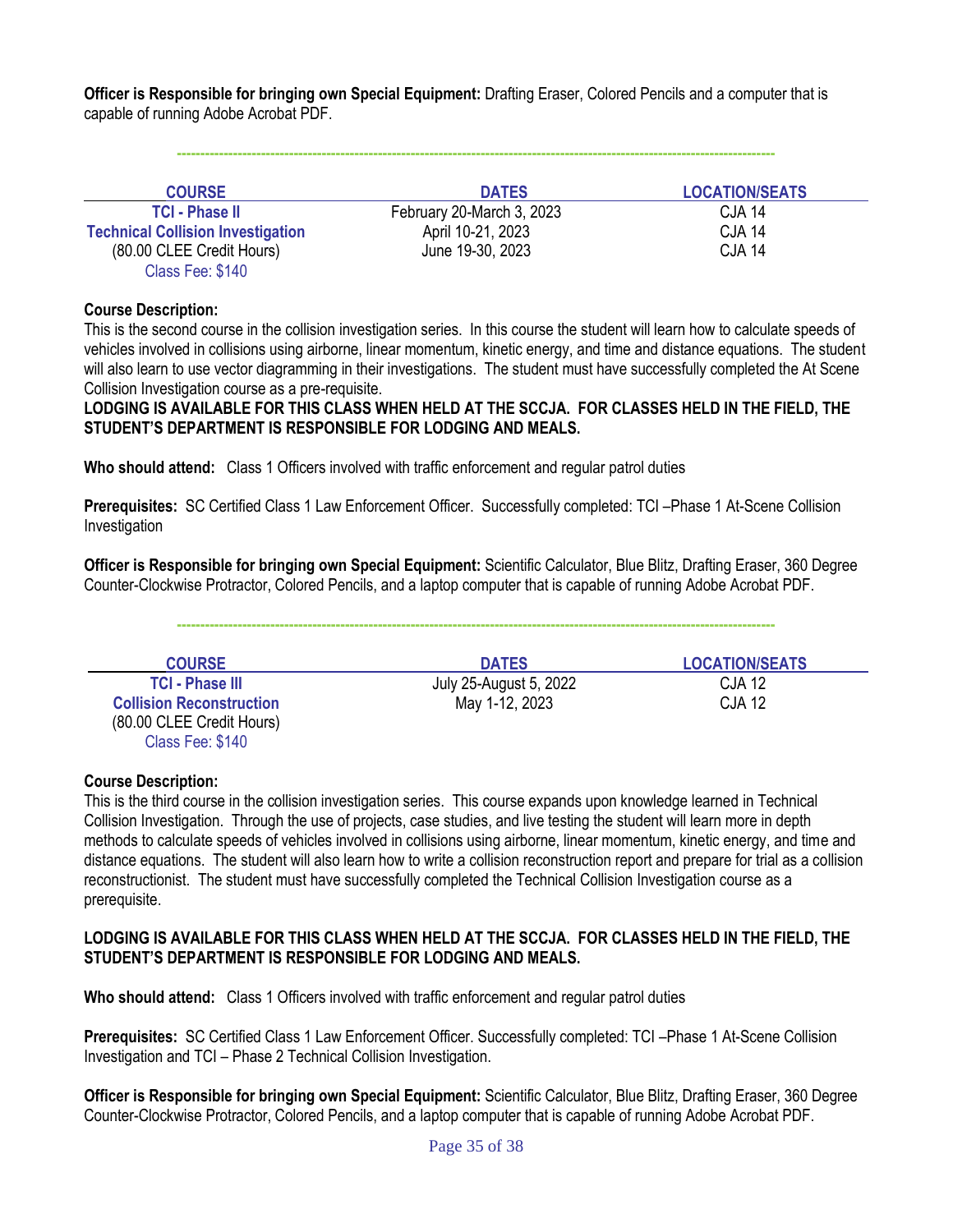**COURSE DATES LOCATION/SEATS**

**TCI-Advanced Collision ALL FIELD TBA** Class Limit: 25 **Investigation 24 hours – 3 days** (24 CLEE Credit Hours)

# **Course Description:**

This course is designed to bridge the gap between collision investigation techniques learned in basic law enforcement training and those learned in the collision investigation series. In this course, the student will learn how to correctly respond to, secure, photograph, and document the scene of a serious traffic collision. The student will also learn methods to document and calculate the drag factor, grade, and super-elevation of the roadway and conduct basic speed estimates. This course is not required as a prerequisite for completing Phase I- At Scene Collision Investigation.

# **FOR CLASSES HELD IN THE FIELD, THE STUDENT'S DEPARTMENT IS RESPONSIBLE FOR LODGING AND MEALS.**

**Who should attend:** Class 1 Officers involved with traffic enforcement and regular patrol duties

**Prerequisites:** Certified full-time Class 1 law enforcement officers

#### **Officer is Responsible for bringing own Special Equipment:**

Notebook for notetaking, scratch paper for practice calculations, pencil.

**--------------------------------------------------------------------------------------------------------------------------------**

| <b>COURSE</b>                   | <b>DATES</b>    | <b>LOCATION/SEATS</b> |
|---------------------------------|-----------------|-----------------------|
| <b>TCI-Advanced</b>             | October 5, 2022 | 12                    |
| <b>Reconstruction Refresher</b> | March 30, 2023  | 12                    |
| (8 CLEE Credit Hours)           | June 28, 2023   | 12                    |
| Class Fee: \$5                  |                 |                       |

#### **Course Description:**

This course is designed to update officers who have already attended both the Pedestrian-Bicycle Collision Investigation and Motorcycle Collision Investigation courses. The course will refresh methodologies taught in each respective course as well as to update those officers who have attended in the past in the usage of new or updated formulae. The course covers topics such as pedestrian trajectories, the pedestrian-bicycle-motorcycle crash sequences, and calculating impact speeds using the Appel, Barzeley & Lacy, Bratten, Fugger & Randles, Limpert, Searle, Horizontal Speed Loss, Toor, Motorcyclist Vault, Wheelbase Deformation, and Wheelbase Deformation and Vehicle crush formulas.

**Who should attend:** Class 1 Officers involved with traffic enforcement and regular patrol duties

**Prerequisites:** Successful completion of **both** TCI- Pedestrian-Bicycle Collision Investigation and Motorcycle Collision Investigation.

**Officer is Responsible for bringing own Special Equipment:** Scientific Calculator, pencil, scratch paper for calculations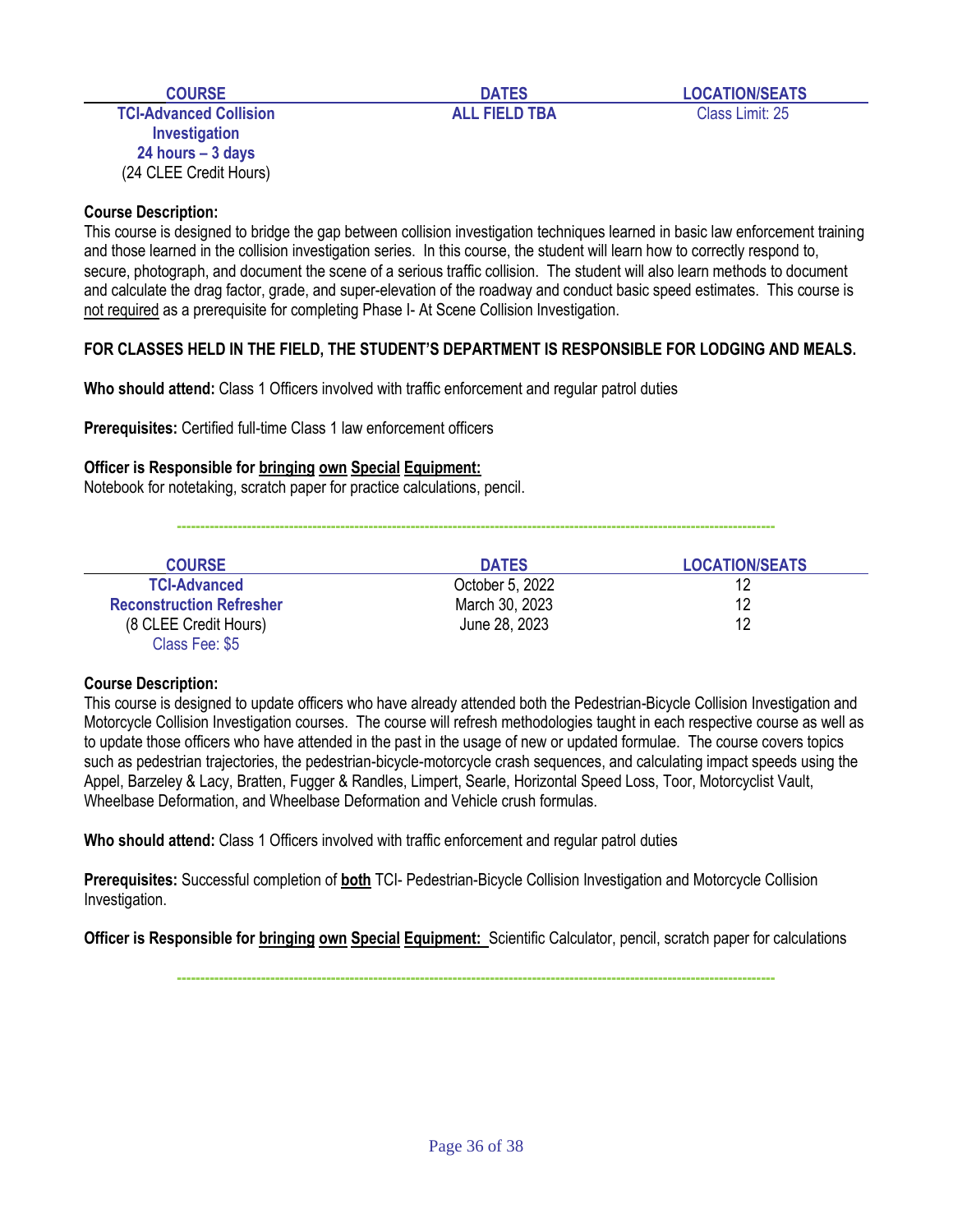| *****NEW CLASS******            |                     |                       |
|---------------------------------|---------------------|-----------------------|
| <b>COURSE</b>                   | <b>DATES</b>        | <b>LOCATION/SEATS</b> |
| <b>TCI-Phase III</b>            | September 6-8, 2022 | 12                    |
| <b>Reconstruction Refresher</b> | March 14-16, 2023   | 12                    |
| (24 CLEE Credit Hours)          |                     |                       |
| Class Fee: \$35                 |                     |                       |

The course will refresh methodologies taught in the phase III Reconstruction class, as well as update those officers who have attended in the past in the usage of new or updated formulae and information.

**Who should attend:** Class 1 Officers who have completed all three (3) phases of collision investigation classes..

## **Prerequisites:**

- SC Certified Class 1 Law Enforcement Officer.
- Successfully completed the below TCI Classes:
	- TCI –Phase 1 At-Scene Collision Investigation.

TCI – Phase 2 Technical Collision Investigation.

TCI – Phase 3 Collision Reconstruction.

**Officer is Responsible for bringing own Special Equipment:** Scientific Calculator, Blue Blitz, Drafting Eraser, 360 Degree Counter-Clockwise Protractor, Colored Pencils, and a laptop computer that is capable of running Adobe Acrobat PDF.

**--------------------------------------------------------------------------------------------------------------------------------**

| <b>COURSE</b>                       | <b>DATES</b>                 | <b>LOCATION/SEATS</b> |
|-------------------------------------|------------------------------|-----------------------|
| <b>Training Manager Development</b> | September 6-8, 2022          | <b>CJA 25</b>         |
| (21.0 CLEE Credit Hours)            | November 29-December 1, 2022 | CJA 25                |
| Class Fee: \$35                     | March 28-30, 2023            | CJA 25                |

#### **Course Description:**

The Training Manager Development course is designed to enhance the ability and readiness level of those officers responsible for the day – to – day management of an agency's training function. It provides a broad overview of the duties of a training manager while giving specific attention to the duties carrying the highest degree of responsibility such as training liability, certification maintenance, scheduling, and budgeting. Other areas of responsibility which are addressed include: completion of mandated paperwork, advanced learning theory, critical thinking skills, copyright law, generational differences, and varied methods of instruction.

# **Who Should Attend: (Class Max – 25)**

This course is designed as a program for sworn Class I and Class II officers whose primary duties involve the management and administration of an agency's training function. Administrative personnel assigned to the Training function of an agency may also attend this class in an *audit* capacity provided that class space permits.

# **Prerequisites:**

Candidates for this class MUST satisfy the following prerequisites to be considered for enrollment.

• Candidate's primary responsibilities must include the management and administration of his/her agency's training function, i.e., the candidate must be the agency's designated training officer or a person who is assigned to act on the training officer's behalf in his/her absence.

Students must have a USB Thumb Drive in order to electronically download all forms and manuals.